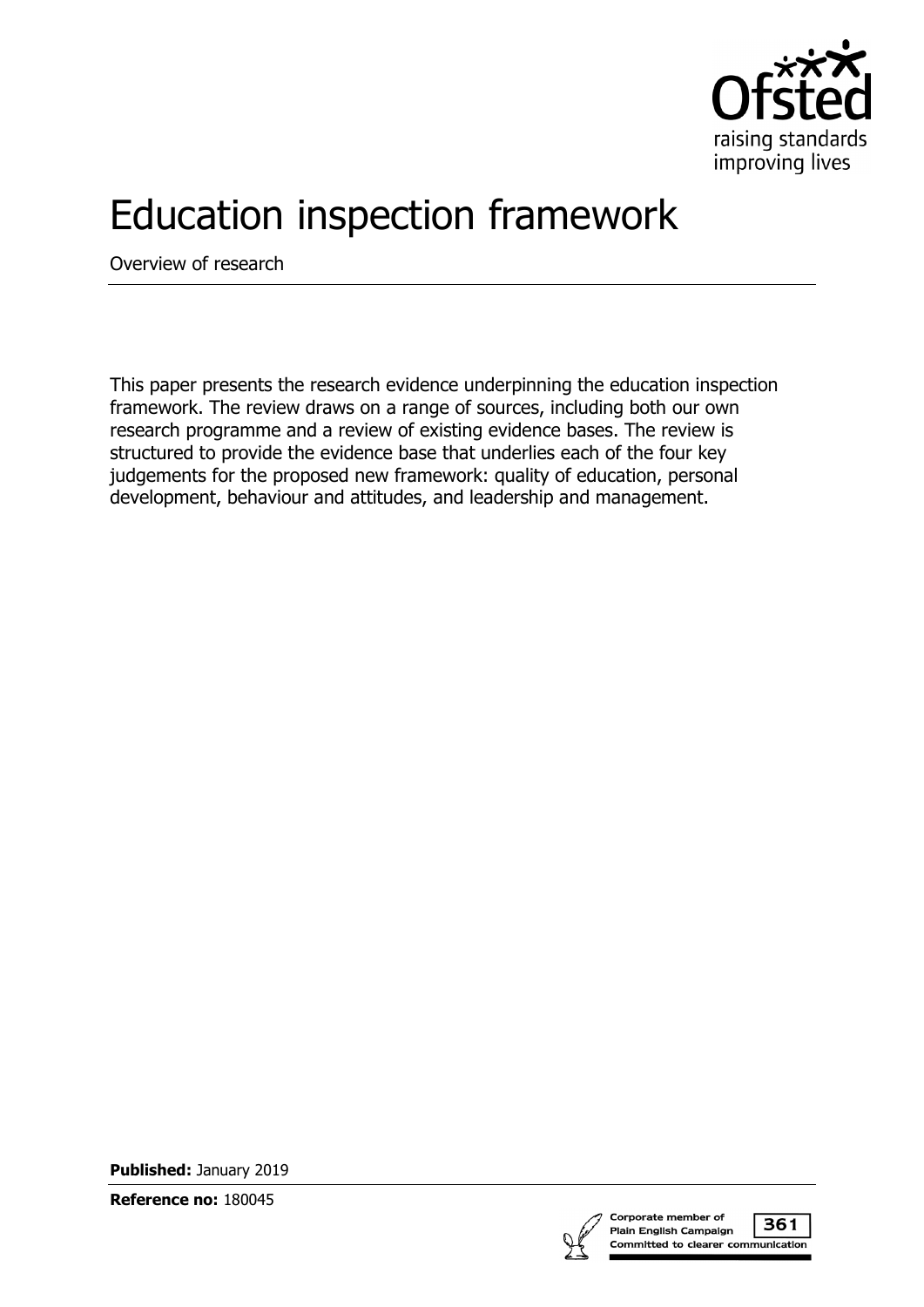

# **Contents**

| <b>Introduction</b>                                           | 3              |
|---------------------------------------------------------------|----------------|
| Overview of research feeding into the EIF                     | $\overline{4}$ |
| 1. Quality of education                                       | 4              |
| Research on the curriculum                                    | $\overline{4}$ |
| Research on teacher subject knowledge and support             | 10             |
| Research on effective teaching                                | 13             |
| Research on memory and learning                               | 19             |
| Research on assessment                                        | 22             |
| Research on reading                                           | 24             |
| 2. Behaviour and attitudes                                    | 29             |
| Research on high expectations and creating a positive culture | 29             |
| Research on attendance and attainment                         | 31             |
| Research on behaviour and attainment                          | 32             |
| Research on bullying and discrimination                       | 35             |
| 3. Personal development                                       | 37             |
| Research on self-belief, resilience and character             | 37             |
| Research on physical and mental health                        | 40             |
| Research on citizenship                                       | 42             |
| In summary                                                    | 43             |
| 4. Leadership and management                                  | 43             |
| Research on vision and a focus on the quality of education    | 44             |
| Research on off-rolling                                       | 49             |
| Research on parental and community engagement                 | 50             |
| Research on staff well-being                                  | 52             |
|                                                               | 55             |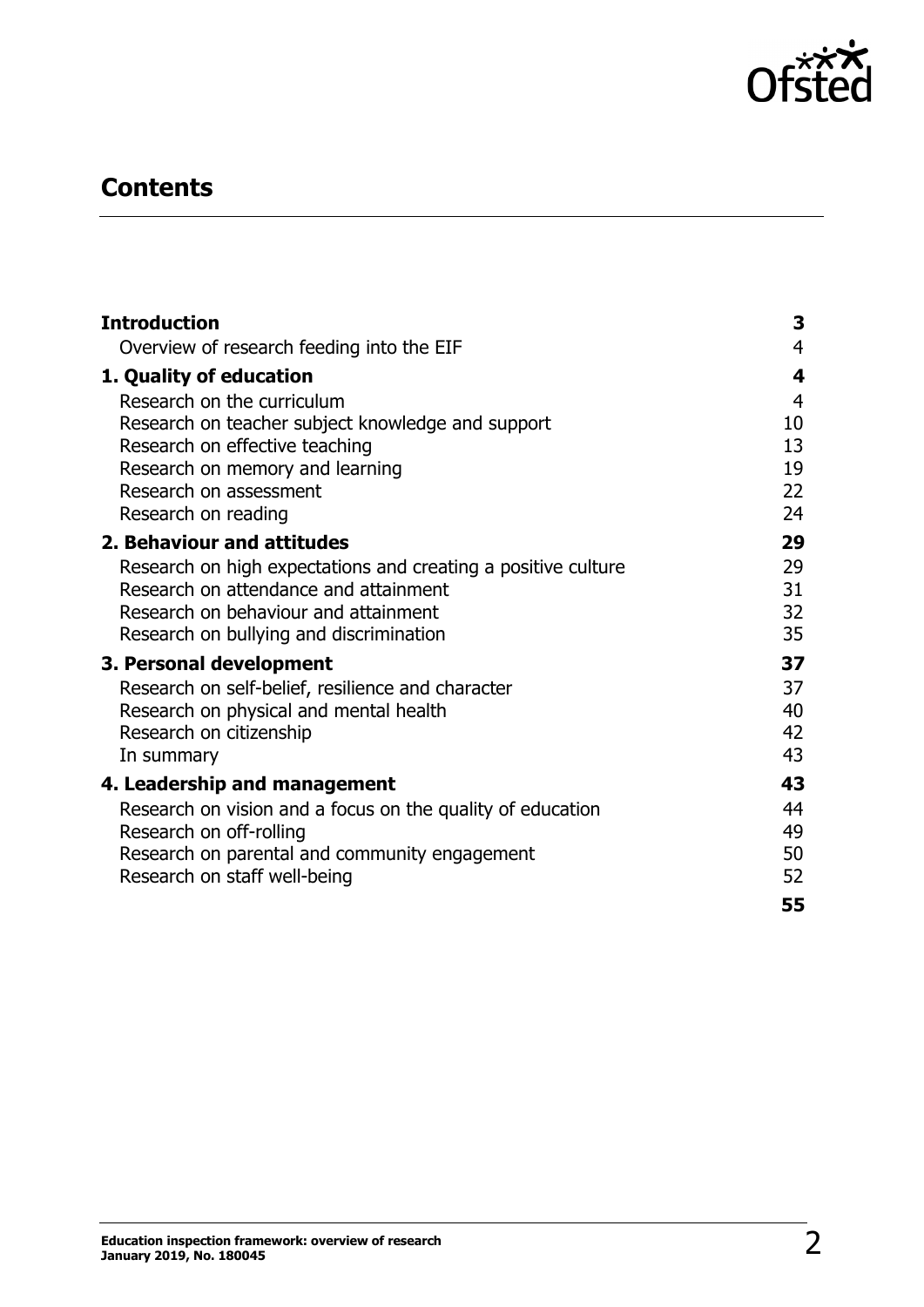

# <span id="page-2-0"></span>**Introduction**

As Her Majesty's Chief Inspector (HMCI) has stated, we are committed to ensuring that our new education inspection framework (EIF) is informed by research evidence. This aim has underpinned the whole process of our framework development and has been supported both by reviews of existing research and by conducting our own research into areas such as the curriculum.

In this paper, we have summarised this work, explaining exactly what evidence on effective practice in schools and early years providers underpins the EIF criteria. The review therefore maps onto the framework criteria, and a large proportion of the research, for example on the importance of high expectations and vision in leadership, applies across remits. However, there is also a proportion of material that relates specifically to schools or early years. Where this is the case, we will set this out in the text (the relevant remit will be stated in bold).

The review draws on a range of sources. HMCI has commissioned a programme of research from our Research and Evaluation team, much of which has fed directly into the development of the framework. Sources of evidence include our research on curriculum and teacher well-being, which are summarised in this document in relation to the criteria which they have informed.

In addition to our own research, we have reviewed research related to the four key inspection judgements: quality of education; behaviour and attitudes; personal development; and leadership and management. We have drawn on the academic research literature, but also on research and guidance from the Education Endowment Foundation, the Department for Education (DfE), and our own research and guidance reports.

One thing to note is that the research reviewed here is in large part drawn from that done in schools and early years settings, rather than in further education and skills (FES) providers. This is largely due to the relative paucity of research in FES compared with the other sectors, and it may mean that not all of the research reviewed applies equally to FES.

We have attempted to summarise the evidence comprehensively, though we have not surveyed the whole field of educational research, limiting our review to what evidence is directly related to our inspection judgements and criteria. Of course, educational research is contestable and contested, and so are research summaries such as this one. We hope, however, that publishing our evidence base will provide transparency, both on the evidence we have consulted and how we have interpreted that evidence.

This is not the end of our research work in relation to the framework. We are also looking at our methods of inspection, not least lesson observation and work scrutiny, and we will be publishing our findings on these before the end of the consultation period.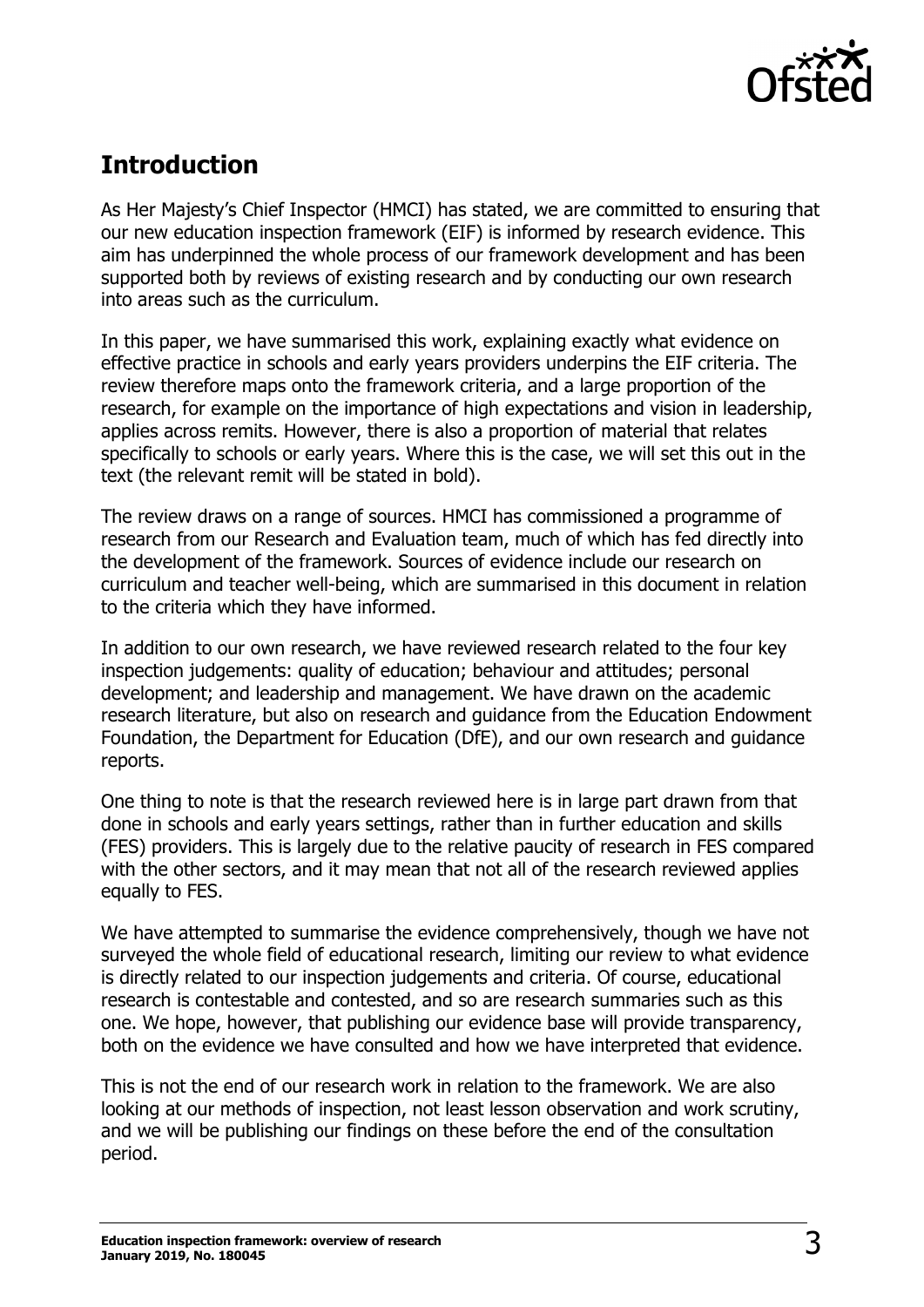

# <span id="page-3-0"></span>**Overview of research feeding into the EIF**

This overview presents a summary of the research evidence underlying the key judgement areas in the EIF. The review draws on a range of research conducted by Ofsted's research team:

- a review of the international educational effectiveness research base
- a programme of research on curriculum
- a study on teacher well-being
- a study on managing challenging behaviour.

The review is structured to provide the evidence base that underlies each of the four key judgements for the proposed new framework: quality of education, personal development, behaviour and attitudes, and leadership and management.

# <span id="page-3-1"></span>**1. Quality of education**

EIF grade criteria:

- Leaders adopt or construct a curriculum that is ambitious and designed to give learners, particularly the most disadvantaged, the knowledge and cultural capital they need to succeed in life. $<sup>1</sup>$  $<sup>1</sup>$  $<sup>1</sup>$ </sup>
- The provider's curriculum is coherently planned and sequenced towards cumulatively sufficient knowledge and skills for future learning and employment.
- The provider has the same academic, technical or vocational ambitions for almost all learners. Where this is not practical – for example, for some learners with high levels of special educational needs and/or disabilities (SEND) – their curriculum is designed to be ambitious and to meet their needs.
- Learners study the full curriculum. Providers ensure this by teaching a full range of subjects for as long as possible, 'specialising' only when necessary.

# <span id="page-3-2"></span>**Research on the curriculum**

Our working definition of curriculum is that it is a framework for setting out the aims of a programme of education, including the knowledge and skills to be gained at each stage (intent); for translating that framework over time into a structure and narrative, within an institutional context (implementation); and for evaluating what knowledge and understanding students have gained against expectations (impact). The curriculum

<span id="page-3-3"></span> $1$  The term 'learners' is used for expediency throughout this document to encompass in a single word those attending education, skills and registered early years settings. It should be read as including: 'children' in early years provision, 'pupils' in all schools, 'students' in sixth forms and colleges, and 'apprentices', 'trainees' and 'adult learners' in the range of further education and skills providers. Greater distinction is made where the research is focused on a specific sector.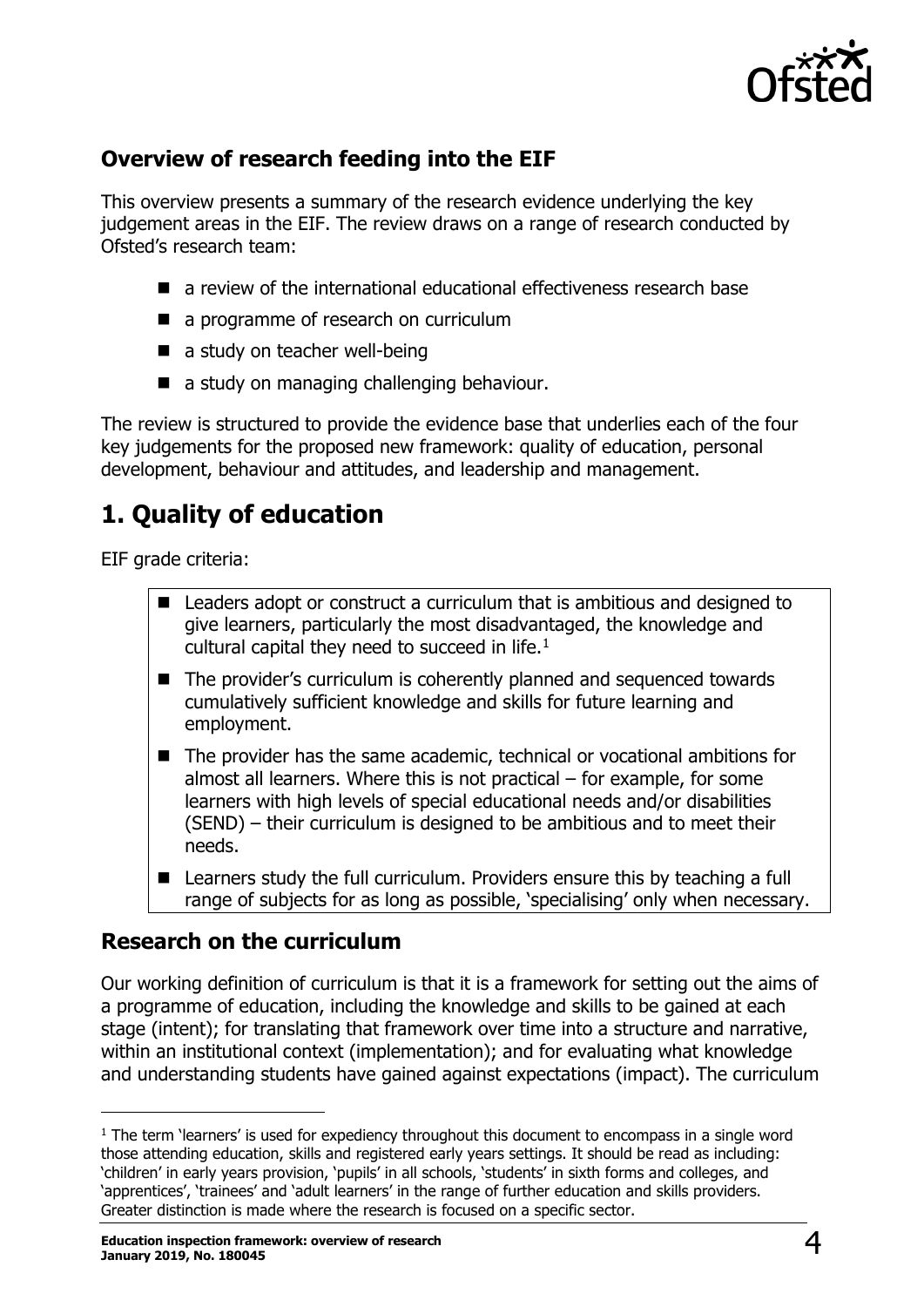

lies at the heart of education. It determines what learners will know and be able to go on to do by the time they have finished that stage of their education.

Curriculum matters, as it defines the knowledge and experiences that learners will receive beyond their home environment. To this extent, what is taught and how, $2$  and who is included, $3$  appear to be key principles of curriculum design.

Biesta argues that a lack of attention to the aims and ends of education has led to a reliance on a 'common sense' view of education. $4$  A focus on academic achievement in a small number of curriculum domains or subjects is one example of the common sense approach. In **schools**, there is evidence of curriculum narrowing.

International evidence indicates that a focus on only a few measurable outcomes has had some negative consequences for curriculum design. As a result, pupils from disadvantaged backgrounds may be discouraged from taking academic subjects. A report for the Sutton Trust, for example, finds that pupil premium (PP) pupils are less likely to take English Baccalaureate (EBacc) subjects compared with non-PP pupils with similar prior attainment.<sup>[5](#page-4-3)</sup> There are likewise indications that humanities subjects have been reduced or squeezed out of the primary curriculum.<sup>[6](#page-4-4)</sup> Similar developments are recorded internationally. According to Berliner, curriculum narrowing has become the norm across the United States in response to the pressures of high-stakes testing.<sup>[7](#page-4-5)</sup> The test anxiety felt by teachers and school administrators is leading to the study of the arts becoming increasingly diminished. In Australia, testing regimes are said to have led to a reduction in the time spent on other curriculum areas, and pedagogy (the method and practice of teaching) and curriculum content have been adjusted to mirror test-related content.[8](#page-4-6)

Several studies on the unintended consequences of school inspection in Europe associate inspection systems with the narrowing and refocusing of the curriculum on test objectives and with discouraging teachers from experimenting with teaching

<span id="page-4-0"></span> $2$  G Biesta, 'Good education in an age of measurement: on the need to reconnect with the question of purpose in education', in 'Educational Assessment, Evaluation and Accountability', Volume 21, Issue 1, 2009, pages 33–46.

<span id="page-4-1"></span><sup>&</sup>lt;sup>3</sup> M Young, 'Overcoming the crisis in curriculum theory: a knowledge based approach', in 'Journal of Curriculum Studies', Volume 45, Issue 2, 2013, pages 101–118.

<span id="page-4-2"></span><sup>4</sup> G Biesta, 'Good education in an age of measurement: on the need to reconnect with the question of purpose in education', in 'Educational Assessment, Evaluation and Accountability', Volume 21, Issue 1, 2009, pages 33–46.

<span id="page-4-3"></span> $5$  R Allen and D Thomson, 'Changing the subject: how are the EBacc and Attainment 8 reforms changing results?', The Sutton Trust, 2016.

<span id="page-4-4"></span><sup>&</sup>lt;sup>6</sup> J Barnes and S Scoffham, 'The humanities in English primary schools: struggling to survive', in 'Education', Volume 45, Issue 3, 2017, pages 3–13; 'The curriculum in successful primary schools', Ofsted, October 2002; [https://dera.ioe.ac.uk//4564/.](https://dera.ioe.ac.uk/4564/)

<span id="page-4-5"></span> $7$  D Berliner, 'Rational responses to high stakes testing: the case of curriculum narrowing and the harm that follows', in 'Cambridge Journal of Education', Volume 41, Issue 3, 2011, pages 287–302.

<span id="page-4-6"></span><sup>8</sup> J Polesel, S Rice and N Dulfer, 'The impact of high-stakes testing on curriculum and pedagogy: a teacher perspective from Australia', in 'Journal of Education Policy', Volume 29, Issue 5, 2014, pages 640–657.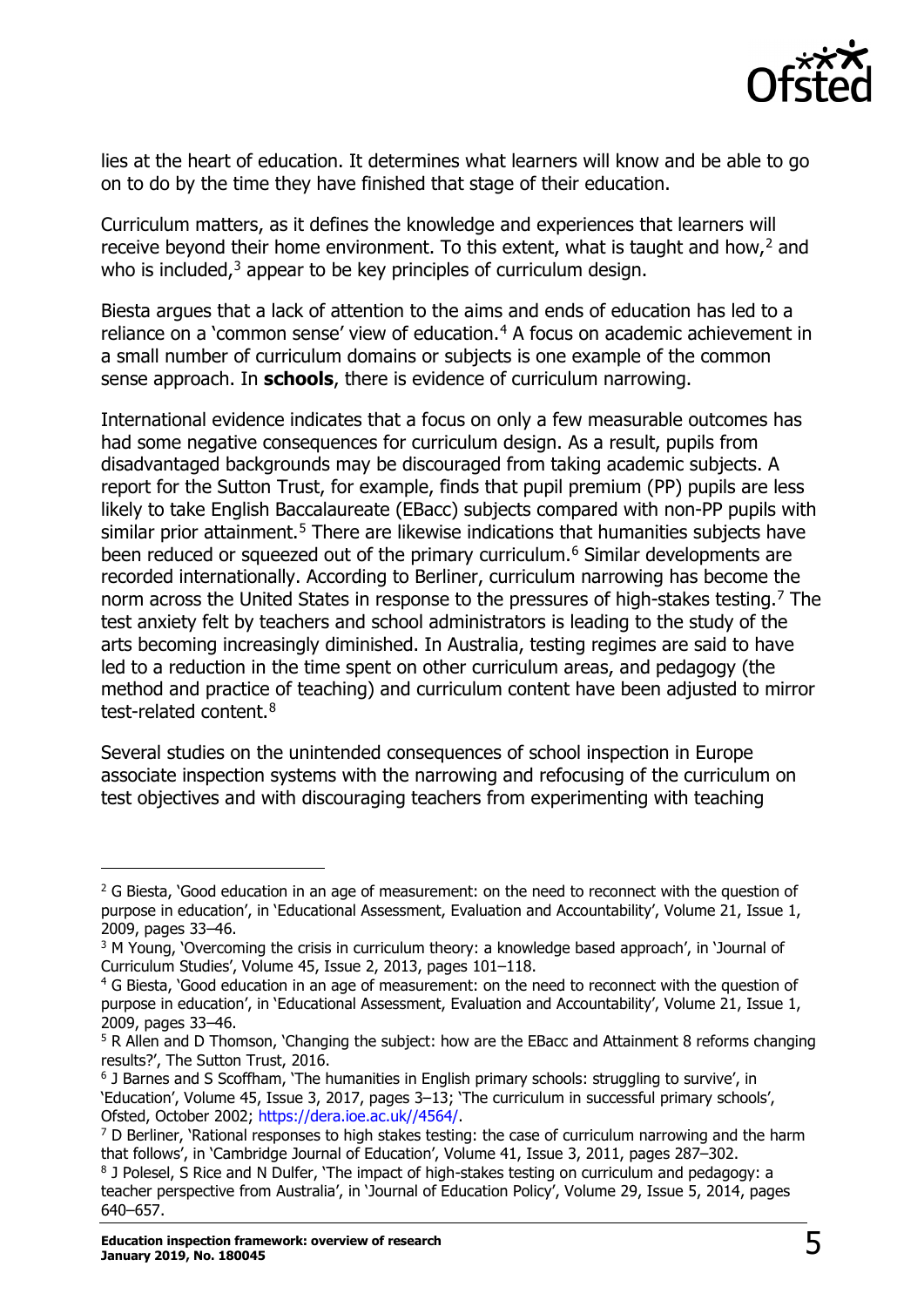

strategies.<sup>[9](#page-5-0)</sup> However, weaknesses in curriculum design are not necessarily limited to countries that have high-stakes accountability systems. Stigler and Hiebert find common weaknesses across countries in their analyses of the 'Trends in international mathematics and science' (TIMSS) video studies, $10$  which include lack of a shared language to discuss curriculum and poor implementation of school policies in classroom practice.

To counter these developments and further develop our understanding of curriculum, HMCI commissioned a major research programme on curriculum, that to date consists of three phases. This research has taken place in **primary, secondary and special schools**.

#### **Phase 1**

In the first phase, we conducted a study of 41 schools, reviewed inspection reports, ran focus group discussions in five regions with headteachers of good and outstanding schools, used questionnaire responses from Ofsted's parent panel and conducted deskbased retrieval from school websites. This study confirmed that there are a number of deficiencies in the system with regard to curriculum thinking. There is limited evidence of a thoughtful approach to curriculum, which is often equated with the timetable and discussed in a generic fashion. Schools reported that few teachers are trained in curriculum development or theory. There is evidence of narrowing curriculums, particularly in key stage 2, of teaching to the test, and, in secondary schools, of equating curriculum with the examination board syllabus or statutory tests. $11$ 

#### **Phase 2**

While a paucity of curricular thinking may now be widespread, there are schools that are highly invested in curriculum development and thinking. In the second phase of the research programme, we collected evidence from such schools.[12](#page-5-3) We carried out a qualitative study of 23 schools, which we visited between January and March 2018. The schools were selected because their leaders were identified as being 'particularly invested in curriculum design'. They were all judged good or outstanding at their last full inspection. We tried to ensure that the sample covered a range of school types with a variety of different approaches to curriculum. In total, we visited 12 primary and 11

<span id="page-5-0"></span><sup>9</sup> M Ehren, J Gustafsson, H Altrichter, G Skedsmo, D Kemethofer and S Huber, 'Comparing effects and side effects of different school inspection systems across Europe', in 'Comparative Education', Volume 51, Issue 3, 205, pages 375–400; K Jones, P Tymms, D Kemethofer, J O'Hara, G McNamara, S Huber, E Myrberg, G Skedsmo and D Greger, 'The unintended consequences of school inspection: the prevalence of inspection side-effects in Austria, the Czech Republic, England, Ireland, the Netherlands, Sweden, and Switzerland', in 'Oxford Review of Education', Volume 43, Issue 6, 2017, pages 805–822.

<span id="page-5-1"></span> $10$  J Stigler and J Hiebert, 'The teaching gap: best ideas from the world's teachers for improving education in the classroom', The Free Press, 1999.

<span id="page-5-2"></span><sup>11</sup> 'HMCI's commentary: recent primary and secondary curriculum research', Ofsted, October 2017; [https://www.gov.uk/government/speeches/hmcis-commentary-october-2017.](https://www.gov.uk/government/speeches/hmcis-commentary-october-2017)

<span id="page-5-3"></span><sup>12</sup> 'HMCI commentary: curriculum and the new education inspection framework', Ofsted, September 2018; [https://www.gov.uk/government/speeches/hmci-commentary-curriculum-and-the-new-education](https://www.gov.uk/government/speeches/hmci-commentary-curriculum-and-the-new-education-inspection-framework)[inspection-framework.](https://www.gov.uk/government/speeches/hmci-commentary-curriculum-and-the-new-education-inspection-framework)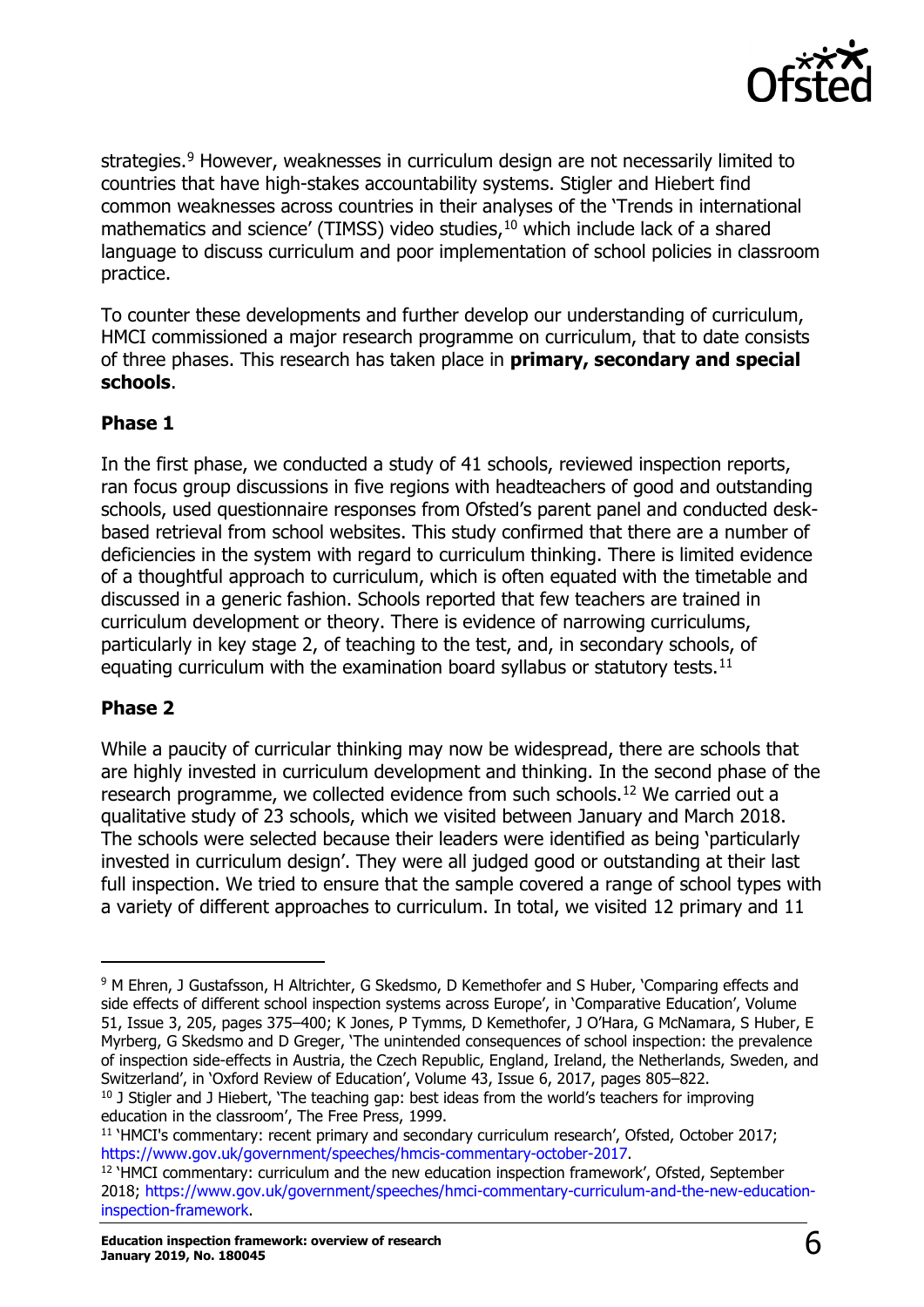

secondary schools. Visits involved a two-hour group discussion with curriculum experts at the school on their curriculum intent.

The study aimed to identify common factors associated with schools invested in curriculum development.

The findings from this phase of the study show, firstly, that there is no one-size-fits-all approach to curriculum design in these schools. Schools use different approaches, which can be categorised into three main groups:

- In **knowledge-rich** schools, the leaders see the curriculum as the mastery of a body of subject-specific knowledge defined by the school. Skills are generally considered to be an outcome of the curriculum, not its purpose. They emphasise big ideas and invaluable knowledge they want their pupils to acquire.
- In **knowledge-engaged** schools, knowledge is seen as underpinning and enabling the application of skills, although the latter are often taught alongside knowledge, and school leaders express a desire for both to be developed. Leaders and teachers in these schools do not perceive a tension between knowledge and skills, and instead see them as intertwined.
- Finally, we identified a small group of schools as having **skills-led** curriculums. In these schools, the curriculum is designed around skills, learning behaviours and 'generic knowledge'. Leaders place an emphasis on developing the skills that pupils will need for future learning, often referring to resilience, a growth mind-set and perseverance.

Most of the curriculum leaders stressed local needs and context, and were keen to ensure that, where knowledge and skills may not be acquired at home, they were developed in the school. Pupils from disadvantaged backgrounds were not provided with an impoverished curriculum, but instead given the tools, not least reading, to access a broad and rich curriculum.

Regular curriculum review is emphasised, and all leaders recognise the importance of progression. They have subject-specific progression models in place that focus on progression through the content to be learned, which appears to aid clear curriculum thinking. In these cases, the curriculum is the progression model.

In terms of sustainability, it is important to ensure that leadership of curriculum is distributed, as when the headteacher is the sole source of curriculum thinking, it can be hard to sustain, for instance if the headteacher leaves.<sup>[13](#page-6-0)</sup>

<span id="page-6-0"></span><sup>&</sup>lt;sup>13</sup> 'HMCI commentary: curriculum and the new education inspection framework', Ofsted, September 2018; [https://www.gov.uk/government/speeches/hmci-commentary-curriculum-and-the-new-education](https://www.gov.uk/government/speeches/hmci-commentary-curriculum-and-the-new-education-inspection-framework)[inspection-framework.](https://www.gov.uk/government/speeches/hmci-commentary-curriculum-and-the-new-education-inspection-framework)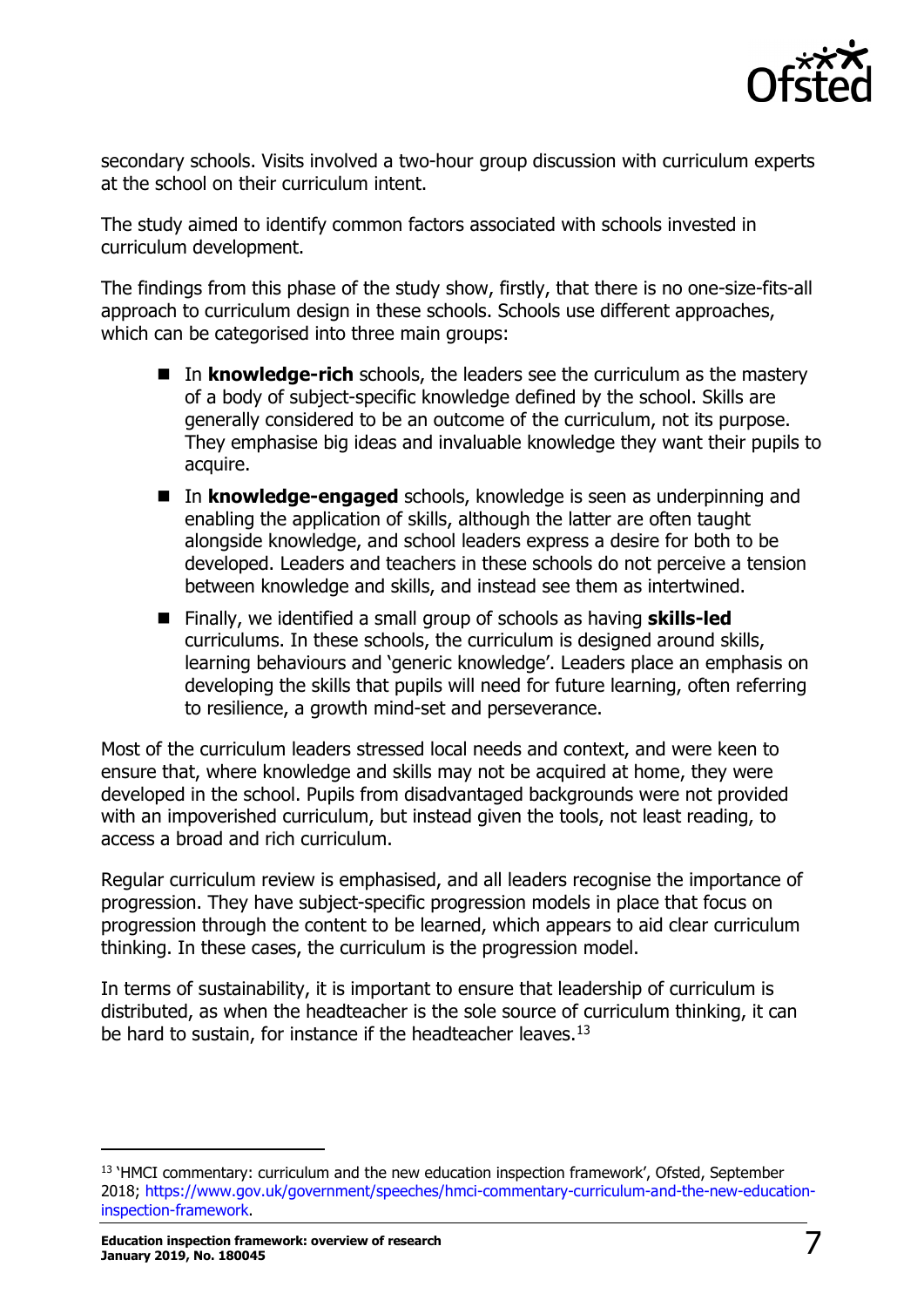

#### **Phase 3**

The results from the phase 2 study were clearly valuable in terms of informing inspection but raised some questions about whether intentions are being followed through into implementation, as opposed to school leaders simply talking about a good idea, and about whether these are things that we could assess during inspection.

To explore this, phase 3 of our curriculum research programme tested a model of inspecting curriculum, based on our phase 2 findings, to determine whether and how we can collect valid evidence on curriculum intent and implementation, to form part of a broader quality of education judgement.<sup>[14](#page-7-0)</sup>

Inspectors visited 64 schools (29 secondary, 33 primary and two special schools), which were selected to reflect a range in terms of inspection grades, attainment, type and demographics, and tested a series of curriculum indicators that could potentially underpin the quality of education criteria in the new inspection framework. We evaluated the effectiveness of a range of evidence collection methods, looked at what the practical limitations might be in the context of routine inspection, and evaluated whether the indicators and inspection practices allowed inspectors to distinguish between curriculum intent, implementation and impact. In each school, they looked at four subjects, ensuring that all subjects were covered in the full study.

In each visit, HMI:

- $\blacksquare$  examined the school's unique curriculum offer, while being neutral on the specific style or curriculum model
- used the school's own model of curriculum to examine the extent and success of curriculum implementation in partnership with and alongside school staff
- considered the impact of leaders' 'deliberate actions' to implement their curriculum, particularly in the last 18 months
- conducted a series of activities alongside school staff to look at first-hand evidence
- $\blacksquare$  examined a typical journey that pupils would undertake at the school, asking leaders to share the school's curriculum and what pupils learn from their first to their final year.

They did this using an initial meeting with senior leaders, followed by a 50-minute meeting with subject leaders, and collected primary evidence through work scrutiny, curriculum mapping, lesson observation and discussions with pupils and staff. This was followed by a final meeting with senior leaders.

<span id="page-7-0"></span><sup>14</sup> 'Curriculum research: assessing intent, implementation and impact', Ofsted, December 2018; [https://www.gov.uk/government/publications/curriculum-research-assessing-intent-implementation-and](https://www.gov.uk/government/publications/curriculum-research-assessing-intent-implementation-and-impact)[impact.](https://www.gov.uk/government/publications/curriculum-research-assessing-intent-implementation-and-impact)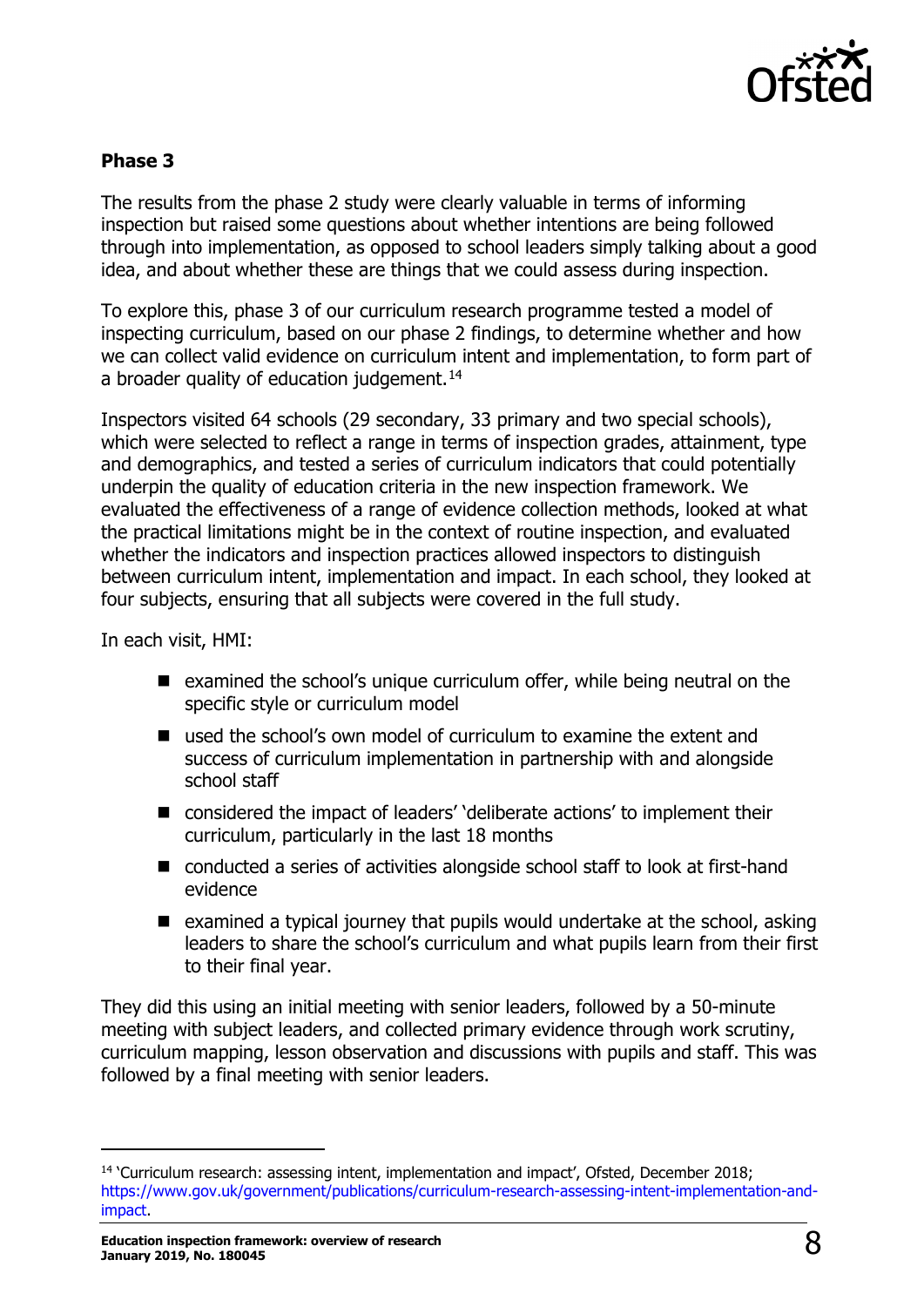

Looking at this broader and more representative sample of schools confirmed some of the issues we had highlighted in phase 1 of the study. In the primary phase, some schools have an imbalanced curriculum offer, which is not as challenging as that set out in the national curriculum 2014. The structure and timetabling of the school day in some cases further limits curriculum development across subjects. The curriculum is delivered much more effectively and with wider coverage in core subjects than it is in foundation subjects.

In primary and secondary schools, teachers' subject knowledge was found to be important, and support structures are needed for newly qualified teachers (NQTs) and teachers teaching subjects they were not trained for (out of subject teaching). There were fewer opportunities for teaching staff to receive professional development in foundation subjects than in mathematics and English. As a result, some teachers lack the subject knowledge required, and this restricts the depth and coverage of curriculum on offer.

A positive finding was that leaders commonly ensure that the curriculum is appropriate to the context of the school. They are clear about how the curriculum meets the particular aims and values of their school. There is a growing understanding by leaders of the ways in which knowledge is acquired and is generative, and of how progression can be clearly planned in subjects, though this does not always filter through into subject-level implementation.

What is also clear is that leadership from the headteacher/principal and senior leadership team (SLT) is central both to curriculum development and accountability. Leaders in schools that prioritise the curriculum make it their business to ensure that the planned curriculum is implemented successfully across a wide range of subjects so that curriculum quality is high. By doing this, they ensure curriculum coherence, which was found to be a key factor in curriculum effectiveness in the TIMSS studies.<sup>[15](#page-8-0)</sup> They hold leaders to account for checking the coverage and the depth of knowledge that pupils learn and see the curriculum as the progression that is taught. They assure themselves that leaders who have the responsibility for leading subjects have the right subject knowledge and skill set to carry out their roles well, and they recognise that high-quality professional development to develop teacher subject knowledge beyond the core subjects is essential. They insist that leaders at all levels have a solid understanding of the requirements of curriculum subjects, including the full component parts of each subject discipline. They ensure that middle leaders and teachers access specialist help and advice so that the curriculum is planned well. They do not allow teaching in foundation subjects to be reduced to time-filling exercises that do not develop pupils' conceptual understanding of subject disciplines.

EIF grade criterion:

<span id="page-8-0"></span><sup>15</sup> W Schmidt, H C Wang and C C McKnight, 'Curriculum coherence: an examination of US mathematics and science content standards from an international perspective', in 'Journal of Curriculum Studies', Volume 37, Issue 5, 2005, pages 525–559.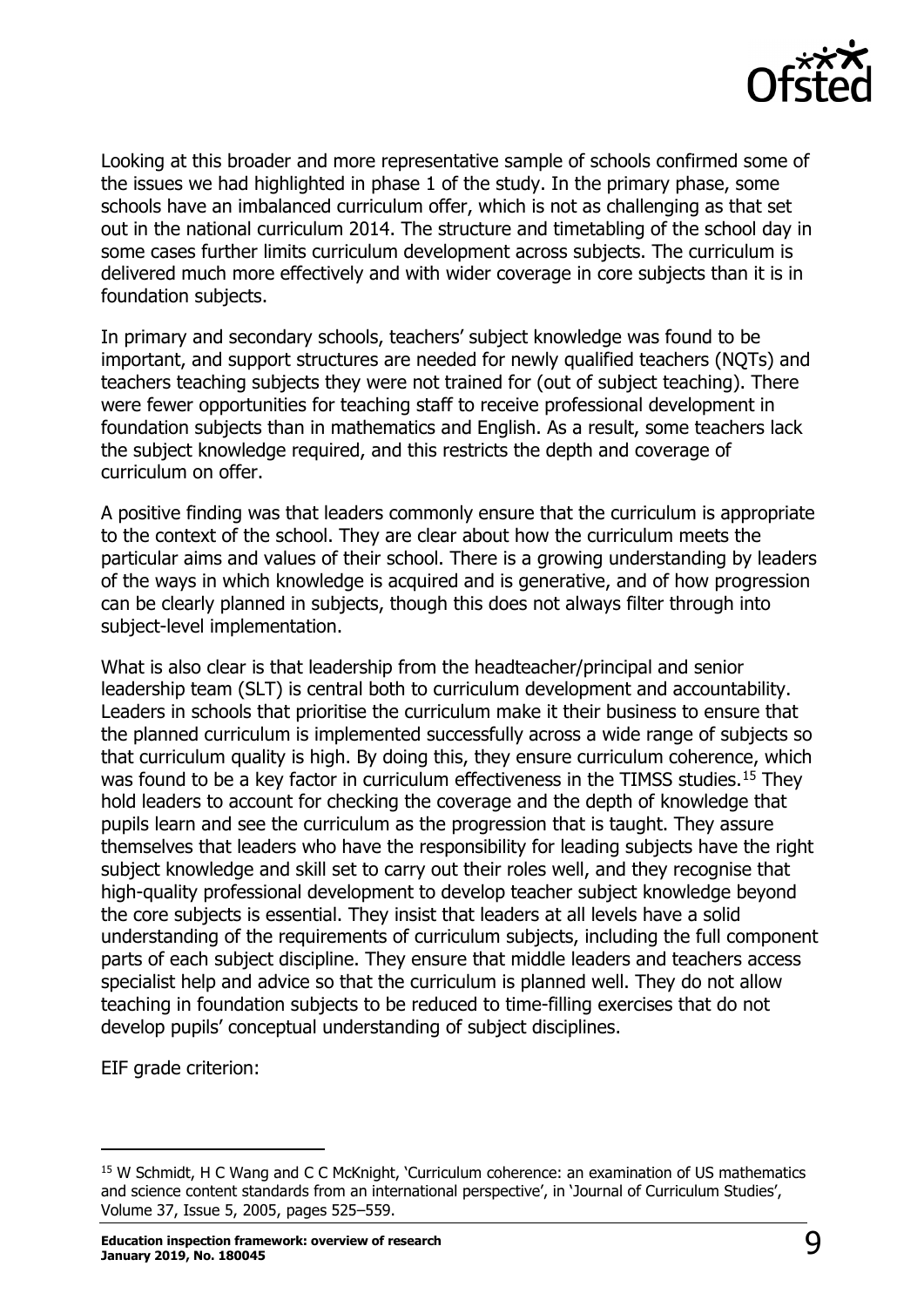

 $\blacksquare$  Teachers have good knowledge of the subject(s) and courses they teach. Leaders provide effective support for those teaching outside their main areas of expertise.

# <span id="page-9-0"></span>**Research on teacher subject knowledge and support**

If curriculum lies at the heart of education, and subject lies at the heart of curriculum, then it follows that teachers need solid knowledge and understanding of the subject(s) they teach. As well as this, they need to know how to teach that subject, and, more generally, how to teach. These three types of essential knowledge are known as **content knowledge**, **pedagogical knowledge** and **pedagogical content knowledge**. Content knowledge can be defined as teachers' knowledge of the subject they are teaching, pedagogical knowledge as teachers' knowledge of effective teaching methods, and pedagogical content knowledge as teachers' knowledge of how to teach the particular subject or topic.

Research on teachers' subject knowledge has yielded mixed results, though the strongest studies tend to show the strongest relationship between subject knowledge and attainment. Some studies have used measures that are not very accurate indicators of subject knowledge. Studies in the US (which is where the majority of research in this area has been conducted) often use teacher certification (equivalent to qualified teacher status (QTS)) as a proxy. Such studies show mixed results; some show positive relationships,  $16$  while others show no effect.<sup>[17](#page-9-2)</sup> However, where direct measures of teacher subject knowledge are used, the evidence is much more positive. For example, Metzler and Woessman used a Peruvian primary school dataset that contains test scores in two academic subjects for each student and each teacher.[18](#page-9-3) This allowed the researchers to look at the impact of teacher performance in the subject on the performance of their pupils. They found that one standard deviation in subject-specific teacher achievement increases student achievement by about 10% of a standard deviation. A caveat here is that the context of Peru as a developing country is obviously every different to that in England. Baumert and others tested the content knowledge of German mathematics teachers.<sup>[19](#page-9-4)</sup> They found a small correlation between teachers' content knowledge and pupils' progress, and a much stronger one between teachers' pedagogical content knowledge and pupils' progress.

<span id="page-9-1"></span><sup>&</sup>lt;sup>16</sup> For example, C Clotfelter, H Ladd and J Vigdor, 'Teacher credentials and student achievement in high school: a cross-subject analysis with student fixed effects', in 'The Journal of Human Resources', Volume 45, Issue 3, 2010, pages 655–681; D D Goldhaber and D J Brewer, 'Does teacher certification matter? High school teacher certification status and student achievement', in 'Educational Evaluation and Policy Analysis', Volume 22, Issue 2, 2000, pages 129–145.

<span id="page-9-2"></span> $17$  For example, L Darling-Hammond, Teacher quality and student achievement: a review of state policy evidence', in 'Education Policy Analysis Archives', Volume 8, Issue 1, 2000, pages 1–44.

<span id="page-9-3"></span><sup>&</sup>lt;sup>18</sup> J Metzler and L Woesman, 'The impact of teacher subject knowledge on student achievement: evidence from within-teacher within-student variation', Forschungsinstitut zur Zukunft der Arbeit, Discussion Paper 4999, 2010.

<span id="page-9-4"></span><sup>&</sup>lt;sup>19</sup> J Baumert, M Kunter, W Blum, M Brunner, T Voss, A Jordan, and Y-M Tsai, 'Teachers' mathematical knowledge, cognitive activation in the classroom, and student progress', in 'American Educational Research Journal', Volume 47, Issue 1, 2010, pages 133–180.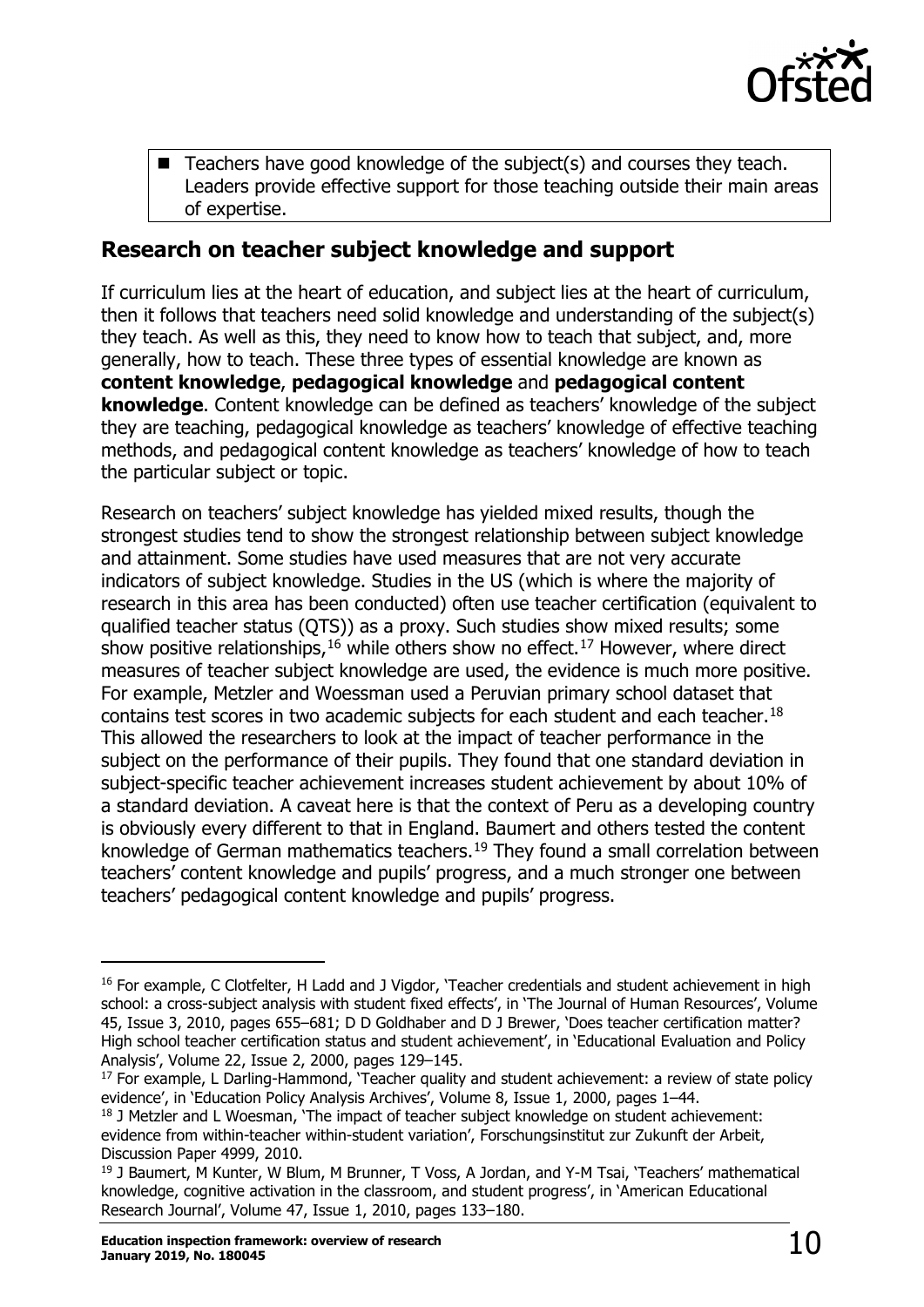

Another key finding is the extent to which content knowledge is associated with 'track', with teachers in academic track schools having far greater content knowledge than those in vocational tracks. The distribution of teachers' content knowledge across schools can thus have equity implications. Other studies have found a positive relationship between teachers' subject preparation, as measured by university courses taken in the subject taught, and achievement, although this mainly appears to be the case for mathematics and, to a lesser extent, science.<sup>[20](#page-10-0)</sup> As is often the case in educational research, this may be due to the greater volume and quality of research in these subject areas. Pedagogical content knowledge is consistently related to pupils' outcomes.[21](#page-10-1) This evidence base, therefore, points to the importance of teachers either having the requisite knowledge or receiving strong support from their schools.

Teachers' subject knowledge is not necessarily **linearly** related to pupil attainment. It is not the case that more teacher knowledge is in itself directly related to more pupil learning. The exact amount of knowledge necessary will differ by age group and level taught, and there may well be a ceiling on the correlation between knowledge and attainment. In Monk's study using data from the 'Longitudinal study of American youth', he found a positive but curvilinear relationship between teachers' subject knowledge as measured by courses taken and pupils' achievement.<sup>[22](#page-10-2)</sup> This suggests that there may be a threshold effect operating, in that a certain level of subject knowledge is necessary for teachers to be effective, but that beyond this a law of diminishing returns may operate, which may explain the mixed findings in other studies. This has led some researchers to conceptualise a required level of knowledge for teachers teaching their subject at the grade level needed, which is closely aligned to teachers' knowledge of the relevant subject content of the school curriculum, what mathematics educators call 'mathematical knowledge for teaching'.<sup>[23](#page-10-3)</sup> This appears to be a highly relevant concept, when we look beyond academic subjects in primary and secondary schools where the bulk of this research has been conducted; early years educators require specific curricular knowledge of the early years foundation stage (EYFS), and further education draws on the specific knowledge and skills of practitioners in much vocational teaching.

There is also evidence that teachers' content knowledge affects their teaching practices. Baumert and others found that teachers with greater content knowledge

<span id="page-10-0"></span><sup>&</sup>lt;sup>20</sup> D Monk, 'Subject area preparation of secondary mathematics and science teachers and student achievement', in 'Economics of Education Review', Volume 13, Issue 2, 1994, pages 125–145; A Wayne and P Youngs, 'Teacher characteristics and student achievement gains: a review', in 'Review of Educational Research', Volume 73, Issue 1, 2003, pages 89–122; D D Goldhaber and D J Brewer, 'Does teacher certification matter? High school teacher certification status and student achievement', in 'Educational Evaluation and Policy Analysis', Volume 22, Issue 2, 2000, pages 129–145.

<span id="page-10-1"></span><sup>&</sup>lt;sup>21</sup> J Baumert, M Kunter, W Blum, M Brunner, T Voss, A Jordan, and Y-M Tsai, 'Teachers' mathematical knowledge, cognitive activation in the classroom, and student progress', in 'American Educational Research Journal', Volume 47, Issue 1, 2010, pages 133–180; A Wayne and P Youngs, 'Teacher characteristics and student achievement gains: a review', in 'Review of Educational Research', Volume 73, Issue 1, 2003, pages 89–122.

<span id="page-10-3"></span><span id="page-10-2"></span> $22$  D Monk, 'Subject area preparation of secondary mathematics and science teachers and student achievement', in 'Economics of Education Review', Volume 13, Issue 2, 1994, pages 125–145.  $23$  H Hill, 'The nature and predictors of elementary teachers' mathematical knowledge for teaching', in 'Journal for Research in Mathematics Education', Volume, 41, Issue 5, 2010, pages 513–545.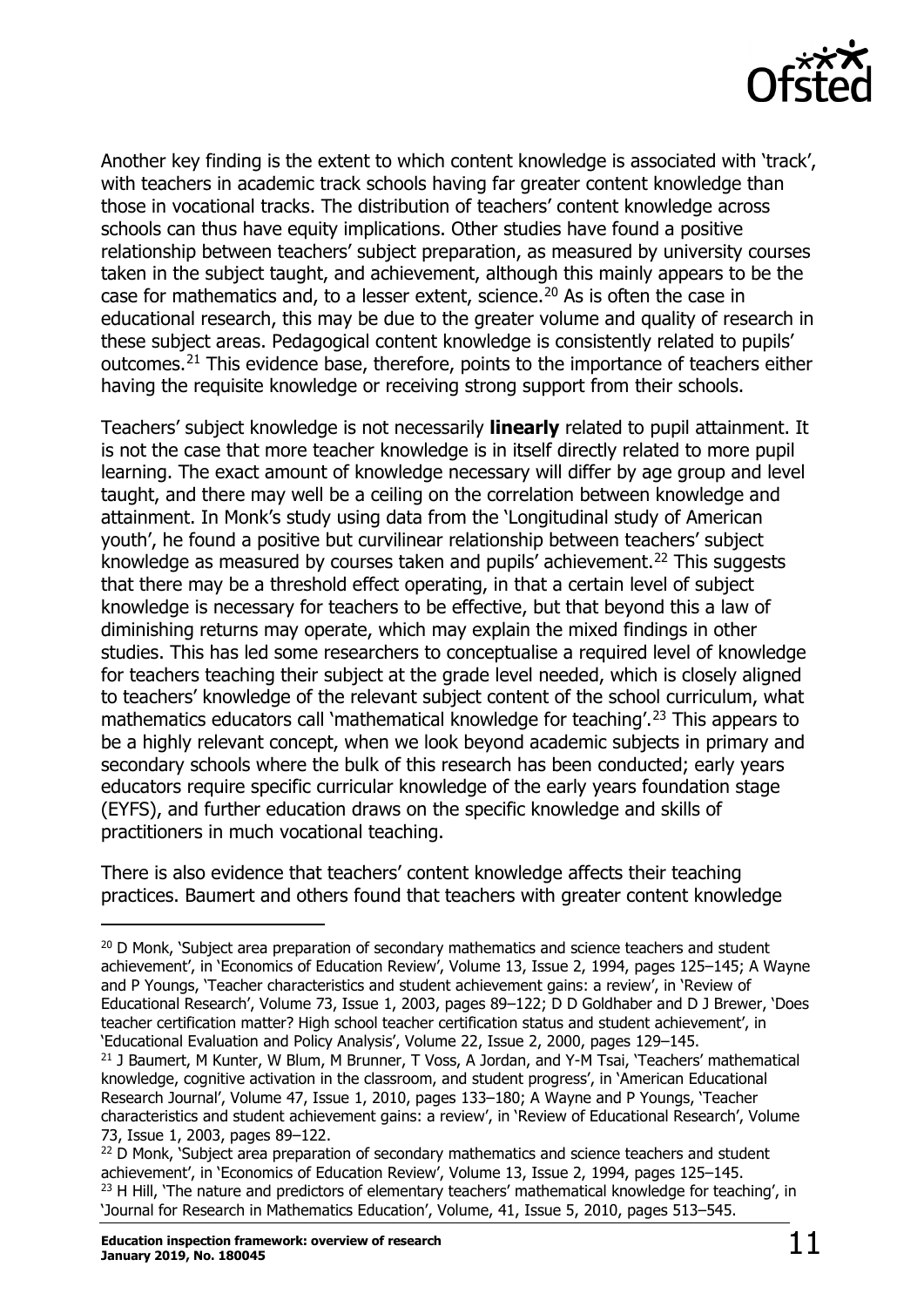

have higher levels of pedagogical content knowledge, which itself leads to greater attention to cognitive activation (developing pupils' conceptual knowledge through, for example, summarising and questioning strategies) in their teaching.<sup>[24](#page-11-0)</sup> Muijs and Reynolds found that teachers who rate their own subject knowledge more highly show higher levels of effective teaching behaviours and better pupil outcomes.<sup>[25](#page-11-1)</sup>

Of course, teachers may have to teach outside of subjects that they are most knowledgeable in. In these cases, the role of support and development are crucial. Well-designed schemes of work are important to support teachers who are teaching out of subject as well as NQTs. In the section on leadership and management, we will discuss some of the evidence that shows that effective continuing professional development (CPD) can play a role in improving subject knowledge.

**Early years** educators need a wide range of specific knowledge, including on children's physical and mental development, communication, and learning and teaching in specific subjects and areas of development. To teach early mathematics effectively, educators need to know how children develop mathematical understanding and how to assess this development. They need to know how children develop language and literacy, and how to teach early phonics.<sup>[26](#page-11-2)</sup> The types of knowledge early years teachers need are therefore similar too, but also distinct from those of teachers in the later years of primary and beyond. Like other teachers, they require subject knowledge and pedagogical knowledge (though the latter of course here refers to early years pedagogy), but there is a greater stress on knowledge of learners, learning and child development, due to the rapid development of children at this age, and on communication. Teachers need to know how children develop and learn and have a clear understanding of possible next steps in their development and learning. A study in the USA found that quality of the classroom environment was lower in classrooms when teachers lacked formal training in early childhood education.<sup>[27](#page-11-3)</sup>

Knowledge of context, in particular suitable learning environments, has also been put forward as particularly important to this phase of education.<sup>[28](#page-11-4)</sup> There is some evidence that teachers who are confident in their subject knowledge are better at recognising learning opportunities in children's play.<sup>[29](#page-11-5)</sup>

<span id="page-11-0"></span><sup>&</sup>lt;sup>24</sup> J Baumert, M Kunter, W Blum, M Brunner, T Voss, A Jordan, and Y-M Tsai, 'Teachers' mathematical knowledge, cognitive activation in the classroom, and student progress', in 'American Educational Research Journal', Volume 47, Issue 1, 2010, pages 133–180.

<span id="page-11-1"></span><sup>&</sup>lt;sup>25</sup> D Muijs and D Reynolds, 'Teacher beliefs and behaviors: what matters', in 'Journal of Classroom Interaction', Volume 37, Issue 2, 2002, pages 3–15.

<span id="page-11-2"></span><sup>&</sup>lt;sup>26</sup> 'Education Endowment Foundation Early Years Toolkit', Education Endowment Foundation, 2018; [https://educationendowmentfoundation.org.uk/evidence-summaries/early-years-toolkit/.](https://educationendowmentfoundation.org.uk/evidence-summaries/early-years-toolkit/)

<span id="page-11-3"></span> $27$  R Pianta, C Howes, D Early, R Clifford, D Bryant and M Burchinal, Observations of quality and practices in pre-k classrooms: associations with child outcomes and teacher attributes', paper presented at the biennial Meeting of the Society for Research in Child Development, 2003.

<span id="page-11-4"></span><sup>&</sup>lt;sup>28</sup> 'Education Endowment Foundation Early Years Toolkit', Education Endowment Foundation, 2018; [https://educationendowmentfoundation.org.uk/evidence-summaries/early-years-toolkit/.](https://educationendowmentfoundation.org.uk/evidence-summaries/early-years-toolkit/)

<span id="page-11-5"></span> $29$  A Anning and A Edwards, 'Promoting children's learning from birth to five: developing the new early years professional', Open University Press, 1999.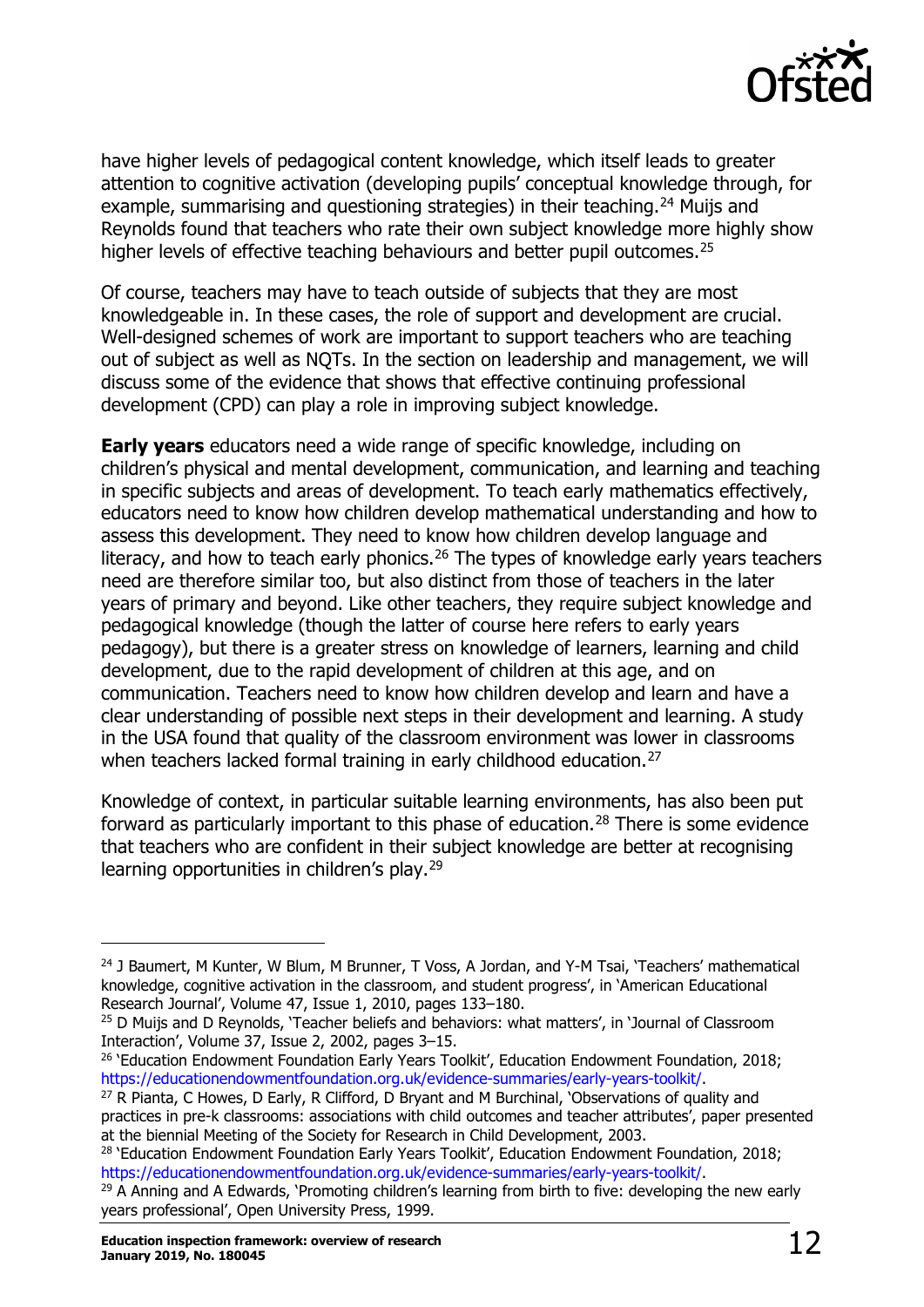

The Effective Pedagogy in Early Years study highlighted the importance of qualified staff in the early years. This study found that, while the most highly qualified staff provided the most direct teaching, they were also the most effective in their interactions with the children. Furthermore, less qualified staff were significantly better pedagogues when they were supervised by qualified teachers.<sup>30</sup>

EIF grade criteria:

- Teachers present subject matter clearly, promoting appropriate discussion about the subject matter being taught. They check learners' understanding systematically, identify misconceptions accurately and provide clear, direct feedback. In so doing, they respond and adapt their teaching as necessary without unnecessarily elaborate or differentiated approaches.
- Teachers create an environment that promotes focus on the learner. The resources and materials that teachers select – in a way that does not create unnecessary workload for staff – reflect the provider's ambitious intentions for the course of study and clearly support the intent of a coherently planned curriculum, sequenced towards cumulatively sufficient knowledge and skills for future learning and employment.

# <span id="page-12-0"></span>**Research on effective teaching**

We can draw on decades of research in **school** and teacher effectiveness to underpin the importance of effective teaching. Classroom practice, and in particular **teaching effectiveness**, is the single most important factor in school effectiveness. Teaching effectiveness is a strong predictor of pupils' progress throughout school, and having a succession of strong or weak teachers can have lasting effects. $31$ 

The most consistently replicated finding in this field is that pupils' attainment is strongly affected by the **quantity and pacing of instruction**. Having the opportunity to learn correlates particularly positively with attainment.<sup>[32](#page-12-3)</sup>

<span id="page-12-1"></span><sup>30</sup> I Siraj-Blatchford, K Sylva, S Muttock, R Gilden and D Bell, 'Researching effective pedagogy in the early years', Department for Education and Skills, 2002.

<span id="page-12-3"></span><span id="page-12-2"></span> $31$  D Muijs, L Kyriakides, G van der Werf, B Creemers, H Timperley and L Earl, 'State of the art – teacher effectiveness and professional learning', in 'School Effectiveness and School Improvement', Volume 25, Issue 2, 2014, pages 231–256; D Reynolds, S Sammons, B De Fraine, J Van Damme, T Townsend, C Teddlie and S Stringfield, 'Educational effectiveness research (EER): a state-of-the-art review', in 'School Effectiveness and School Improvement', Volume 25, Issue 2, 2014, pages 197–230; L Kyriakides and B P M Creemers, 'A longitudinal study on the stability over time of school and teacher effects on student outcomes', in 'Oxford Review of Education', Volume 34, Issue 5, 2008, pages 521–545; D Muijs and D Reynolds, 'Student background and teacher effects on achievement and attainment in mathematics: a longitudinal study', in 'Educational Research and Evaluation', Volume 9, Issue 3, 2003, pages 289–314; P Sammons, Y Anders, K Sylva, E Melhuish, I Siraj-Blatchford, B Taggart and S Barreau, 'Children's cognitive attainment and progress in English primary schools during key stage 2: investigating the potential continuing influences of pre-school education', in 'Frühpädagogische Förderung in Institutionen', edited by H G Roßbach and H P Blossfeld, VS Verlag für Sozialwissenschaften, 2009. <sup>32</sup> J Stallings, 'Effective elementary classroom practices', in 'Reaching for excellence: an effective sourcebook', edited by M J Kyle, US Governing Printing Office, 1985; D Muijs and D Reynolds, 'Student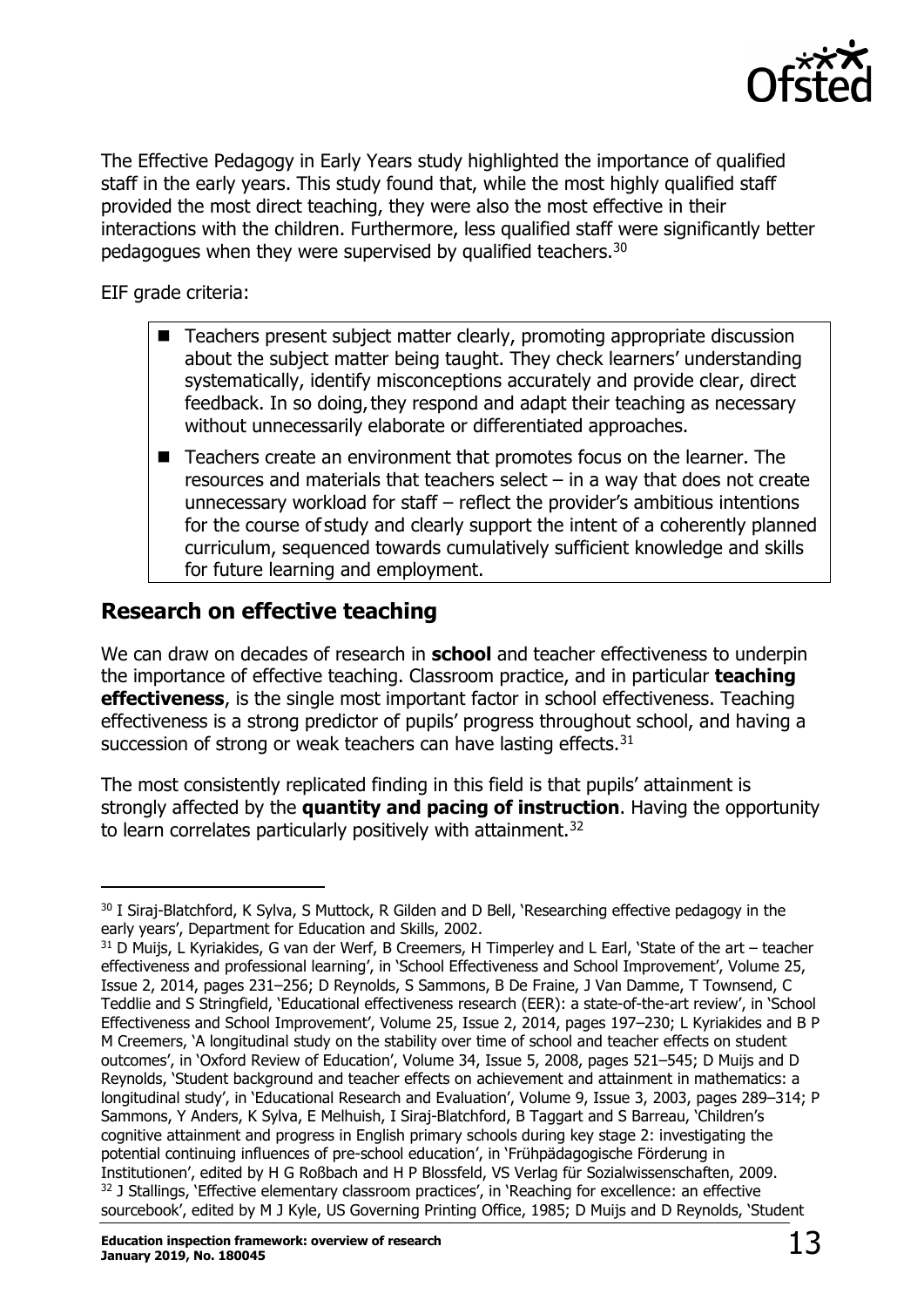

The concept of **opportunity to learn** is a measure of content coverage, which aims to look at what content has actually been taught to pupils. It is determined by the curriculum, but it is also closely connected to factors such as the length of the school year.[33](#page-13-0) It is influenced by **time on task**, the amount of time that pupils are actively engaged in learning during the lesson, as opposed to engaging in social and other noneducational activities. In their study of teacher effectiveness in the UK, Muijs and Reynolds found these two factors to be among the most strongly related to pupil outcomes.[34](#page-13-1)

#### **Effective teaching**

Research on teaching effectiveness suggests that achievement is likely to be maximised when **teachers actively present material** and **structure** it by:

- **providing overviews and/or reviews of objectives**
- $\blacksquare$  outlining the content to be covered and signalling transitions between different parts of the lesson
- calling attention to main ideas
- $\blacksquare$  reviewing main ideas.

Summary reviews are also important as they integrate and reinforce the learning of major points. These structuring elements not only facilitate the memorising of information but allow pupils to understand it as an integrated whole, and to recognise the relationships between the parts. This does not, of course, mean that lessons need to follow a particular structure or sequence. These elements can occur at different points in a lesson, or over a sequence of lessons, and can be integrated in different ways and at different times.<sup>[35](#page-13-2)</sup>

**Clarity of presentation** is consistently related to pupils' attainment. Effective teachers are able to communicate clearly and directly with their pupils, without going beyond pupils' levels of comprehension.<sup>[36](#page-13-3)</sup>

background and teacher effects on achievement and attainment in mathematics: a longitudinal study', in 'Educational Research and Evaluation', Volume 9, Issue 3, 2003, pages 289–314; J Scheerens and R Bosker, 'The foundations of educational effectiveness', Pergamon, 1997.

<span id="page-13-0"></span><sup>33</sup> S Raudenbusch and J D Willms, 'The estimation of school effects', in 'Journal of Educational and Behavioral Statistics', Volume 20, Issue 4, 1995, pages 307–335.

<span id="page-13-1"></span><sup>&</sup>lt;sup>34</sup> D Muijs and D Reynolds, 'Student background and teacher effects on achievement and attainment in mathematics: a longitudinal study', in 'Educational Research and Evaluation', Volume 9, Issue 3, 2003, pages 289–314.

<span id="page-13-2"></span> $35\overline{B}$  Rosenshine and R Stevens, 'Teaching functions', in 'Handbook of research on teaching', 3rd edition, edited by M C Wittrock, Macmillan, 1986, pages 376–391; B P M Creemers and L Kyriakides, 'The dynamics of educational effectiveness: a contribution to policy, practice and theory in contemporary schools', Routledge, 2008.

<span id="page-13-3"></span><sup>&</sup>lt;sup>36</sup> L Smith and M Land, 'Low-inference verbal behaviors related to teacher clarity', in 'Journal of Classroom Interaction', Volume 17, 1981, pages 37–42; H J Walberg, 'Syntheses of research on teaching', in 'Handbook of Research on Teaching', 3rd edition, edited by M C Wittrock, Macmillan, 1986, pages 214–229; D Muijs and D Reynolds, 'Student background and teacher effects on achievement and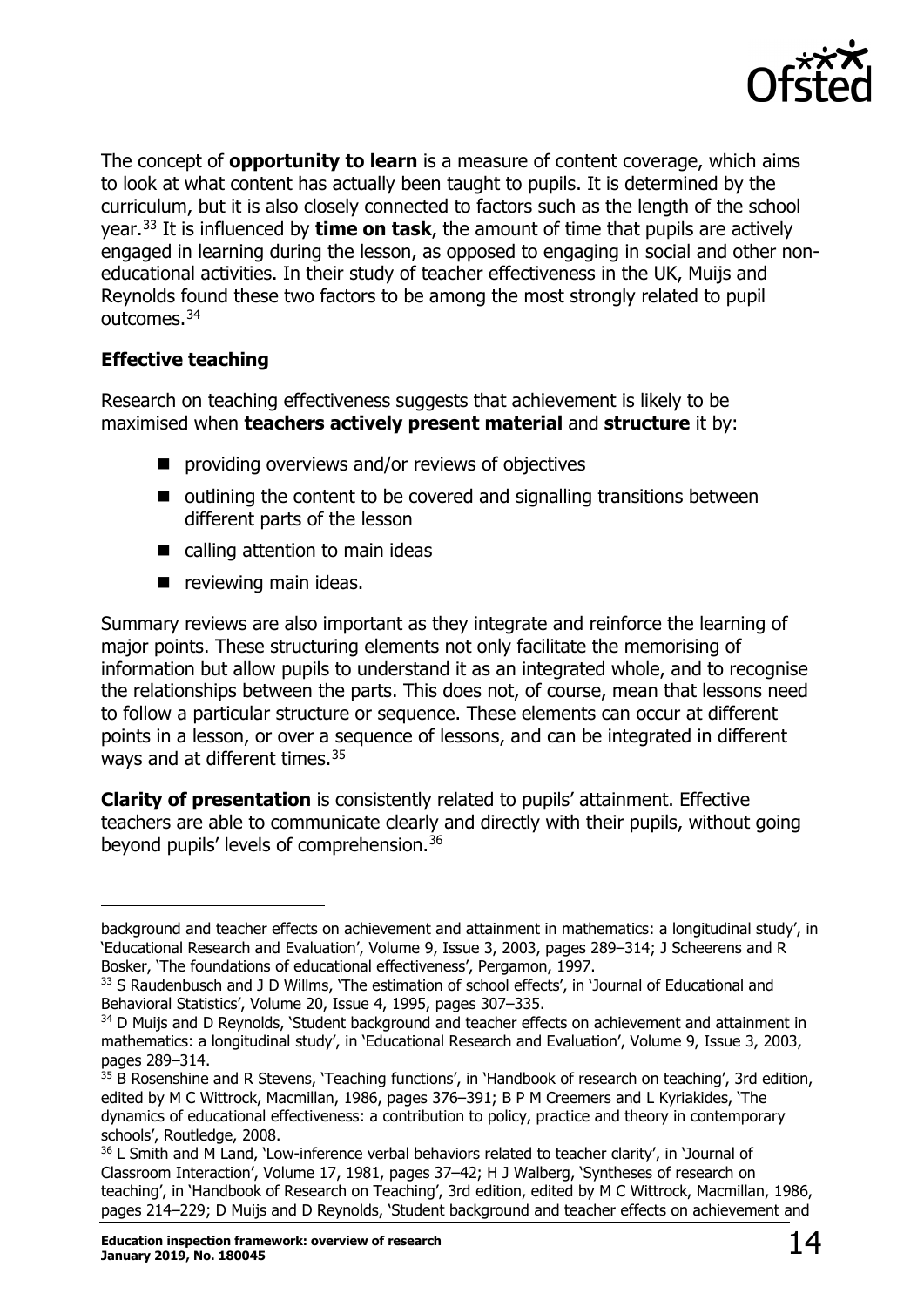

As far as actual teaching is concerned, research shows that, although there is a significant amount of teacher talk in the classes of effective teachers, most of it is focused on academic content, and much of it involves asking questions and giving feedback rather than extended lecturing. $37$  The focus on teachers actively presenting materials should, therefore, not be seen as lecturing. Questioning of pupils by the teacher, and of the teacher by pupils and by pupils of each other, can be used to check pupils' understanding and can help them clarify and verbalise their thinking. This will help them develop a sense of mastery.<sup>[38](#page-14-1)</sup> Information is best presented with a degree of repetition, particularly in the form of repeating and reviewing key concepts.<sup>[39](#page-14-2)</sup>

**Effective questioning** is one of the most widely studied aspects of teaching. We therefore have considerable evidence in this area. Teachers provide substantive feedback to pupils, resulting either from pupils' questions or from answers to teachers' questions. Most questions can elicit correct or at least substantive answers. Correct answers need to be acknowledged in a positive but businesslike fashion. When a pupil answers a question partially correctly, the teacher can prompt that pupil to find the remaining part of the answer before moving on to the next pupil. When a pupil answers a question incorrectly, the teacher needs to point out swiftly that the answer is wrong. If the pupil has answered incorrectly due to inattention or carelessness, the teacher needs to try and prompt the pupil to answer correctly. If the answer is incorrect due to lack of knowledge, the teacher can move swiftly on to the next pupil. Teachers need to make sure that girls and shy pupils, who may be less assertive, have the chance to answer questions.<sup>[40](#page-14-3)</sup>

The types of questions asked are typically varied and depend on the knowledge and skills to be mastered. The best strategy would appear to be to use a mixture of recall and higher-order questions, increasing the latter as the level of understanding increases. This does not mean that a mix should be used in all lessons; depending on

attainment in mathematics: a longitudinal study', in 'Educational Research and Evaluation', Volume 9, Issue 3, 2003, pages 289–314; D Muijs, M West and M Ainscow, 'Why network? Theoretical perspectives on networking', in 'School Effectiveness and School Improvement', Volume 21, Issue 1, 2010, pages 5– 26.

<span id="page-14-0"></span><sup>&</sup>lt;sup>37</sup> L Kyriakides and B P M Creemers, 'A longitudinal study on the stability over time of school and teacher effects on student outcomes', in 'Oxford Review of Education', Volume 34, Issue 5, 2008, pages 521– 545.

<span id="page-14-1"></span><sup>&</sup>lt;sup>38</sup> F Smith, F Hardman, K Wall and M Mroz, 'Interactive whole class teaching in the National Numeracy and Literacy Strategies', in 'British Educational Research Journal', Volume 30, Issue 3, 2004, pages 395– 411; J Brophy and T L Good, 'Teacher behavior and student achievement', in 'Handbook of Research on Teaching', 3rd edition, edited by M C Wittrock, MacMillan, 1986, pages 328–375; B P M Creemers, 'The effective classroom', Cassell, 1994.

<span id="page-14-2"></span><sup>&</sup>lt;sup>39</sup> J Scheerens and R Bosker, 'The foundations of educational effectiveness', Pergamon, 1997; T Seidel and R J Shavelson, 'Teaching effectiveness research in the past decade: the role of theory and research design in disentangling meta-analysis results', in 'Review of Educational Research', Volume 77, Issue 4, 2007, pages 454–499.

<span id="page-14-3"></span><sup>&</sup>lt;sup>40</sup> L Kyriakides and B P M Creemers, 'The effects of teacher factors on different outcomes: two studies testing the validity of the dynamic model', in 'Effective Education', Volume 1, Issue 1, 2009, pages 61– 85; D Muijs and D Reynolds, 'Effective teaching, evidence and practice', 4th edition, Sage, 2017; J Brophy and T L Good, 'Teacher behavior and student achievement', in 'Handbook of Research on Teaching', 3rd edition, edited by M C Wittrock, MacMillan, 1986, pages 328–375; M Askew and D William, 'Recent research in mathematics education 5–16: Ofsted Reviews of Research', HMSO, 1995.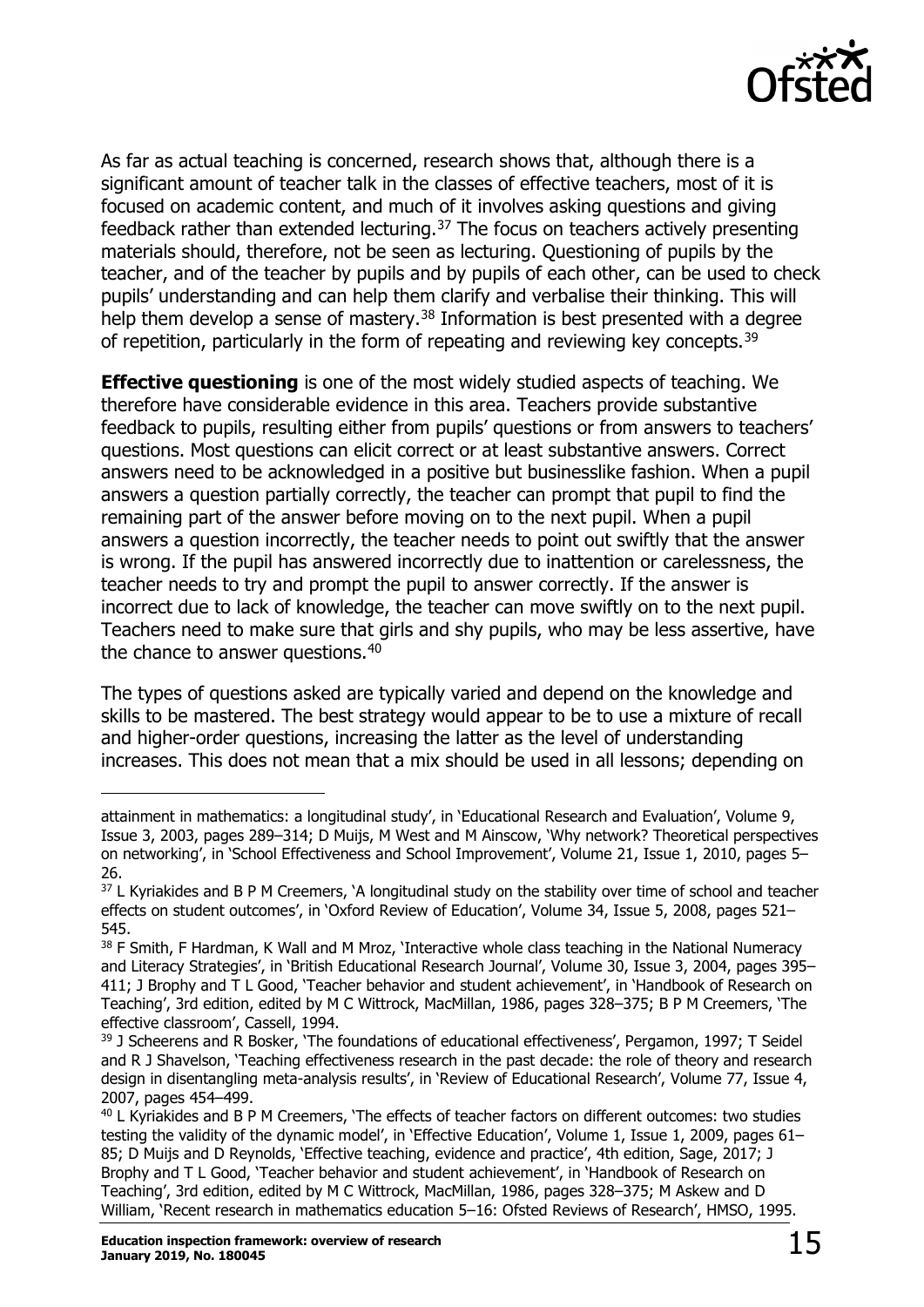

where the lesson sits within a sequence of lessons about a particular topic, the balance can be strongly towards one or the other. Teachers can use both product questions (calling for a single response from pupils) and process questions (calling for explanations from pupils). Again, the balance will depend on the lesson and topic. Pupils can be encouraged to ask questions, which can be redirected to the class before being answered by the teacher. Relevant pupil comments can be incorporated into the lesson.[41](#page-15-0)

**Group activities and paired work** can contribute to learning, but to work together effectively pupils will require support, and tasks must be clearly structured. If it is to have benefits, group work requires both that pupils are sufficiently prepared, and that the activity is sufficiently structured, both things that place demands on teachers. Pupils need to be able to share, participate, listen and communicate, and tasks need to be structured so that every pupil has a clear and distinct role (to avoid 'free rider' effects). Pupils are therefore likely to benefit from explicit guidance on how to work collaboratively, from practising routines needed in effective groups and from having clearly assigned roles within a group work task. Teacher prompts and questions need to structure discussion, and active involvement is required to avoid misconceptions being reinforced. Group work should be carefully sequenced alongside other lessons and activities to ensure that pupils have sufficient prior knowledge.<sup>[42](#page-15-1)</sup>

Pupils are likely to make progress at different rates. As a consequence, they may require different levels and types of support from teachers to succeed.[43](#page-15-2) **In-class** 

<span id="page-15-0"></span><sup>&</sup>lt;sup>41</sup> F Smith, F Hardman, K Wall and M Mroz, 'Interactive whole class teaching in the National Numeracy and Literacy Strategies', in 'British Educational Research Journal', Volume 30, Issue 3, 2004, pages 395– 411; D Muijs, M West and M Ainscow, 'Why network? Theoretical perspectives on networking', in 'School Effectiveness and School Improvement', Volume 21, Issue 1, 2010, pages 5–26; L Kyriakides and B P M Creemers, 'The effects of teacher factors on different outcomes: two studies testing the validity of the dynamic model', in 'Effective Education', Volume 1, Issue 1, 2009, pages 61–85; D Muijs and D Reynolds, 'Effective teaching, evidence and practice', 4th edition, Sage, 2017; C Evertson, C Anderson, L Anderson and J E Brophy, 'Relationship between classroom behaviors and student outcomes in junior high mathematics and English classes', in 'American Educational Research Journal', Volume 17, Issue 1, 1980, pages 43–60; J Brophy and T L Good, 'Teacher behavior and student achievement', in 'Handbook of Research on Teaching', 3rd edition, edited by M C Wittrock, MacMillan, 1986, pages 328–375; M Askew and D William, 'Recent research in mathematics education 5–16: Ofsted Reviews of Research', HMSO, 1995.

<span id="page-15-1"></span> $42$  G Capar and K Tarim, 'Efficacy of the cooperative learning method on mathematics achievement and attitude: a meta-analysis research', in 'Educational Sciences: Theory and Practice', Volume 15, Issue 2, 2015, pages 553–559; P Kutnick and P Blatchford, 'Effective group work in primary school classrooms', Springer, 2014; 'Toolkit: collaborative learning', Education Endowment Foundation, 2018; [https://educationendowmentfoundation.org.uk/evidence-summaries/teaching-learning-](https://educationendowmentfoundation.org.uk/evidence-summaries/teaching-learning-toolkit/collaborative-learning/)

[toolkit/collaborative-learning/;](https://educationendowmentfoundation.org.uk/evidence-summaries/teaching-learning-toolkit/collaborative-learning/) P A Kirschner, J Sweller, F Kirschner and J Zambrano, 'From cognitive load theory to collaborative cognitive load theory', in 'International Journal of Computer-Supported Collaborative Learning', Volume 13, Issue 2, 2018, pages 213–233; E Cohen and R Lotan, 'Designing group work: strategies for heterogeneous classrooms', Teachers College Press, 2014; D Muijs and D Reynolds, 'Effective teaching, evidence and practice', 4th edition, Sage, 2017; D W Johnson and R T Johnson, 'Joining together. Group theory and group skills', Prentice Hall, 1999.

<span id="page-15-2"></span><sup>&</sup>lt;sup>43</sup> J Hattie, 'Visible learning: a synthesis of meta-analysis relating to achievement', Routledge, 2009; K Kriegbaum, N Becker and B Spinath, 'The relative importance of intelligence and motivation as predictors of school achievement: a meta-analysis', in 'Educational Research Review', Volume 25, Issue 2, 2018, pages 120–148.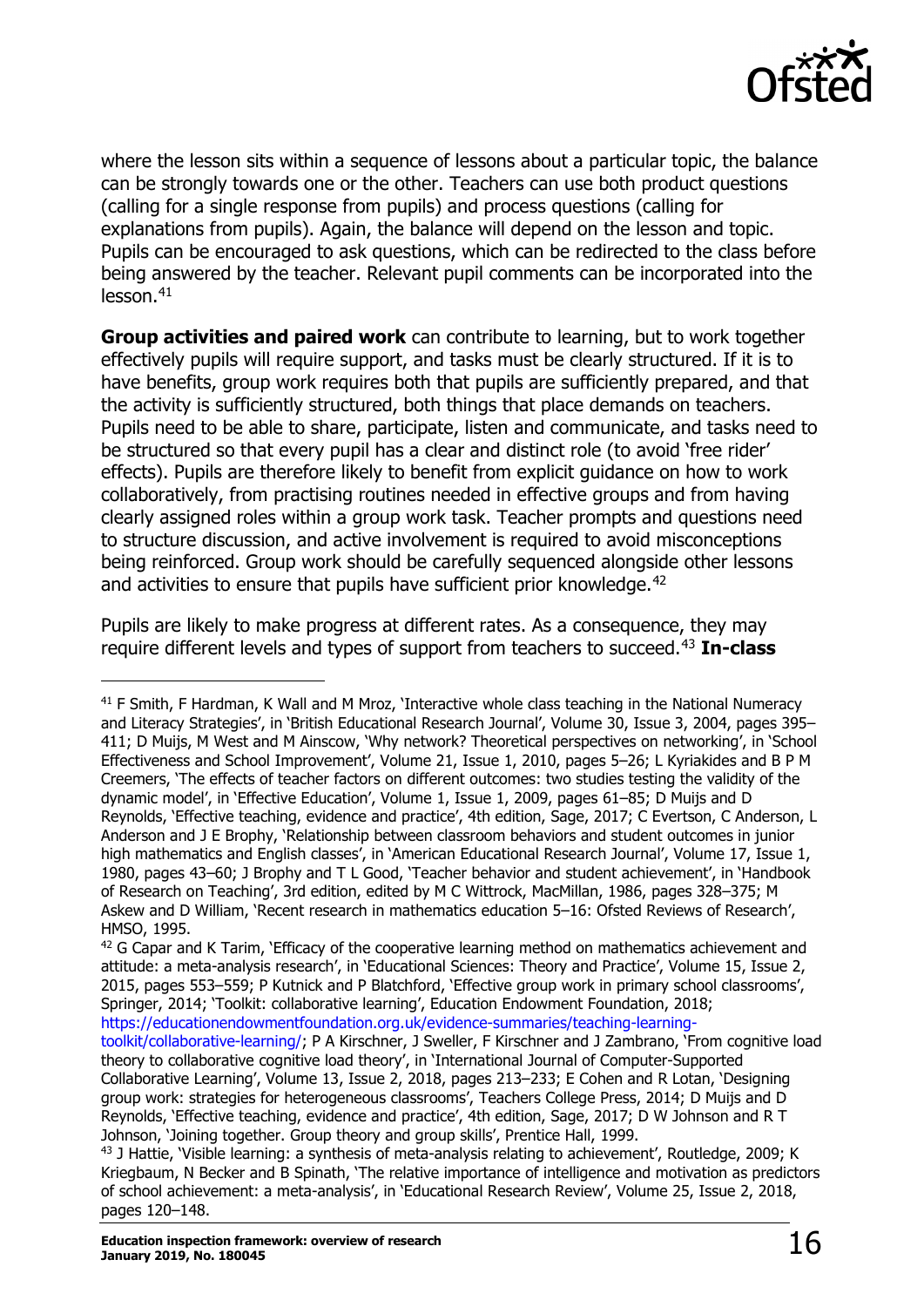

differentiation, through providing differentiated teaching, activities or resources, has generally not been shown to have much impact on pupils' attainment. In Scheerens and Bosker's meta-analysis of school effectiveness research, for example, this factor showed no or a very weak relationship with pupils' outcomes.<sup>[44](#page-16-0)</sup> Hattie likewise found the effect of differentiation to be among the weakest in his influential work on 'Visible Learning'[.45](#page-16-1)

On the other hand, **adapting teaching** in a responsive way, for example by providing focused support to pupils who are not making progress, is likely to improve outcomes.[46](#page-16-2) However, this type of adaptive teaching should be clearly distinguished from forms of differentiation that cause teachers to artificially create distinct tasks for different groups of pupils or to set lower expectations for particular pupils. In addition, it should be clearly stated that there is no evidence that pupils have distinct and identifiable learning styles.<sup>[47](#page-16-3)</sup> Trying to design tasks with this misconception in mind will increase teachers' workload but is very unlikely to improve learning.

There is similar evidence of the importance of effective teaching from large-scale studies in **early years**. The 'Effective provision of pre-school education' (EPPE) study shows that good early education has significant lasting effects across primary schooling.[48](#page-16-4) The recent 'Study of early education and development' (SEED) confirms this.[49](#page-16-5) Other studies using data from Germany, New Zealand and the USA show similar effects.<sup>[50](#page-16-6)</sup> This is true for both cognitive and social-emotional outcomes and is particularly important for children from disadvantaged backgrounds.<sup>[51](#page-16-7)</sup> Most studies suggest that high-quality provision includes both play and adult-directed activities, and

<span id="page-16-0"></span><sup>&</sup>lt;sup>44</sup> J Scheerens and R Bosker, 'The foundations of educational effectiveness', Pergamon, 1997.

<span id="page-16-2"></span><span id="page-16-1"></span><sup>45</sup> J Hattie, 'Visible learning: a synthesis of meta-analysis relating to achievement', Routledge, 2009. <sup>46</sup> M I Deunk, A E Smale-Jacobse, H de Boer, S Doolaardand and R J Bosker, 'Effective differentiation practices: a systematic review and meta-analysis of studies on the cognitive effects of differentiation practices in primary education', in 'Educational Research Review', Volume 24, Issue 1, 2018, pages 31– 54; 'Toolkit: individualised instruction', Education Endowment Foundation, 2018; [https://educationendowmentfoundation.org.uk/evidence-summaries/teaching-learning](https://educationendowmentfoundation.org.uk/evidence-summaries/teaching-learning-toolkit/individualised-instruction/)[toolkit/individualised-instruction/.](https://educationendowmentfoundation.org.uk/evidence-summaries/teaching-learning-toolkit/individualised-instruction/)

<span id="page-16-3"></span><sup>&</sup>lt;sup>47</sup> H Pashler, M McDaniel, D Rohrer and R Bjork, 'Learning styles: concepts and evidence', in 'Psychological Science in the Public Interest', Volume 9, Issue 3, 2008; D T Willingham, 'The myth of learning styles', in 'Change', Volume 42, Issue 5, 2010, pages 32–35.

<span id="page-16-4"></span><sup>48</sup> K Sylva, E Melhuish, P Sammons, I Siraj-Blatchford and B Taggart, 'Early childhood matters', Routledge, 2010.

<span id="page-16-5"></span><sup>&</sup>lt;sup>49</sup> E Melhuish, J Gardiner and S Morris, 'Study of early education and development (SEED): impact study on early education use and child outcomes up to age four: research report', Department for Education, 2018.

<span id="page-16-6"></span><sup>50</sup> Y Anders, C Grosse, H-G Rossbach, S Ebert and S Weinert, 'Preschool and primary school influences on the development of children's early numeracy skills between the ages of 3 and 7 years in Germany', in 'School Effectiveness and School Improvement', Volume 24, Issue 2, 2013, pages 195–211; C Wylie and J Thompson, 'The long-term contribution of early childhood education to children's performance: evidence from New Zealand', in 'International Journal of Early Years Education', Volume 11, Issue 1, 2003, pages 69–78; C Ruhm, K A Magnuson and J Waldfogel, 'Does prekindergarten improve school preparation and performance?', in 'Economics of Education Review', Volume 26, Issue 1, 2007, pages 33–51.

<span id="page-16-7"></span><sup>51</sup> E Melhuish, J Gardiner and S Morris, 'Study of early education and development (SEED): impact study on early education use and child outcomes up to age four: research report', Department for Education, 2018.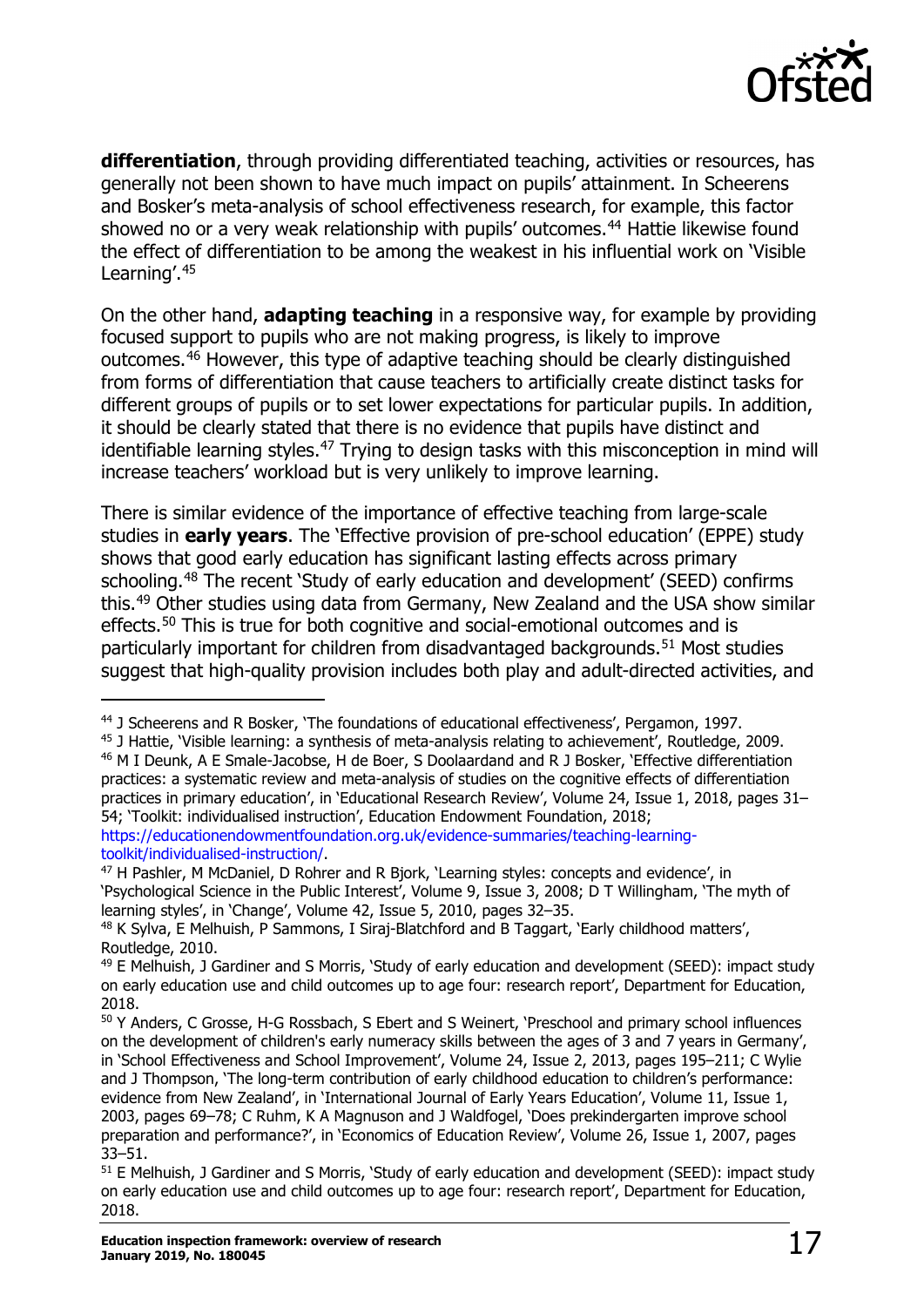

minimises time spent on classroom management (for example, transitions, children waiting for their turn to do an activity).<sup>[52](#page-17-0)</sup> Moreover, play and adult-directed activities are distinct, and can fulfil different aims. Well-planned play is important to help children practise the use of knowledge and build up skills, to explore and make sense of the world around them, to learn impulse control and the importance of rules, and to learn to communicate and cooperate with others.<sup>[53](#page-17-1)</sup>

Effective pedagogy consists of both teaching and the provision of instructive and stimulating learning environments and routines, and the latter need to be well planned and developed with clear goals on what learning is intended. There is also evidence of the importance of creating a language-rich environment, teacher sensitivity, smaller child–adult ratios and lower staff turnover. Communication and responding to children is a particularly salient skill for early years practitioners, especially with the youngest children. Sustained shared thinking, where adults engage in longer two-way communication with the child to develop their thinking, has been found to characterise effective early years settings.<sup>[54](#page-17-2)</sup> Practitioners need to be able to observe children and respond to what they see, based on their knowledge of child development. As for older pupils, teaching and curriculum need to build on the existing knowledge and skills of children.[55](#page-17-3)

Both early reading and early numeracy have been found to have a positive impact. Early numeracy aims to develop number skills and improve young children's knowledge and understanding of early mathematical concepts, through a combination of structured and more informal approaches. The most effective practice combines direct teaching and child-led activities, focuses on a particular discrete skill (such as counting) and allocates a set amount of time to this. In early literacy, a similarly varied approach is required, including activities that aim to develop letter knowledge and early phonics,

<span id="page-17-0"></span><sup>&</sup>lt;sup>52</sup> J Hall, K Sylva, P Sammons, P Melhuish, I Sirai-Blatchford and B Taggart, 'Can preschool protect young children's cognitive and social development? Variation by center quality and duration of attendance', in 'School Effectiveness and School Improvement', Volume 24, Issue 2, 2013, pages 155– 176; A de Haan, E Elbers, H Hoofs and P Leseman, 'Targeted versus mixed preschools and kindergartens: effects of class composition and teacher-managed activities on disadvantaged children's emergent academic skills', in 'School Effectiveness and School Improvement', Volume 24, Issue 2, 2013, pages 177–194.

 $53$  'Teaching and play in the early years – a balancing act?', Ofsted, July 2015;

<span id="page-17-1"></span>[https://www.gov.uk/government/publications/teaching-and-play-in-the-early-years-a-balancing-act;](https://www.gov.uk/government/publications/teaching-and-play-in-the-early-years-a-balancing-act) 'Reception curriculum in good and outstanding primary schools: bold beginnings', Ofsted, January 2018; [https://www.gov.uk/government/publications/reception-curriculum-in-good-and-outstanding-primary](https://www.gov.uk/government/publications/reception-curriculum-in-good-and-outstanding-primary-schools-bold-beginnings)[schools-bold-beginnings.](https://www.gov.uk/government/publications/reception-curriculum-in-good-and-outstanding-primary-schools-bold-beginnings)

<span id="page-17-2"></span><sup>54</sup> I Siraj-Blatchford, K Sylva, S Muttock, R Gilden and D Bell, 'Researching effective pedagogy in the early years', Department for Education and Skills, 2002.

<span id="page-17-3"></span><sup>&</sup>lt;sup>55</sup> D Stipek and T Ogawa, 'Early childhood education: building community systems for young children', University of California at Los Angeles, Center for Healthier Children, Families and Communities, 2000; J Hall, K Sylva, P Sammons, P Melhuish, I Siraj-Blatchford and B Taggart, 'Can preschool protect young children's cognitive and social development? Variation by center quality and duration of attendance', in 'School Effectiveness and School Improvement', Volume 24, Issue 2, 2013, pages 155–176; I Siraj-Blatchford, K Sylva, S Muttock, R Gilden and D Bell, 'Researching effective pedagogy in the early years', Department for Education and Skills, 2002; 'Teaching and play in the early years – a balancing act?', Ofsted, July 2015; [https://www.gov.uk/government/publications/teaching-and-play-in-the-early-years-a](https://www.gov.uk/government/publications/teaching-and-play-in-the-early-years-a-balancing-act)[balancing-act.](https://www.gov.uk/government/publications/teaching-and-play-in-the-early-years-a-balancing-act)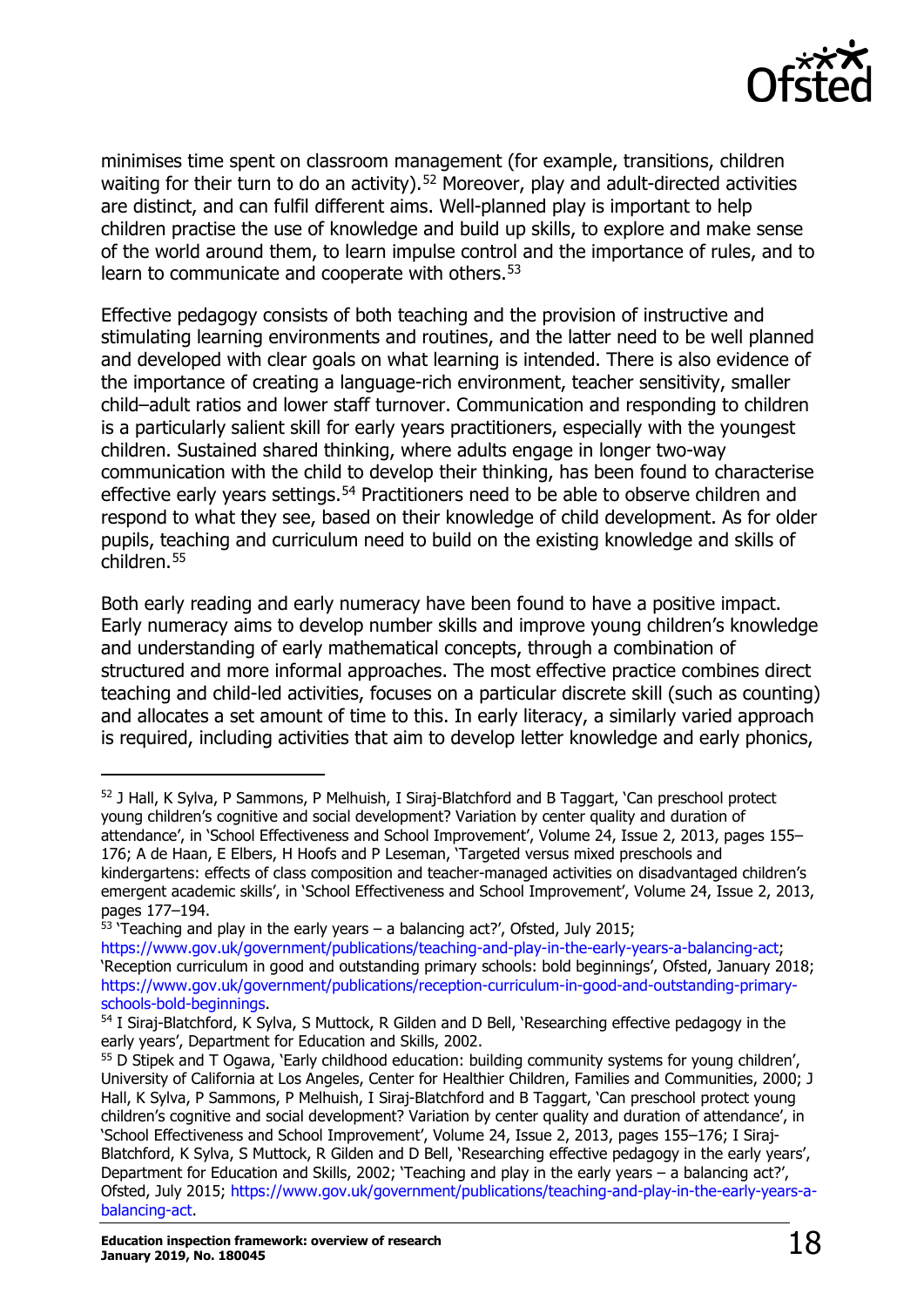

storytelling and reading to the group. Communicative approaches, in which adults help to develop children's talking, and verbal expression through modelling language and reasoning, have been found to have significant positive effects. These approaches focus on reading aloud, talking about what was read, extending spoken vocabulary by introducing new words in context, and drawing attention to letters and sounds.[56](#page-18-1) Early reading and numeracy are particularly important in settings serving disadvantaged communities.[57](#page-18-2)

EIF grade criterion:

■ Over the course of study, teaching is designed to help learners to remember in the long term the content they have been taught and to integrate new knowledge into larger concepts.

### <span id="page-18-0"></span>**Research on memory and learning**

Learning is at least in part defined as a change in long-term memory. As Sweller and others have pointed out, 'if nothing in the long-term memory has been altered, nothing has been learned', although there are, of course, other aspects to learning.<sup>[58](#page-18-3)</sup>

It is, therefore, important that we use approaches that help pupils to integrate new knowledge into the long-term memory and make enduring connections that foster understanding.

For this, we can draw on a growing evidence base from the 'learning sciences'. Learning sciences is a relatively new interdisciplinary field that seeks to apply understanding generated by cognitive science to classroom practice. While more evaluations in English schools would be valuable,<sup>[59](#page-18-4)</sup> this field is increasingly generating moderate to strong evidence of practices that can be used to enhance learning across phases and remits.<sup>[60](#page-18-5)</sup>

It is, for example, becoming increasingly clear that using **spaced or distributed practice**, where knowledge is rehearsed for short periods over a longer period of time, is more effective than so-called **massed practice**, where we study more intensively for a shorter period of time. It is therefore good practice to block learning and repeat

<span id="page-18-2"></span> $57$  'Teaching and play in the early years – a balancing act?', Ofsted, July 2015;

<span id="page-18-1"></span><sup>56</sup> 'Education Endowment Foundation Early Years Toolkit', Education Endowment Foundation, 2018; [https://educationendowmentfoundation.org.uk/evidence-summaries/early-years-toolkit/.](https://educationendowmentfoundation.org.uk/evidence-summaries/early-years-toolkit/)

[https://www.gov.uk/government/publications/teaching-and-play-in-the-early-years-a-balancing-act;](https://www.gov.uk/government/publications/teaching-and-play-in-the-early-years-a-balancing-act) 'Reception curriculum in good and outstanding primary schools: bold beginnings', Ofsted, January 2018; [https://www.gov.uk/government/publications/reception-curriculum-in-good-and-outstanding-primary](https://www.gov.uk/government/publications/reception-curriculum-in-good-and-outstanding-primary-schools-bold-beginnings)[schools-bold-beginnings.](https://www.gov.uk/government/publications/reception-curriculum-in-good-and-outstanding-primary-schools-bold-beginnings)

<span id="page-18-3"></span><sup>58</sup> J Sweller, 'Cognitive load theory', in 'Psychology of Learning and Motivation', Volume 55, 2011, pages 37–76.

<span id="page-18-4"></span><sup>59</sup> L O'Hare, P Stark, C McGuinness, A Biggart and A Thurston, 'Spaced learning: SMART spaces evaluation', Education Endowment Foundation, 2017;

<span id="page-18-5"></span>[https://educationendowmentfoundation.org.uk/projects-and-evaluation/projects/spaced-learning/.](https://educationendowmentfoundation.org.uk/projects-and-evaluation/projects/spaced-learning/) <sup>60</sup> D Willingham, 'When and how neuroscience applies to education', in 'Phi Delta Kappan', 2008, pages 421–423.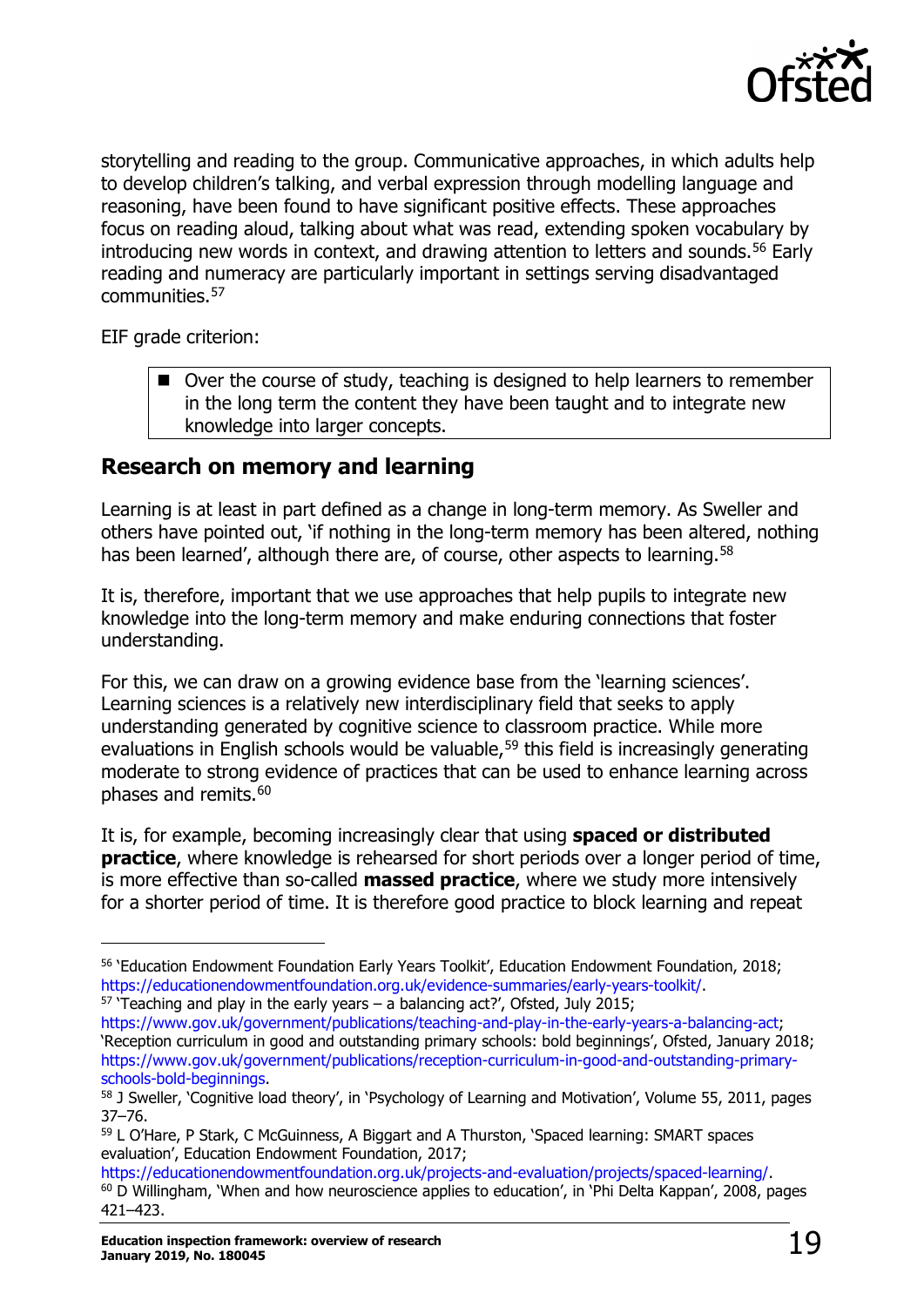

practice over time, as this leads to better long-term retention of knowledge.<sup>[61](#page-19-0)</sup> A related practice is **interleaving**. Traditionally, most schools use blocking, where practice of particular knowledge happens in blocks (for example, AAABBBCCC). In interleaving, we instead mix practice of A, B and C (for example, ABCABCABC). There is growing evidence that this can improve retention, and research in mathematics is particularly promising.[62](#page-19-1)

Another important practice for effective retention of knowledge in the long-term memory is **retrieval practice**. Retrieval practice involves recalling something you have learned in the past and bringing it back to mind; it is far more effective than more frequently used strategies such as re-reading. Retrieval practice strengthens memory and makes it easier to retrieve the information later.<sup>[63](#page-19-2)</sup> Retrieval practice needs to occur a reasonable time after the topic has been initially taught and needs ideally to take the form of testing knowledge, either by the teacher (for example questioning using flash cards, a test or getting pupils to write a concept map) or through pupil self-testing. It is important that feedback on accuracy is provided either by the teacher or by the pupil checking accuracy for themselves.

What is less clear from the evidence is the amount of time that needs to elapse before retesting or spacing, which appears to depend in part on the lag between when the content was initially taught and when it was tested.<sup>[64](#page-19-3)</sup>

**Elaboration** is defined as describing and explaining something learned to others in some detail. Ideally, this involves making connections among ideas and connecting the material to one's memory and experiences. It can also be useful for learners to ask themselves or each other questions that require making connections between ideas or explaining them. This can clearly be built into classroom activities.<sup>[65](#page-19-4)</sup>

<span id="page-19-0"></span> $61$  D Rohrer and K Taylor, 'The effects of overlearning and distributed practise on the retention of mathematics knowledge', in 'Applied Cognitive Psychology', Volume 20, Issue 9, 2006, pages 1209– 1224; K A Rawson and W Kintsch, 'Rereading effects depend on time of test', in 'Journal of Educational Psychology', Volume 97, Issue 1, 2005, pages 70–80.

<span id="page-19-1"></span> $62$  L E Richland, R A Bjork, J R Finley and M C Linn, 'Linking cognitive science to education: generation and interleaving effects', in 'Proceedings of the twenty-seventh annual conference of the Cognitive Science Society', edited by B G Bara, L Barsalou and M Bucciarelli, Lawrence Erlbaum, 2005; D Rohrer, R Dedrick and S Stershic, 'Interleaved practice improves mathematics learning', in 'Journal of Educational Psychology', Volume 107, Issue 3, 2015, pages 900–908.

<span id="page-19-2"></span><sup>&</sup>lt;sup>63</sup> J Barenberg, U-R Roeder and S Dutke, 'Students' temporal distributing of learning activities in psychology courses: factors of influence and effects on the metacognitive learning outcome', in 'Psychology Learning and Teaching', Volume 17, Issue 3, 2018, pages 257–271; H L Roediger and J D Karpicke, 'Test-enhanced learning: taking memory tests improves long-term retention', in 'Psychological Science', Volume 17, Issue 3, 2006, pages 249–255.

<span id="page-19-3"></span> $64$  C E Küpper-Tetzel and E Erdfelder, 'Encoding, maintenance, and retrieval processes in the lag effect: a multinomial processing tree analysis', in 'Memory', Volume 20, 2012, pages 37–47.

<span id="page-19-4"></span><sup>65</sup> K Bisra, Q Liu and J C Nesbit, 'Inducing self-explanation: a meta-analysis', in 'Educational Psychology Review', Volume 30, 2018, pages 703–725; T Willoughby and E Wood, 'Elaborative interrogation examined at encoding and retrieval', in 'Learning and Instruction', Volume 4, Issue 2, 1994, pages 139– 149; C E Weinstein, 'Teaching cognitive elaboration learning strategies', in 'Learning Strategies', edited by H F O'Neil, Jr, Academic Press, 1978; M Pressley, M A McDaniel, J E Turnure, E Wood and M Ahmad, 'Generation and precision of elaboration: effects on intentional and incidental learning', in 'Journal of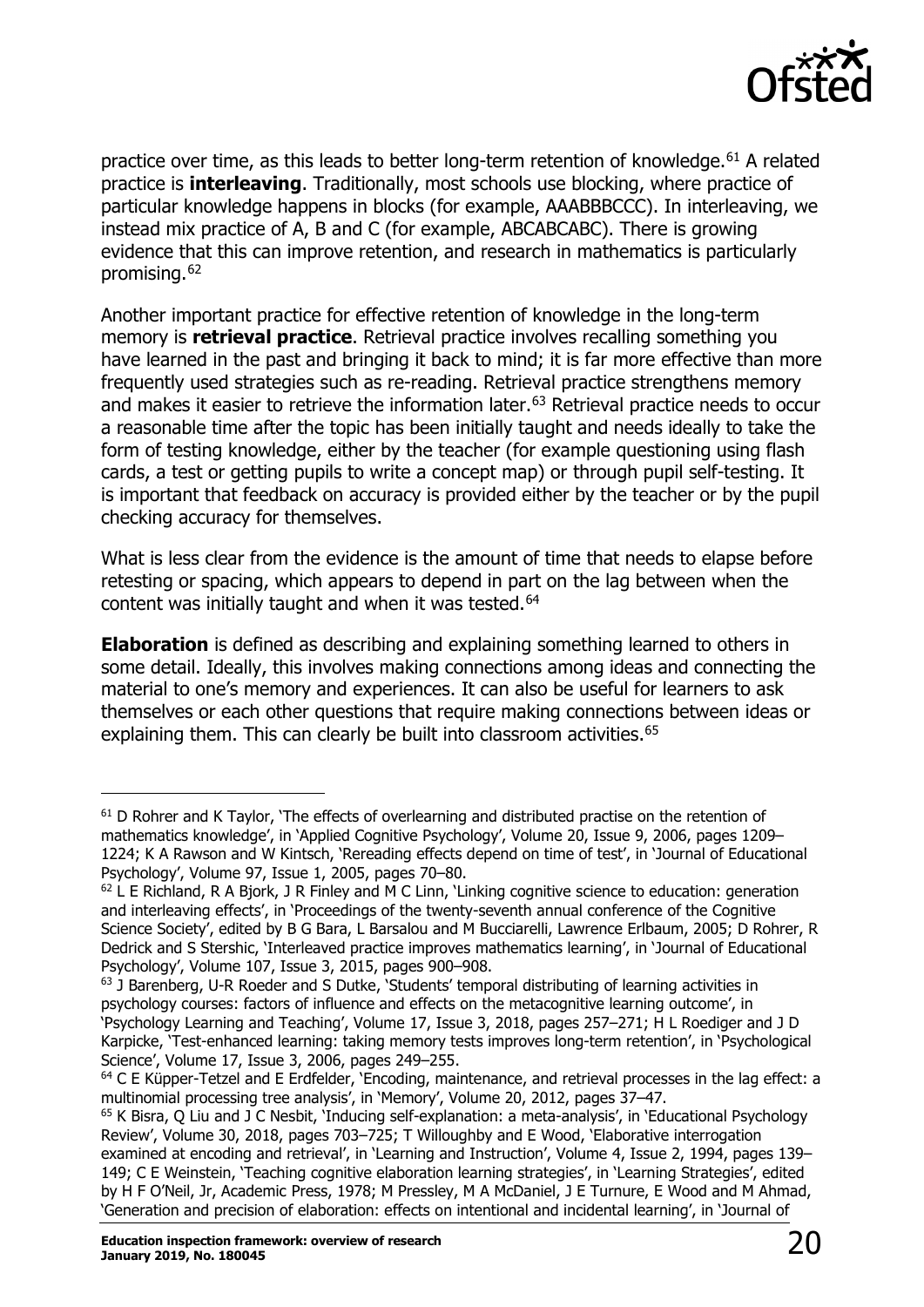

In presenting material, teachers can make use of **dual coding**. Dual coding theory suggests that representing information both visually and verbally enhances learning and retrieval from memory. The principle underlying this is that visual and verbal information are processed through different channels in the brain, creating separate representations for information processed in each channel.<sup>[66](#page-20-0)</sup> This means that, when recalling information, we can use either the word or the picture associated with it, thus increasing the likelihood that we will remember the concept, as using one representation does not mean we lose the opportunity to use the other. This principle of two memory systems has received experimental support.<sup>[67](#page-20-1)</sup> In terms of classroom practice, dual coding theory suggests the use of visuals to support teaching.<sup>[68](#page-20-2)</sup>

An important contribution to learning science is made by **cognitive load theory (CLT)**. CLT is concerned with the architecture of memory and the brain, and in particular the capacity of the short-term memory to process information. The long-term memory consists of a range of schemata, which are complex structures that link knowledge and create meaning and which are built up over time. Experts possess far more detailed and complex schemata than novice learners. Learning is essentially about changing those schemata, through acquiring knowledge and making connections with different schemata. However, before entering long-term memory and developing schemata, information must first be processed by the short-term or working memory. As this has limited capacity, retention of knowledge and development of schemata will not happen if the working memory is overloaded.<sup> $69$ </sup> In educational terms, this suggests teaching in small chunks and not organising activities that require too much memory capacity, until learners acquire the knowledge that allows them to spend less time processing content. The theory has significant empirical support,<sup>[70](#page-20-4)</sup> although it needs to

[https://www.researchgate.net/publication/225249172\\_Dual\\_Coding\\_Theory\\_and\\_Education.](http://www.researchgate.net/publication/225249172_Dual_Coding_Theory_and_Education)

Experimental Psychology: Learning, Memory, and Cognition', Volume 13, Issue 2, 1987, pages 291–300; M A McDaniel and C M Donnelly, 'Learning with analogy and elaborative interrogation', in 'Journal of Educational Psychology', Volume 88, Issue 5, 1996, pages 508–519.

<span id="page-20-0"></span><sup>&</sup>lt;sup>66</sup> A Paivio, 'Mental representations: a dual coding approach', Oxford University Press, 1990; J M Clark and A Paivio 'Dual coding theory and education', in 'Educational Psychology Review', Volume 3, 1991, pages 149–210.

<span id="page-20-1"></span> $67$  R E Mayer and R Moreno, 'A split-attention effect in multimedia learning: evidence for dual processing systems in working memory', in 'Journal of Educational Psychology', Volume 90, 1998, pages 312–320; J Kounios and P J Holcomb, 'Concreteness effects in semantic processing: ERP evidence supporting dualcoding theory', in 'Journal of Experimental Psychology: Learning, Memory, and Cognition', Volume 20, 1994, pages 804–823; P J Holcomb, J Kounios, J E Anderson and W C West, 'Dual coding, context availability, and concreteness effects in sentence comprehension: an electrophysiological investigation', in 'Journal of Experimental Psychology: Learning, Memory, and Cognition', Volume 25, 1999, pages 721– 742.

<span id="page-20-2"></span><sup>&</sup>lt;sup>68</sup> A Paivio, 'Dual coding theory and education', draft chapter for the conference on 'Pathways to Literacy Achievement for High Poverty Children', The University of Michigan School of Education, 29 September– 1 October, 2006;

<span id="page-20-3"></span> $^{69}$  P A Kirschner, J Sweller and R E Clark, Why minimal guidance during instruction does not work: an analysis of the failure of constructivist, discovery, problem-based, experiential, and inquiry-based teaching', in 'Educational Psychologist', Volume 41, Issue 2, 2006, pages 75–86.

<span id="page-20-4"></span> $70$  P A Kirschner, 'Cognitive load theory: implications of cognitive load theory on the design of learning', in 'Learning and Instruction', Volume 12, Issue 1, 2002, pages 1–10; F Paas, A Renkl and J Sweller, 'Cognitive load theory and instructional design: recent developments', in 'Educational Psychologist', Volume 38, 2003, pages 1–4.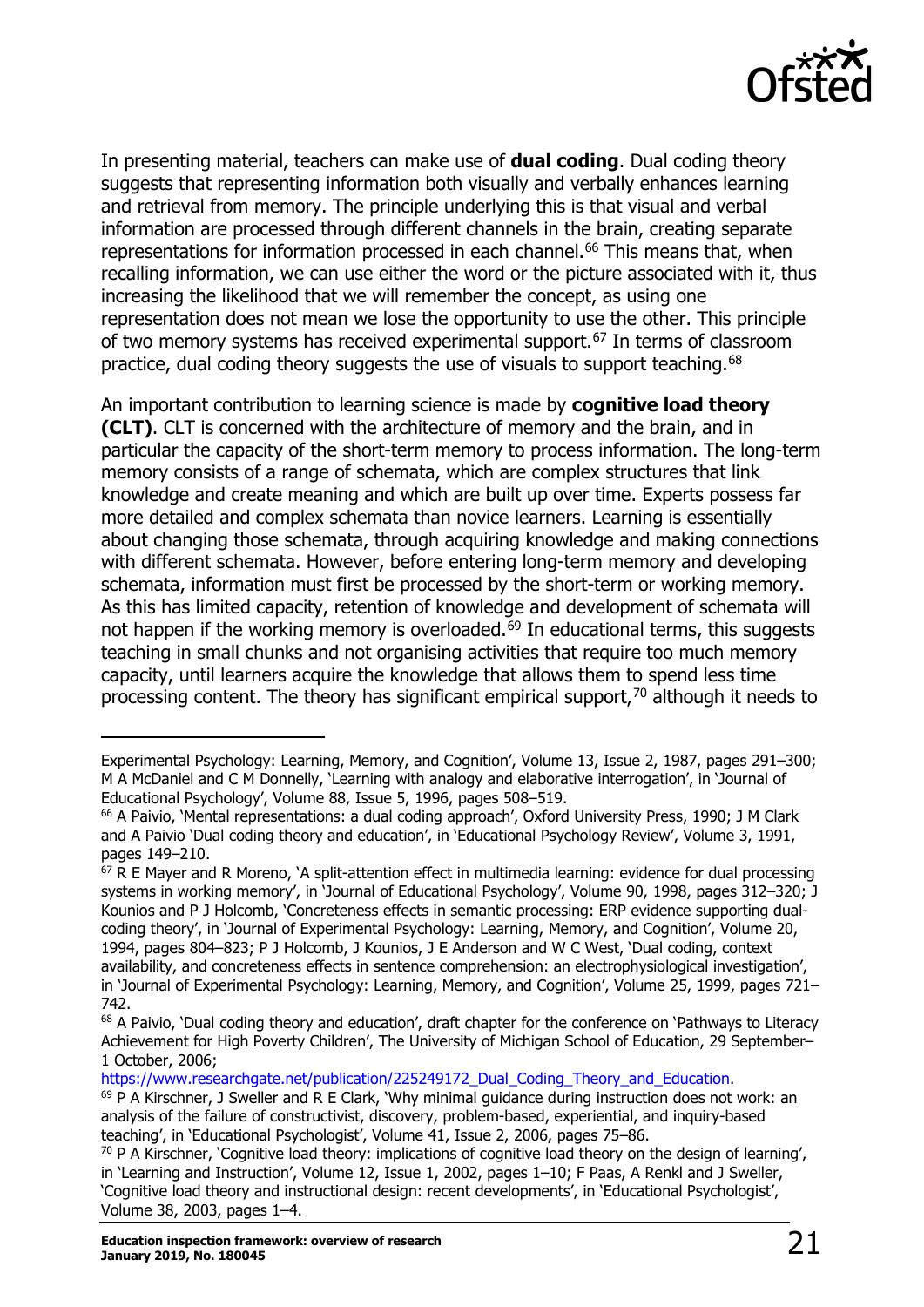

be tempered by an understanding of the **expertise reversal effect**. This shows that, among expert learners in a particular subject, enquiry-based approaches work better than the more explicit teaching that works best with novice learners.<sup>[71](#page-21-1)</sup>

EIF grade criterion:

 Teachers and leaders use assessment well, for example to help learners embed and use knowledge fluently or to check understanding and inform teaching. Leaders understand the limitations of assessment and do not use it in a way that creates unnecessary burdens for staff or learners.

#### <span id="page-21-0"></span>**Research on assessment**

There is clear evidence that, if judiciously and effectively employed, assessment can have a positive impact on learning and teaching.

#### **Formative and summative assessment**

**Formative assessment** is designed to inform the teacher about their pupils' performance, knowledge and skills, and this information is then used to plan lessons or remediation to improve pupils' learning. A key part of this type of assessment is feedback to pupils to help them to learn more effectively. Formative assessment has been found to have a significant positive effect on attainment in schools, colleges and early years settings.[72](#page-21-2) **Summative assessment** is more useful for general quality control and to provide a picture of how well a pupil (or group of pupils) has performed over a time period on a set of learning goals in a particular subject. In contrast to the view that the two are diametrically opposed, in practice many forms of assessment can be used for both purposes.

Formative assessment involves using assessment in the classroom to raise pupils' achievement. It is based on the idea that pupils will improve most if they understand the aim of their learning, where they are in relation to this aim and how they can achieve the aim (or close the gap in their knowledge). There is a range of evidence that suggests that formative assessment and feedback can improve pupils' learning and attainment. Of course, formative assessment, like most other educational interventions, will not always work for all pupils, and not all studies find positive effects.<sup>[73](#page-21-3)</sup> This is partly because implementation can vary widely, not least as there are a lot of

<span id="page-21-1"></span> $71$  S Kalyuga, 'Expertise reversal effect and its implications for learner-tailored instruction', in 'Educational Psychology Review', Volume 19, 2007, pages 509–539.

<span id="page-21-2"></span> $72$  P Black and D William, 'Inside the black box: raising standards through classroom assessment', in 'Phi Delta Kappan', Volume 80, Issue 2, 1998, pages 139–144; J Hattie, 'Visible learning: a synthesis of meta-analysis relating to achievement', Routledge, 2009; I Siraj-Blatchford, K Sylva, S Muttock, R Gilden and D Bell, 'Researching effective pedagogy in the early years', Department for Education and Skills, 2002.

<span id="page-21-3"></span><sup>73</sup> R E Bennett, 'Formative assessment: a critical review', in 'Assessment in Education: Principles, Policy and Practice', Volume 18, Issue 1, 2011, pages 5–25.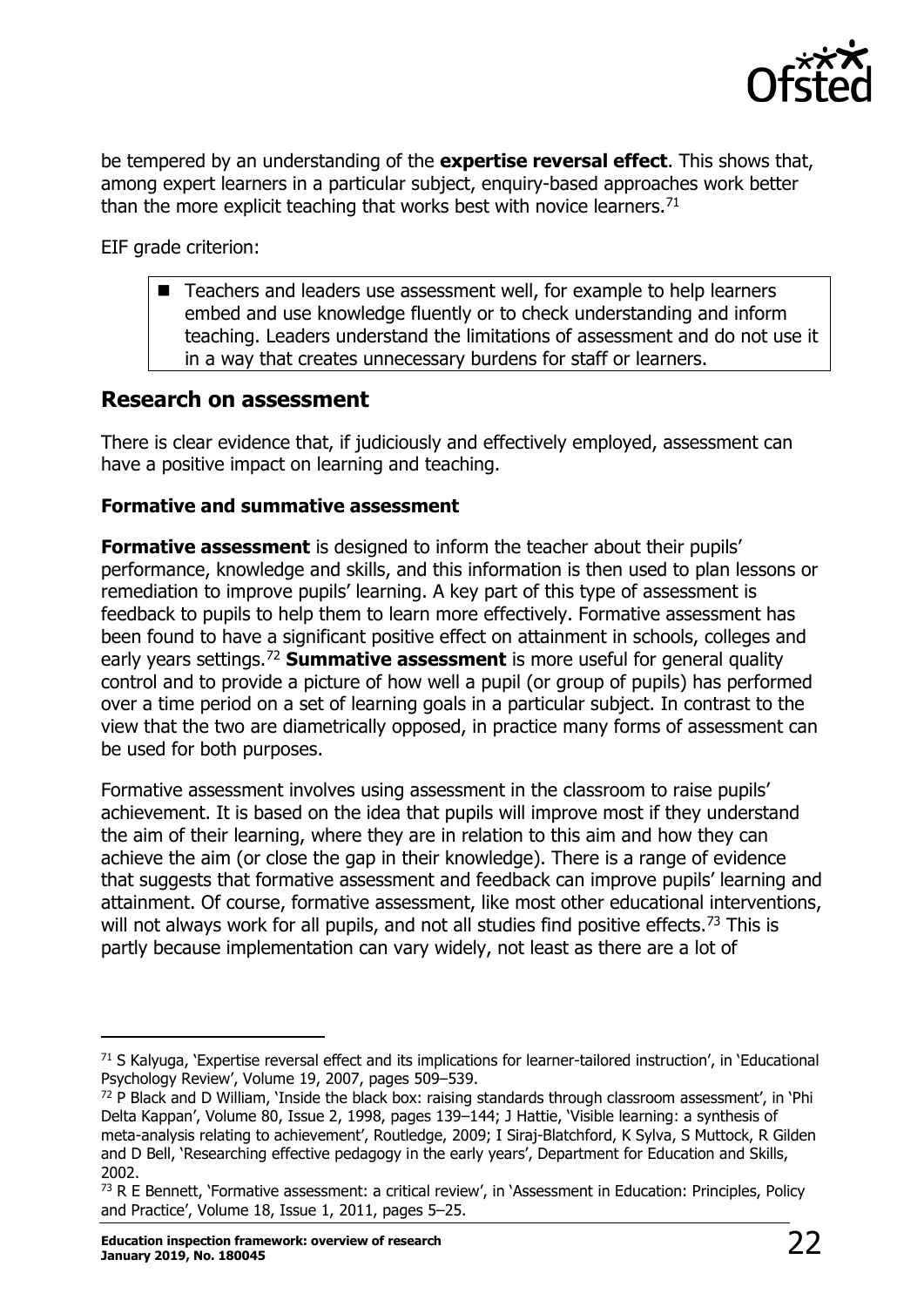

misinterpretations of what formative assessment means. In order for it to have a positive impact, two conditions need to be met:

- **pupils are given advice on how to improve**
- $\blacksquare$  pupils act on that advice by using the materials provided by the teacher, going to the teacher for help, or working with other pupils.<sup>[74](#page-22-0)</sup>

#### **Testing**

There is a popular misconception that testing and quizzing are detrimental to learners and should be replaced exclusively by formative assessment. This is a mistake, as use of low-stakes testing can contribute to learning in valuable ways. The importance of retrieval practice has been demonstrated,<sup>[75](#page-22-1)</sup> and this research shows strong evidence for the **testing effect**, that is, the positive impact of the mental process of learners working to recall knowledge they have previously learned. This has been demonstrated in a large number of experiments, which show that learners who take a test shortly after studying a piece of material do better on a final test than those who do not, even if no feedback is given on the initial test. For that to be the case, the test needs to have a medium to high success rate.<sup>[76](#page-22-2)</sup> Difficult but successful retrievals work better than easier successful retrievals.<sup>77</sup> The fact that testing is useful for memory does not of course mean that it needs to be formally recorded as part of data collection or as a form of internal accountability measure.

#### **Using assessment to guide teaching and curriculum development**

Formative assessment is not just about what learners know or can do, but also about the way that **teachers themselves use assessment**. Teachers can use assessment to help them plan lessons, adapt lessons to measured gaps in knowledge and skills, and if necessary re-teach where problems persist. To do this effectively requires pupils to be assessed at the start of a unit of learning, so that instruction can be adapted to the level that pupils are starting from. Assessment needs to be regularly repeated, and instruction adapted to the results of each assessment.<sup>[78](#page-22-4)</sup>

Assessment emerged as a key factor in phase 2 of our curriculum research programme. In the schools that were particularly invested in curriculum development,

<span id="page-22-0"></span> $^{74}$  D William, `What is assessment for learning?', in `Studies in Educational Evaluation', Volume 37, 2011, pages 3–14.

<span id="page-22-1"></span> $75$  J Barenberg, U-R Roeder and S Dutke, 'Students' temporal distributing of learning activities in psychology courses: factors of influence and effects on the metacognitive learning outcome', in 'Psychology Learning and Teaching', Volume 17, Issue 3, 2018, pages 257–271.

<span id="page-22-2"></span><sup>&</sup>lt;sup>76</sup> H L Roediger and J D Karpicke, 'Test-enhanced learning: taking memory tests improves long-term retention', in 'Psychological Science', Volume 17, Issue 3, 2006, pages 249–255.

<span id="page-22-3"></span><sup>77</sup> M Pyc and K Rawson, 'Testing the retrieval effort hypothesis: does greater difficulty correctly recalling information lead to higher levels of memory?', in 'Journal of Memory and Language', Volume 60, Issue 4, 2009, pages 437–447.

<span id="page-22-4"></span> $78$  B MacCallum, 'Formative assessment: implications for classroom practice', Institute of Education, 2000; D Muijs, L Kyriakides, G van der Werf, B Creemers, H Timperley and L Earl, 'State of the art – teacher effectiveness and professional learning', in 'School Effectiveness and School Improvement', Volume 25, Issue 2, 2014, pages 231–256.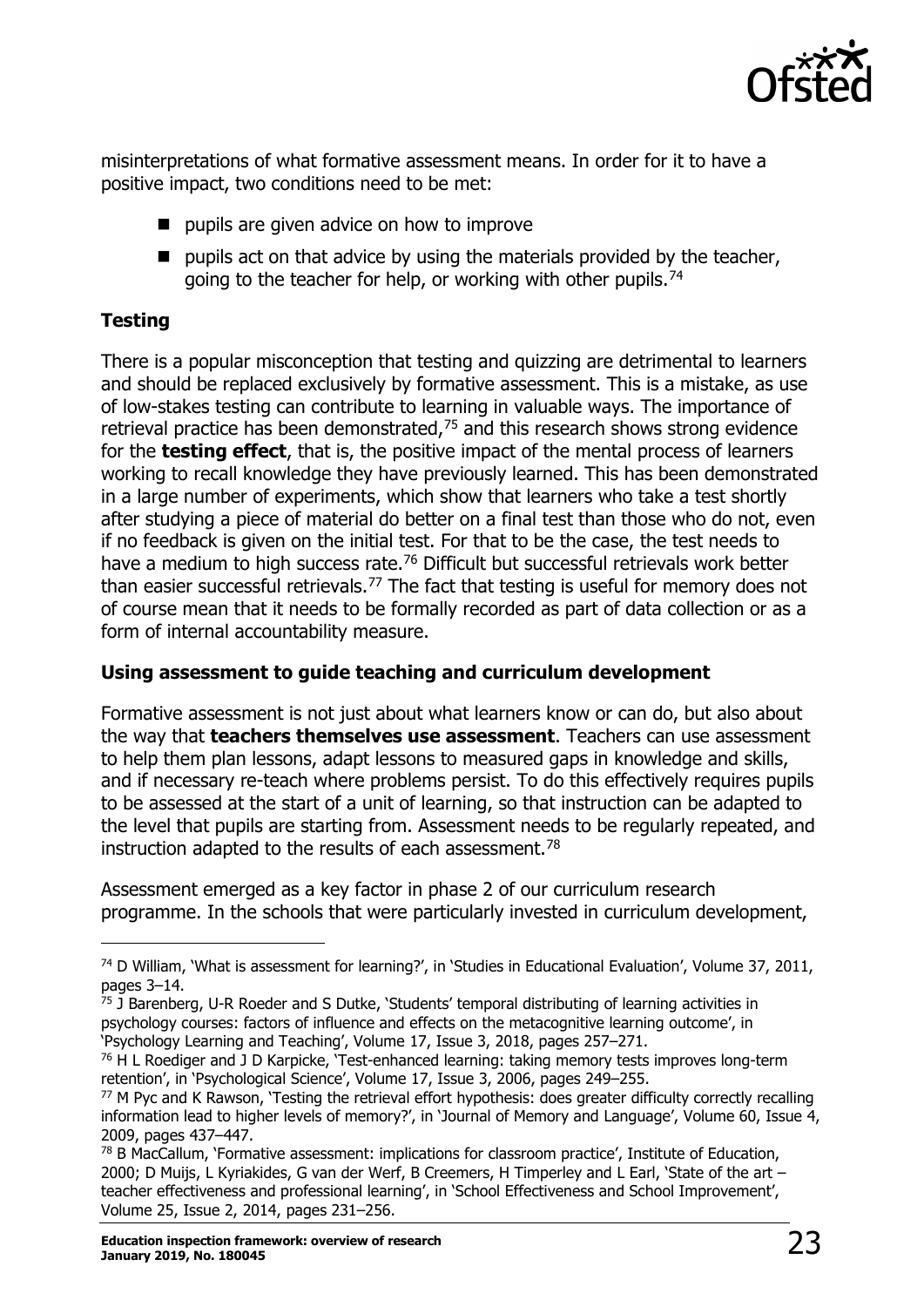

most of the leaders we spoke to valued the use of both formative and summative assessment for capturing pupils' progression through the curriculum, although the ways in which they applied this varied. In the best cases, schools used ongoing assessment to check pupils' understanding of the main curriculum elements. They then responded appropriately through adapting their teaching. There was an expectation that the information captured from assessment was to be used for identifying gaps in pupils' knowledge, skills and depth of understanding, and to inform and improve future curriculum design.

#### **Overuse of assessment**

The overall value of assessment should of course not obscure the fact that overuse and questionable practice have emerged as major issues in the English education system, and have contributed to overly high workloads among teachers, who report spending eight hours a week on marking.<sup>[79](#page-23-1)</sup> A misconception has arisen that assessment needs to consist to a large extent of the provision of detailed written feedback and so-called 'deep' marking, $80$  or of the production of photographic evidence on every aspect of child development. As the review above suggests, this is far from the case, and verbal feedback is an appropriate form of feedback in many cases. In early years settings, feedback provided during activities has been found to be particularly effective.<sup>[81](#page-23-3)</sup>

There are a number of issues associated with the overuse of assessment for measuring progress, which should lead to some caution in their use. Existing tests and systems used in **schools** have been found to be only partially accurate predictors of actual attainment at school level and tend to provide little information on the progress of individual pupils. Data on small groups of pupils is highly susceptible to the effect of one or a small number of individuals with unusually high or low scores; so-called 'outlier effects'.[82](#page-23-4) Therefore, overuse of such data is unlikely to have many benefits, while contributing to increased workload.

#### <span id="page-23-0"></span>**Research on reading**

Reading is an essential element of all stages of education. This is underlined by the inclusion of the following EIF grade criterion:

 A rigorous approach to the teaching of reading develops learners' confidence and enjoyment in reading. At the early stages of learning to read, reading materials are closely matched to learners' phonics knowledge.

<span id="page-23-1"></span><sup>&</sup>lt;sup>79</sup> J Higton, S Leonardi, N Richards, A Choudoury, N Sofroniou and D Owen, 'Teacher workload survey 2016', Department for Education, 2017.

<span id="page-23-2"></span><sup>80</sup> Independent Teacher Workload Review Group, 'Eliminating unnecessary workload around marking', Department for Education, 2016.

<span id="page-23-3"></span> $81$  I Siraj-Blatchford, K Sylva, S Muttock, R Gilden and D Bell, 'Researching effective pedagogy in the early years', Department for Education and Skills, 2002.

<span id="page-23-4"></span><sup>82</sup> R Allen, J Jerrim, M Paraweshwaram and D Thomson, 'Properties of commercial tests in the EEF database', Education Endowment Foundation, 2018.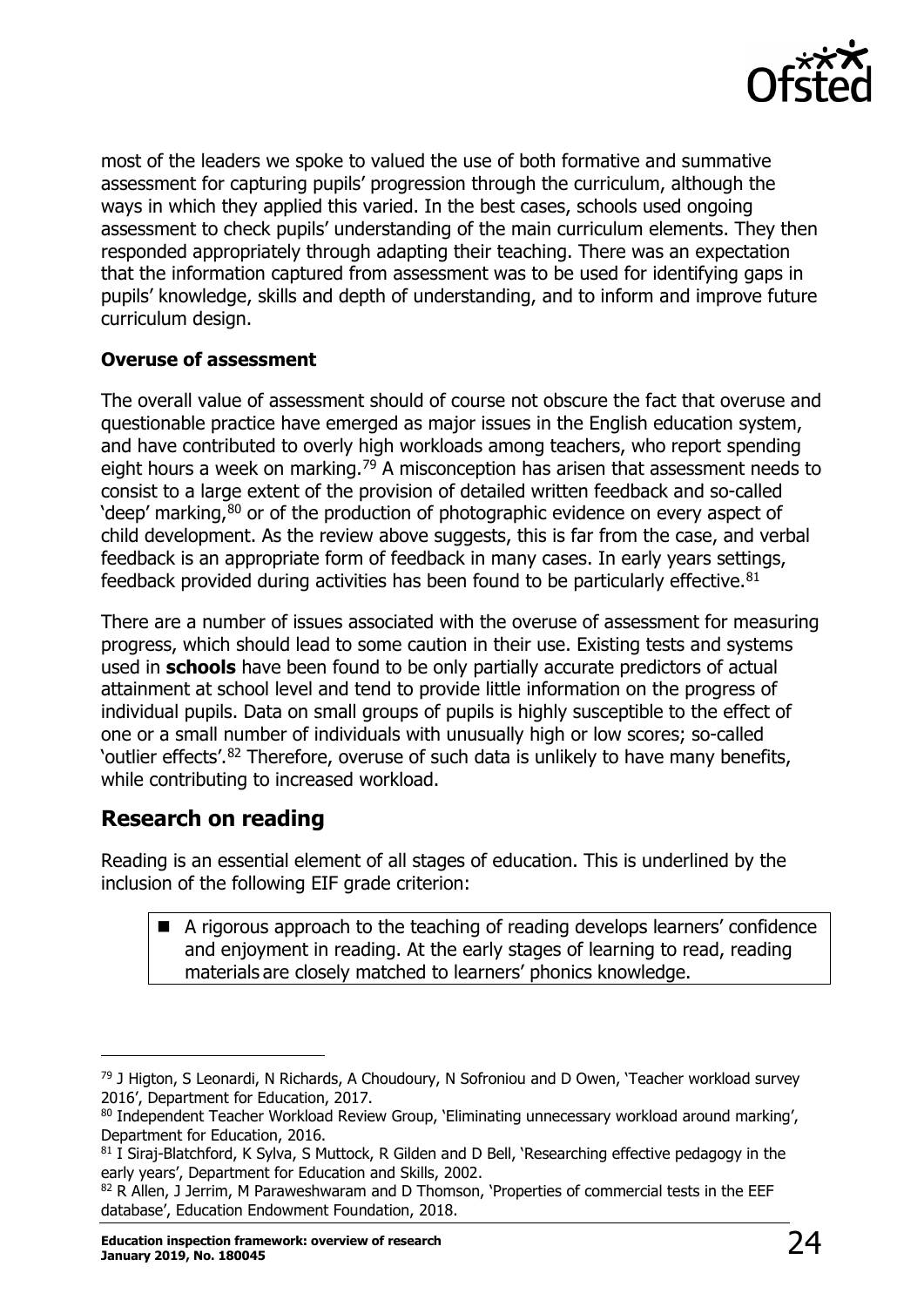

However, the research in this section relates specifically to the **schools** remit, and in particular to EYFS, key stage 1 and key stage 2.

School inspection handbook criteria:

- Reading is prioritised to allow pupils to access the full curriculum offer.
- A rigorous and sequential approach to the reading curriculum develops pupils' fluency, confidence and enjoyment in reading. At all stages, reading attainment is assessedand gaps are addressed quickly and effectively for all pupils. Reading books connect closely to the phonics knowledge pupils are taught when they are learning to read.
- The sharp focus on ensuring that younger children gain the phonics knowledge and language comprehension necessary to read, and the skills to communicate, gives them the foundations for future learning.

If pupils cannot read, they will not be able to access the curriculum, and will be disadvantaged for life. Early deficits can persist throughout primary education, and children who lag behind in reading during pre-school will typically continue to do so for the rest of their schooling. $83$  Therefore, while at the later stages – essentially from the start of key stage 2 onwards – we have stressed the importance of a broad curriculum, this is not necessarily the case in key stage 1 or below, where mastering the basic knowledge and skills is crucial.

There is an extensive body of evidence on teaching reading, much of it conducted under the auspices of the National Institute of Child Health and Human Development (NICHD) in the USA. The NICHD has conducted a large number of systematic studies over almost five decades, involving over 350,000 children. In addition to conducting its own studies, NICHD also conducts extensive syntheses of existing research.<sup>[84](#page-24-1)</sup>

These studies show that explicit and systematic teaching of the manipulation of phonemes (the smallest unit of sound in a language) and phonemic awareness (the ability to identify phonemes in written words) is crucial and should be continued until children can automatically process this information. Direct instruction in reading comprehension strategies was found to be effective. Children's reading development is also aided by a literature-rich environment and practice in reading authentic literature and familiar materials. Reading aloud is a good way of developing vocabulary,

<span id="page-24-0"></span><sup>83</sup> A Olofsson and J Niedersoe, 'Early language development and kindergarten phonological awareness as predictors of reading problems', in 'Journal of Learning Disabilities', Volume 32, Issue 5, 1999, pages 464–472; B R Foorman, D J Francis, S E Shaywitz, B A Shaywitz and J M Fletcher, 'The case for early reading intervention', in 'Foundations of reading acquisition and dyslexia: implications for early intervention', edited by B A Blachman, Lawrence Erlbaum Associates, 1997, pages 243–264; R Sparks, J Patton and A Murdoch, 'Early reading success and its relationship to reading achievement and reading volume: replication of "10 years later"', in 'Reading and Writing', Volume 27, Issue 1, 2014, pages 189– 211.

<span id="page-24-1"></span><sup>84</sup> For example, G R Lyon, 'The NICHD research program in reading development, reading disorders and reading instruction. NICHD: keys to successful learning summit', 1999; [https://eric.ed.gov/?id=ED430366.](https://eric.ed.gov/?id=ED430366)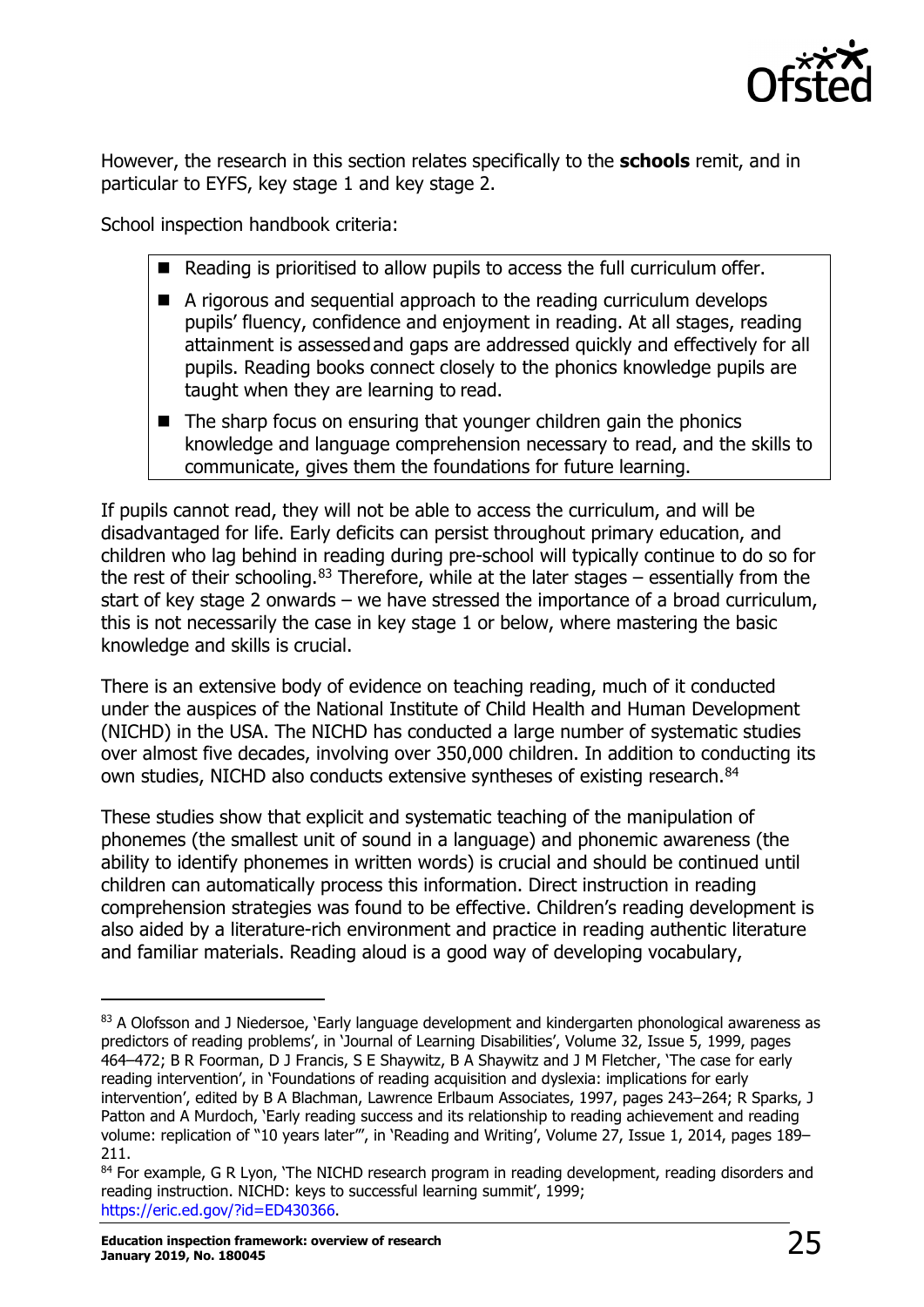

language expression and expressive and receptive language skills. However, while important, authentic literature and rich contexts are not a suitable replacement for explicit teaching of phonics decoding skills.<sup>[85](#page-25-0)</sup> The NICHD research has shown that guessing words from their context (the text in which they are embedded) is only accurate about 10% to 20% of the time.

The evidence therefore states that children need to be taught:

- **P** phonemic awareness (the sounds that make up words such as  $c/a/t$ )
- $\blacksquare$  the sound–spelling relationships in words
- $\blacksquare$  how to say the sounds that make up words

and to do this by:

- using texts that are made up of words that use the sound–spelling relationships children have learned
- using interesting and authentic stories to develop vocabulary and language comprehension.

Early intervention for pupils with reading difficulties is crucial, as the intensity and duration of reading interventions need to increase as children get older.<sup>[86](#page-25-1)</sup>

These findings in favour of phonics instruction have been replicated in a large number of subsequent studies and syntheses, including in the UK.<sup>[87](#page-25-2)</sup> Phonics instruction would appear to be particularly beneficial to pupils from disadvantaged and ethnic minority backgrounds.<sup>[88](#page-25-3)</sup>

There is evidence that the **systematic synthetic** approach is particularly effective. In an influential study in Scotland, Johnston and Watson compared a group of children

<span id="page-25-0"></span><sup>&</sup>lt;sup>85</sup> G R Lyon, 'The NICHD research program in reading development, reading disorders and reading instruction. NICHD: keys to successful learning summit', 1999; [https://eric.ed.gov/?id=ED430366;](https://eric.ed.gov/?id=ED430366) L C Moats, 'Neither/nor: resolving the debate between whole language and phonics. Lecture given at the 1996 Washington Summit Conference of Learning Disabilities', 1996; transcript available at: [https://www.greenwoodinstitute.org/resources/res-nor.html.](http://www.greenwoodinstitute.org/resources/res-nor.html)

<span id="page-25-2"></span><span id="page-25-1"></span><sup>86</sup> G R Lyon, 'The NICHD research program in reading development, reading disorders and reading instruction. NICHD: keys to successful learning summit', 1999; [https://eric.ed.gov/?id=ED430366.](https://eric.ed.gov/?id=ED430366) 87 C J Torgerson, G Brooks and J Hall, `A systematic review of the research literature on the use of phonics in the teaching of reading and spelling', 'DFES Research Report 711', University of Sheffield, 2006; S Gorard, B H See and N Siddiqui, 'Fresh Start: evaluation report and executive summary', Education Endowment Foundation, 2014; S Machin, S McNally and M Viarengo, 'Changing how literacy is taught: evidence on synthetic phonics', in 'American Economic Journal: Economic Policy', Volume 10, Issue 2, 2018, pages 217–241; 'Putting evidence to work: a schools guide to implementation', Education Endowment Foundation, 2018; [https://educationendowmentfoundation.org.uk/tools/guidance-reports/;](https://educationendowmentfoundation.org.uk/tools/guidance-reports/) G McArthur, P M Eve, K Jones, E Banales, S Kohnen, T Anandakumar, L Larsen, E Marinus, H C Wang and A Castles, 'Phonics training for English-speaking poor readers', in 'Cochrane Database of Systematic Reviews', Volume 12, 2018; [http://dx.doi.org/10.1002/14651858.CD009115.pub2.](http://dx.doi.org/10.1002/14651858.CD009115.pub2)

<span id="page-25-3"></span><sup>88</sup> W Jeynes, 'A meta-analysis of the relationship between phonics instruction and minority elementary school student achievement', in 'Education and Urban Society', Volume 23, Issue 3, 2007, pages 256– 271.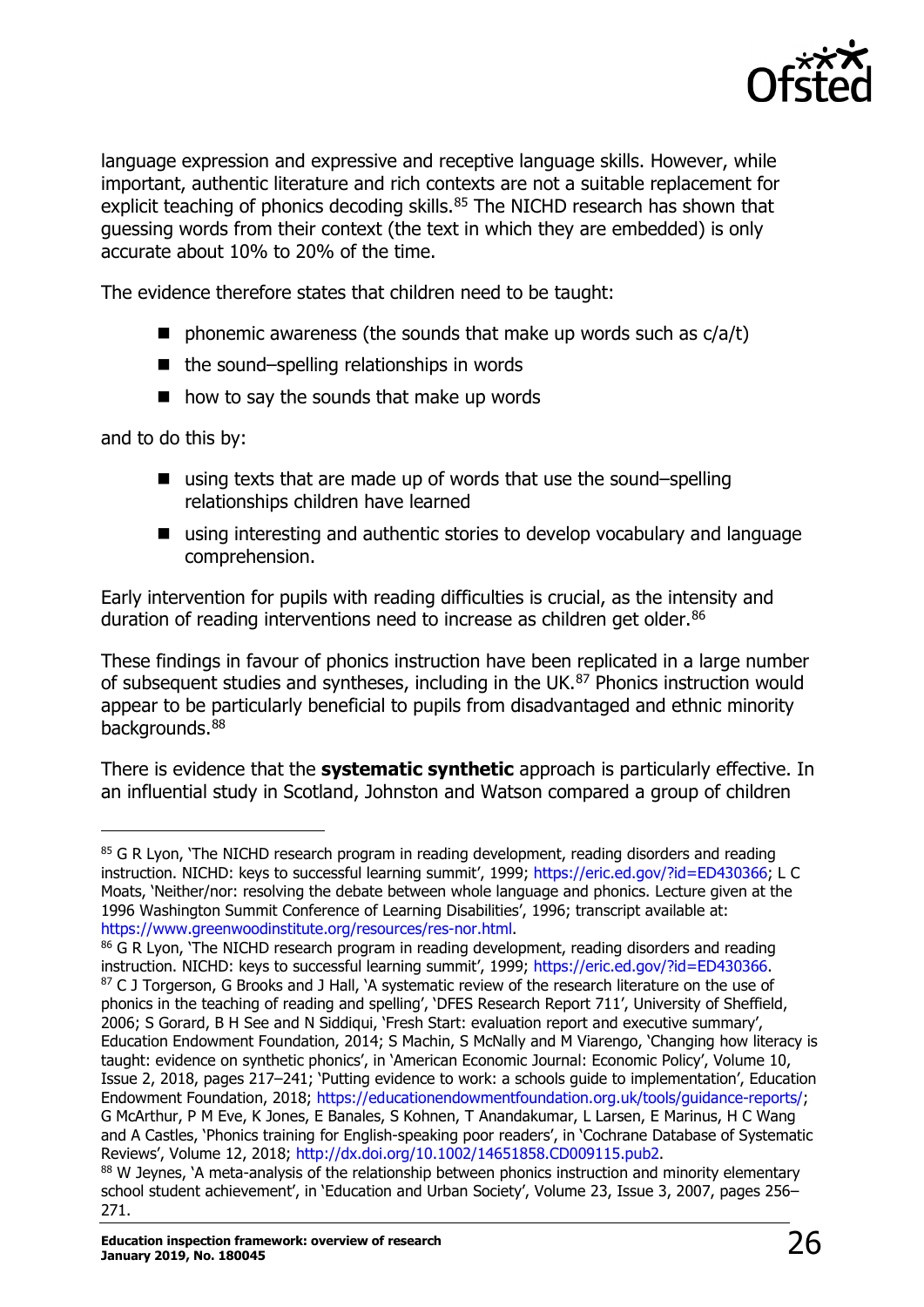

taught using synthetic phonics with a group taught using analytic phonics; they found the former to be more effective.<sup>[89](#page-26-0)</sup> A Dutch study reported similar findings.<sup>[90](#page-26-1)</sup> There is also some evidence of long-term effects. A follow-up study in Scotland compared 10 year-old boys and girls who had learned to read using analytic or synthetic phonics methods as part of their early literacy programmes. The pupils taught using synthetic phonics had better word reading, spelling and reading comprehension.<sup>[91](#page-26-2)</sup>

The research summarised above clearly points to the crucial importance of direct instruction in phonics for developing pupils' reading ability. This is especially the case for pupils from lower socioeconomic status (SES) backgrounds and pupils who are having difficulties reading. Phonemic awareness and the alphabetic principle need to be explicitly taught until they become automatic.

Phonics is only one component of learning to read, however. Effective evidence-based reading instruction has five essential components: phonemic awareness, phonics, fluency, vocabulary and comprehension, all of which matter, providing phonemic awareness and decoding skills are acquired as an essential precondition.<sup>[92](#page-26-3)</sup> Generating enthusiasm for reading and developing pupils' contextual understanding through exposure to interesting, authentic literature are also important.

Fluency is an important contributor to reading comprehension, after children have achieved secure knowledge of phonics. Fluent readers can read quickly, accurately and with appropriate stress and intonation, which aids comprehension by freeing pupils' cognitive resources to focus on meaning. [93](#page-26-4)

There is clear and consistent evidence about the importance of vocabulary development. In addition, a range of studies highlight the extent to which there can be a vocabulary gap between children from disadvantaged families and their peers.<sup>[94](#page-26-5)</sup> While some older studies have been challenged,<sup>[95](#page-26-6)</sup> the majority of studies, including a

<span id="page-26-0"></span> $89$  R S Johnston and J Watson, 'Accelerating the development of reading, spelling and phonemic awareness', in 'Reading and Writing', Volume 17, Issue 3, 2004, pages 327–357.

<span id="page-26-1"></span><sup>90</sup> S De Graaff, A M T Bosman, F Hasselman and L Verhoeven, 'Benefits of systematic phonics instruction', in 'Scientific Studies of Reading', Volume 13, Issue 4, 2009, pages 318–333.

<span id="page-26-2"></span> $91$  R S Johnston, S McGeown and J E Watson, 'Long-term effects of synthetic versus analytic phonics teaching on the reading and spelling ability of 10 year old boys and girls', in 'Reading and Writing', Volume 25, Issue 6, 2012, pages 1368–1384.

<span id="page-26-3"></span><sup>&</sup>lt;sup>92</sup> J Buckingham, K Wheldall and R Beams-Wheldall, 'Why Jaydon can't read: the triumph of ideology over evidence in teaching reading', in 'Policy', Volume 29, Issue 3, 2013, pages 21–32.

<span id="page-26-4"></span> $93$  H Swanson and R O'Connor, 'The role of working memory and fluency practice on the reading comprehension of students who are dysfluent readers', in 'Journal of Learning Disabilities', Volume 42, Issue 6, 2009, pages 548–575; National Reading Panel (US), 'Teaching children to read: an evidencebased assessment of the scientific research literature on reading and its implications for reading instruction', National Institute of Child Health and Human Development, 2000, pages 3–20.

<span id="page-26-5"></span><sup>94</sup> For example, J Huttenlocher, H Waterfall, M Vasilyeva, J Vevea and L Hedges, 'Sources of variability in children's language growth', in 'Cognitive Psychology', Volume 61, 2010, pages 343–365; J Gilkerson, J A Richards, S F Warren, D Kimbrough Oller, R Russo and B Vohr, 'Language experience in the second year of life and language outcomes in late childhood', in 'Paediatrics', Volume 142, Issue 4, 2018; [http://pediatrics.aappublications.org/content/142/4/e20174276.full.](http://pediatrics.aappublications.org/content/142/4/e20174276.full)

<span id="page-26-6"></span><sup>&</sup>lt;sup>95</sup> For example, B Hart and T R Risley, 'Meaningful differences in the everyday experience of young American children', Paul H Brookes Publishing, 1995; D E Sperry, L L Sperry and P J Miller, 'Reexamining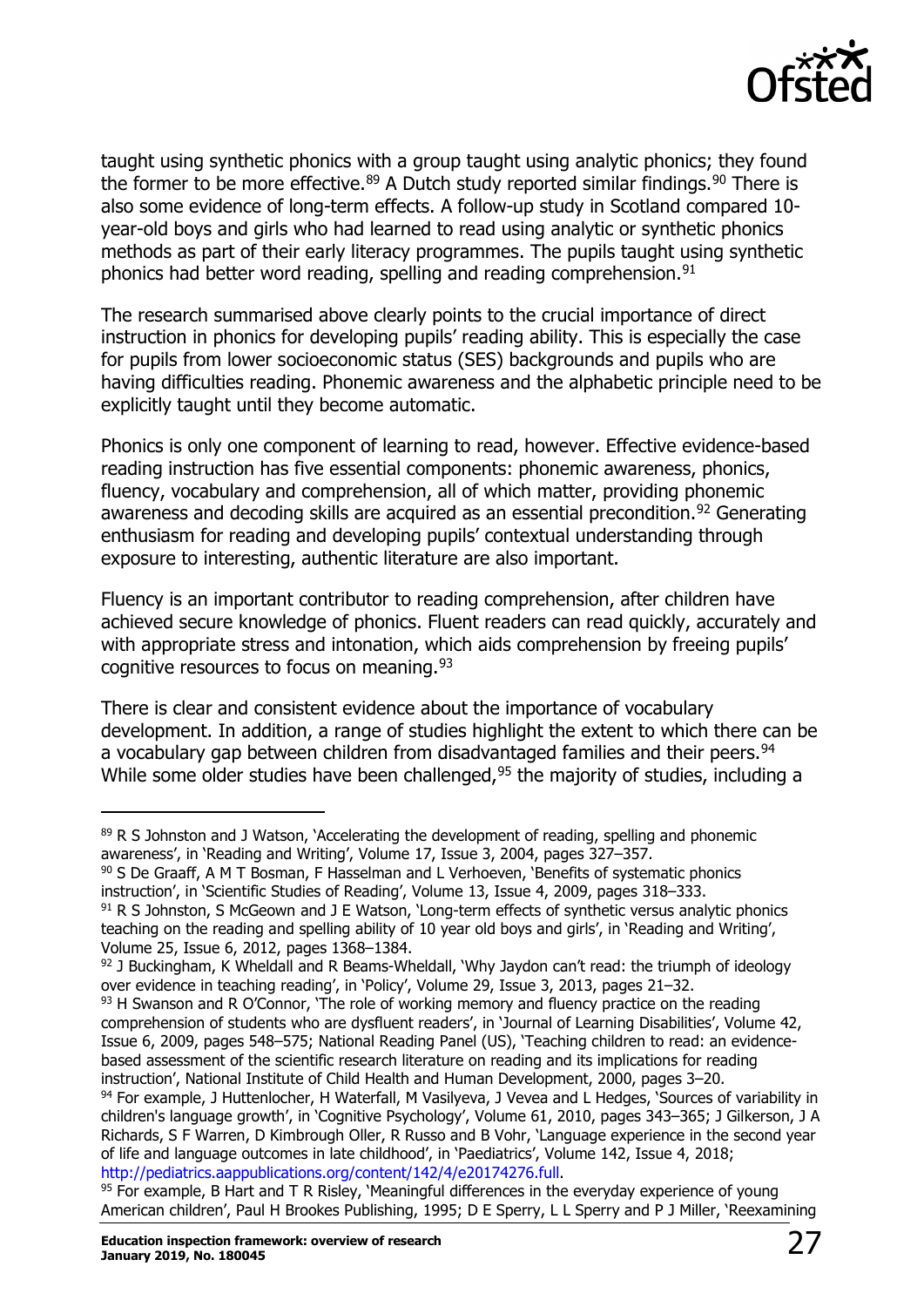

recent study surveying teachers in English schools,<sup>[96](#page-27-0)</sup> suggest a strong relationship between vocabulary and social background, in addition to finding similar differences related to other communication and language skills, such as turn-taking during talk.<sup>[97](#page-27-1)</sup>

Schooling is central to increasing pupils' vocabulary, as up to 90% of vocabulary is encountered in reading and not in everyday speech. Vocabulary is particularly important to text comprehension, as children's books tend to deploy far less common vocabulary than is found in day-to-day speech.[98](#page-27-2) However, fiction often does not give access to the more academic vocabulary used for high-level GCSE, A level and beyond. It is therefore concerning that evidence suggests that, while in primary school pupils tend to read books appropriate for their age, this is often not the case in secondary school. Boys in particular tend to read material appropriate for those below their chronological age. Non-fiction texts appear most likely to use overly simple language, and on average are two vears behind readers' chronological age.<sup>[99](#page-27-3)</sup>

In addition to explicit vocabulary instruction, there is clear evidence that teachers can support comprehension by modelling how expert readers read actively, including by monitoring their understanding, asking questions, making predictions and summarising.<sup>[100](#page-27-4)</sup> However, it important to note that the effects of any type of strategy instruction will be limited if pupils lack the requisite vocabulary or background knowledge to engage with a text. $101$ 

Another central, but often underestimated, aspect of reading comprehension is prior knowledge about the topic of the reading. The more knowledge readers have about the topic of a text, the better they will understand it.<sup>[102](#page-27-6)</sup> This may appear just common sense, but in some cases educators have focused on developing generic reading

the verbal environments of children from different socioeconomic backgrounds', in 'Child Development', 2018; doi: 10.1111/cdev.13072, Epub ahead of print.

<span id="page-27-0"></span><sup>96</sup> 'Closing the word gap', Oxford University Press, April 2018; [https://global.oup.com/news](https://global.oup.com/news-items/archive/word_gap1?cc=us)[items/archive/word\\_gap1?cc=us.](https://global.oup.com/news-items/archive/word_gap1?cc=us)

<span id="page-27-1"></span><sup>97</sup> R R Romeo, J A Leonard, S T Robinson, M R West, A P Mackey, M L Rowe and J D E Gabrieli, 'Bevond the 30-million-word gap: children's conversational exposure is associated with language-related brain function', in 'Psychological Science', Volume 29, Issue 5, 2018, pages 700–710.

<span id="page-27-2"></span><sup>98</sup> C E Snow, M S Burns and P Griffin 'Preventing reading difficulties in young children', National Academy Press, 1998; K E Stanovich, 'Does reading make you smarter? Literacy and the development of verbal intelligence', in 'Advances in child development and behavior', edited by H Reese, Academic Press, 1993, pages 133–180.

<span id="page-27-3"></span><sup>&</sup>lt;sup>99</sup> K Topping, 'What kids are reading', Renaissance, 2018; [https://www.whatkidsarereading.co.uk.](http://www.whatkidsarereading.co.uk/)

<span id="page-27-4"></span><sup>&</sup>lt;sup>100</sup> B Rosenshine, 'The case for explicit, teacher-led, cognitive strategy instruction', paper presented at the annual meeting of the American Educational Research Association, Chicago, 24–28 March 1997; J Oakhill, K Cain and C Elbro, 'Understanding and teaching reading comprehension: a handbook', Routledge, 2014; D S Davis, 'A meta-analysis of comprehension strategy instruction for upper elementary and middle school students', 2010; M Stuart and R Stainthorp, 'Reading development and teaching', Sage, 2015.

<span id="page-27-5"></span><sup>101</sup> Education Endowment Foundation, 'Metacognition and self-regulated learning guidance report', 2018; [https://educationendowmentfoundation.org.uk/tools/guidance-reports/.](https://educationendowmentfoundation.org.uk/tools/guidance-reports/)

<span id="page-27-6"></span><sup>&</sup>lt;sup>102</sup> D Willingham, 'When can you trust the experts: how to tell good science from bad in education', Jossey-Bass, 2012; M Lipson and D Cooper, 'Understanding and supporting comprehension development in the elementary and middle grades', in 'Current Research in Reading and Language Arts', 2002; [https://www.eduplace.com/state/author/lip\\_coop.pdf.](http://www.eduplace.com/state/author/lip_coop.pdf)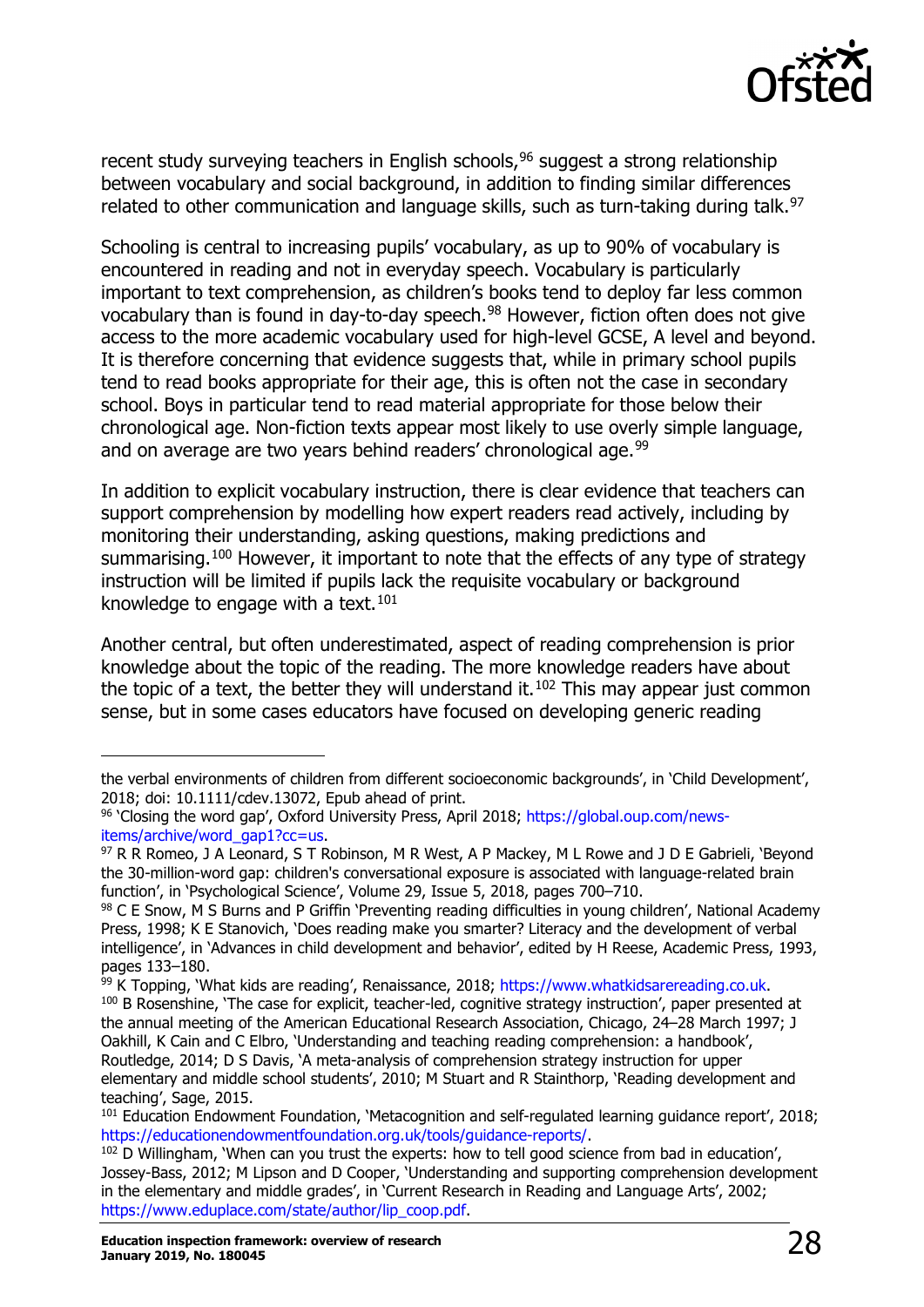

<span id="page-28-0"></span>comprehension strategies rather than the subject knowledge required for understanding.

# **2. Behaviour and attitudes**

EIF grade criteria:

- The provider has high expectations for learners' behaviour and conduct and applies these expectations consistently and fairly. This is reflected in learners' behaviour and conduct.
- Learners' attitudes to their education or training are positive. They are ommitted to their learning, know how to study effectively, are resilient to setbacks and take pride in their achievements.
- Learners have high attendance and are punctual.
- Relationships among learners and staff reflect a positive and respectful culture. Learners feel safe and do not experience bullying or discrimination.

# <span id="page-28-1"></span>**Research on high expectations and creating a positive culture**

High expectations and a positive climate characterised by respectful interactions are two strongly supported elements of educational effectiveness. The importance of expectations is demonstrated most forcefully by the Rosenthal and Jacobson study 'Pygmalion in the classroom', conducted in the 1960s, in which teachers' expectations were experimentally manipulated. $103$  At the start of the school year, teachers were provided with a list of pupils who were said to be expected to bloom intellectually in the coming years on the basis of a test, but who in fact did not differ from their peers at baseline. Pupils were retested on three occasions during that school year and during the following year. Results indicated that 'bloomers' gained more in IQ than did control group children. The effect then wore off among the younger subjects, but grew in strength among older pupils. Grades in reading ability also improved significantly among the experimental group children, who were also rated more positively by their teachers on factors such as intellectual curiosity. Since then, the effect has received considerable empirical support, although the ethical problems with Rosenthal and Jacobson's research mean that the actual study has not recently been replicated.[104](#page-28-3)

<span id="page-28-2"></span> $103$  R Rosenthal and L Jacobson, 'Pygmalion in the classroom. Teacher expectations and pupils' intellectual growth', Holt, Rinehart and Winston, 1968.

<span id="page-28-3"></span><sup>104</sup> M C Covington and R G Beery, 'Self-worth and school learning', Holt, Rinehart and Winston, 1976; P Mortimore, P Sammons, L Stoll, D Lewis and R Ecob, 'School matters', Open Books, 1998; D Reynolds, C Teddlie and C Chapman, 'School improvement and system reform', in 'Routledge international handbook of educational effectiveness and improvement research', edited by C Chapman, D Muijs, D Reynolds, P Sammons and C Teddlie, Routledge, 2015; M Kierein and M Gold, 'Pygmalion in work organizations: a meta‐analysis', in 'Journal of Organizational Behavior', Volume 21, Issue 8, 2000, pages 913–928.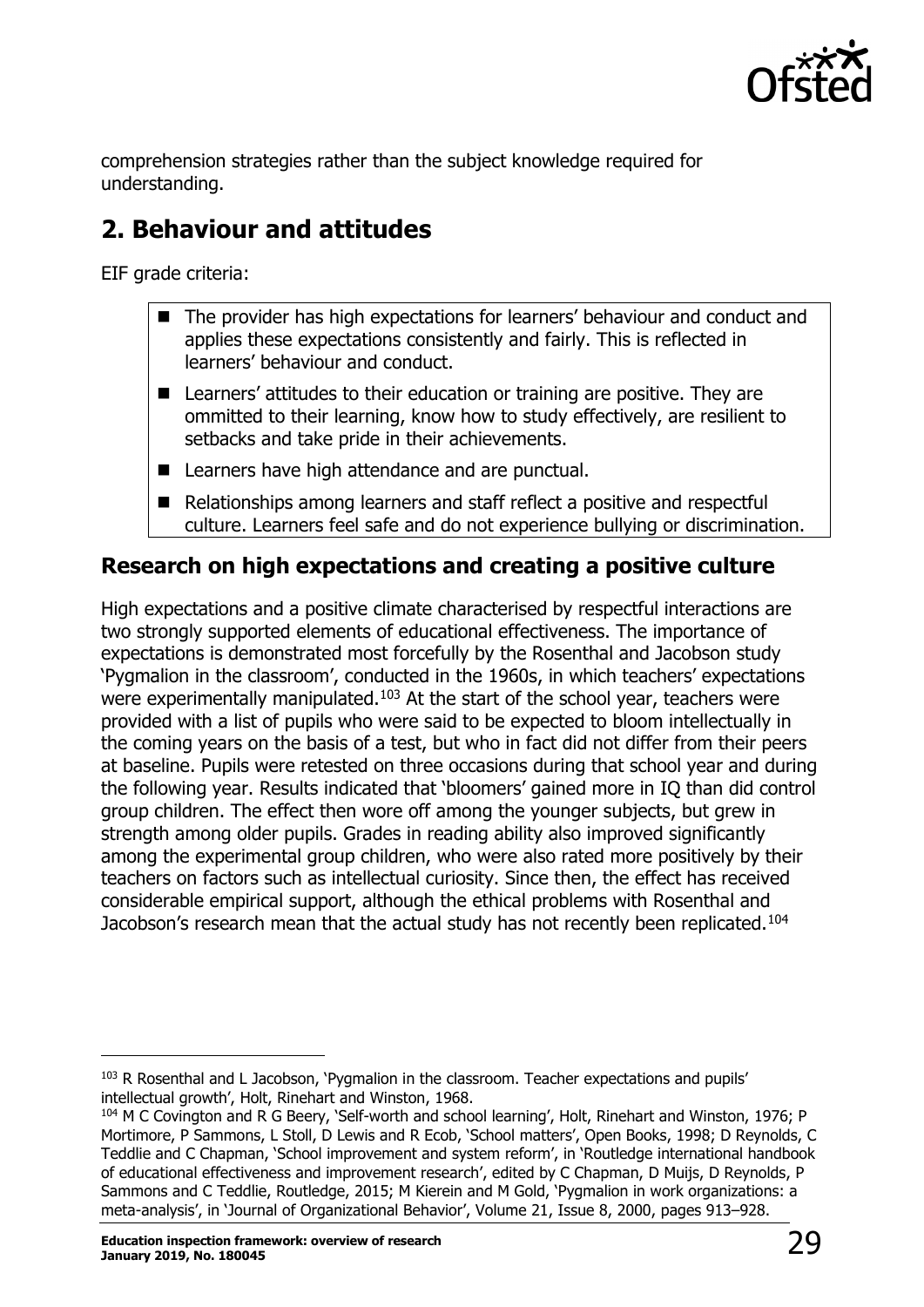

Expectations have been found to be related to pupils' ethnic, gender and background characteristics[.105](#page-29-0) These expectations can affect pupils in a variety of (often subtle) ways. Teachers communicate their expectations to them through:

- **verbalisations**
- paying closer attention to high-expectancy pupils
- **spending more time with them**
- failing to give feedback to responses from low-expectancy pupils
- $\blacksquare$  criticising low-expectancy pupils more often
- not waiting as long for the answers of low-expectancy pupils
- calling on them less frequently to answer questions
- asking them only lower-order questions
- qiving them more seatwork (for example, completing worksheets) and lowlevel academic tasks
- leaving them out of some learning activities.<sup>[106](#page-29-1)</sup>

Although very important, high expectations are not always easy to create in an often data-driven culture, in that teachers may interpret data in a deterministic way that suggests to them that, given a particular baseline, the child is not likely to achieve highly. As mentioned above, there may also be stereotypical expectations of particular groups. Ways to help alleviate these issues may include a sensitive and informed approach to data use, combatting stereotyping through exemplars and being aware of unconscious bias. Expectations need to be embodied by staff in their day-to-day interactions with pupils and in the way they conduct themselves in and outside of school. All pupils should be held to high standards of behaviour. It is important to remember that expectancy effects can manifest themselves through allowing pupils of whom the teacher has low expectations to behave worse and be off task more often than high-expectancy pupils, and through giving them more punishments and fewer rewards than are given to high-expectancy pupils. In a high-expectancy culture, school leaders emphasise that all pupils can learn and communicate that belief to pupils and staff. Teachers are aware of how often they call on different pupils and what tasks they give them.[107](#page-29-2)

<span id="page-29-0"></span> $105$  W C Liu and C K J Wang, 'Home environment and classroom climate: an investigation of their relation to students' academic self-concept in a streamed setting', in 'Current Psychology', Volume 27, Issue 4, 2008, pages 242–256; S Ross and J Jackson, 'Teachers' expectations for black males' and black females' academic achievement', in 'Personality and Social Psychology Bulletin', Volume 17, Issue 1, 1991, pages 78–82.

<span id="page-29-1"></span><sup>106</sup> J Brophy and T L Good, 'Teacher behavior and student achievement', in 'Handbook of Research on Teaching', 3rd edition, edited by M C Wittrock, MacMillan, 1986, pages 328–375.

<span id="page-29-2"></span><sup>&</sup>lt;sup>107</sup> D Muijs, A Harris, C Chapman, L Stoll and J Russ, 'Improving schools in socio-economically disadvantaged areas: an overview of research', in 'School Effectiveness and School Improvement', Volume 15, Issue 2, 2004, pages 149–176; B P M Creemers and L Kyriakides, 'The dynamics of educational effectiveness: a contribution to policy, practice and theory in contemporary schools', Routledge, 2008.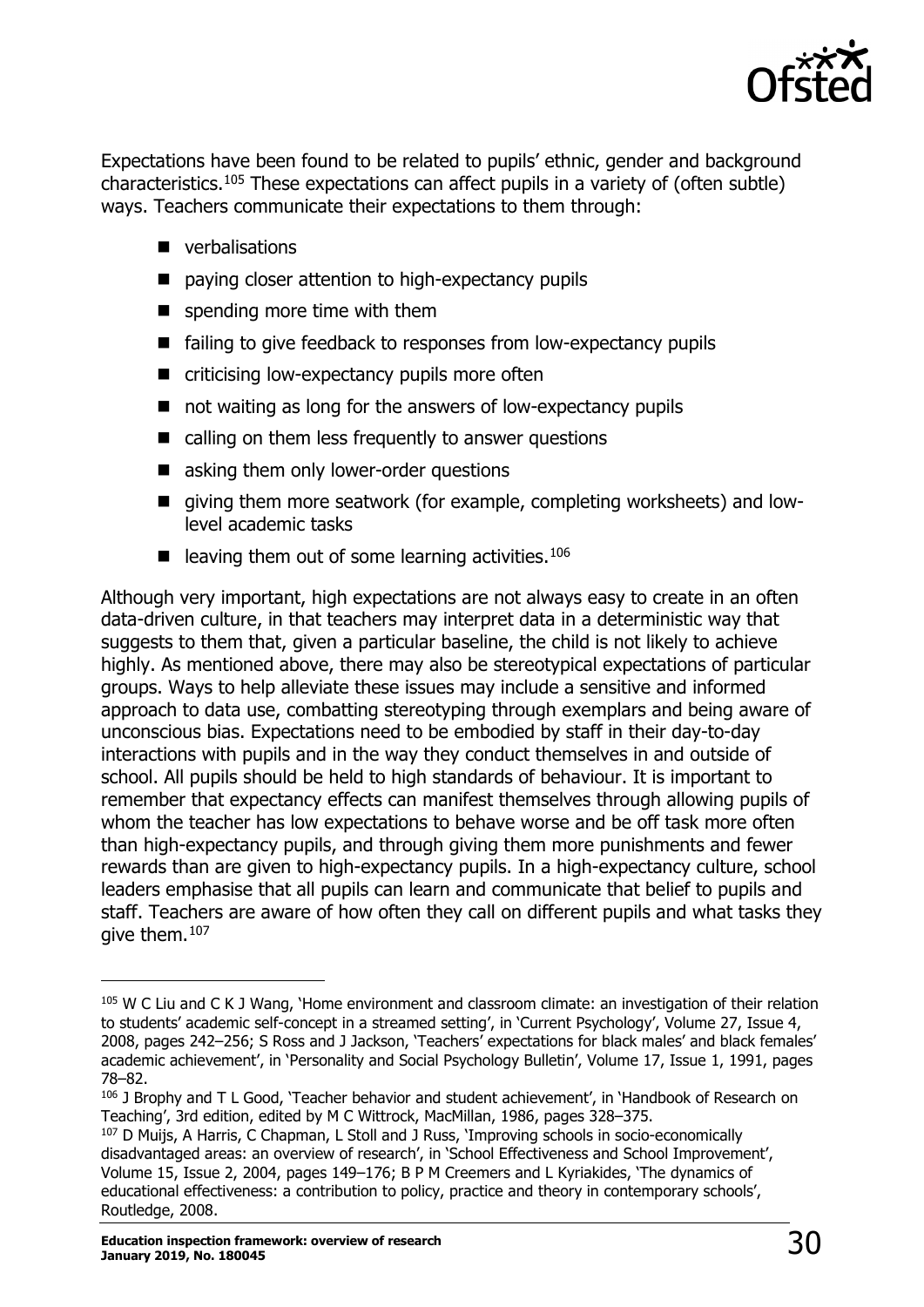

A positive culture also means creating a positive and empathic environment, in which staff know and care about pupils, and share their vision of the goals of the organisation and of the means of achieving these goals. $108$ 

## <span id="page-30-0"></span>**Research on attendance and attainment**

There is a clear link between attendance and attainment. Research by the DfE, for example, shows that, in 2013/14, while 51.5% of pupils with no absences reached level 5 or above at key stage 2 (at the time of the study, a measure suggesting that pupils were achieving above expectations in English and mathematics), this declined to 25.7% among pupils who missed more than 10% to 15% of lessons. Similarly, at key stage 4 there was a linear decline from 78.4% of no-absence pupils attaining five or more A\* to C grades to 35.6% attaining this among pupils with 10% to 15% absence. When the researchers controlled for key pupil characteristics such as prior attainment, SEND, free school meal (FSM) eligibility and gender, the relationship was weaker but still statistically significant. For pupils with the same prior attainment and background characteristics, there was a reduction of around 1.8% in the likelihood of achieving five A\* to C grades at GCSE, and a reduction of around 2.1% in the likelihood of achieving the EBacc for each one-session increase in overall absence across key stage 4. At key stage 2, there was a weaker but still significant decrease in the likelihood of reaching level 4 and above of 0.2%, and of reaching level 5 and above of 0.4% among pupils with high levels of absence.<sup>[109](#page-30-2)</sup>

In terms of ways of improving attendance, the strongest evidence appears to be around providing clear pathways from education to next steps such as higher education or employment and providing a high-quality curriculum and teaching experience. There is a relationship between increased temporary drop-out from, and poor behaviour in, class and subsequent chronic non-attendance, so early identification of pupils and targeted intervention may be helpful, though the evidence is rather mixed.<sup>[110](#page-30-3)</sup> Work with parents is particularly helpful in primary and early years.<sup>111</sup> In further education, early identification of poor attenders and those disengaged in class, high-quality teaching, and a whole-provider ethos and focus on attendance have been found to be effective strategies.<sup>[112](#page-30-5)</sup>

As well as attendance, time on task is a key predictor of attainment (as mentioned in the section on effective teaching). Time on task is maximised by ensuring that lesson

<span id="page-30-5"></span>[https://www.gov.uk/government/publications/improving-attendance-and-punctuality.](https://www.gov.uk/government/publications/improving-attendance-and-punctuality)

<span id="page-30-1"></span><sup>108</sup> P den Brok, M Brekelmans and T Wubbels, 'Interpersonal teacher behaviour and student outcomes', in 'School Effectiveness and School Improvement', Volume 15, Issue 4, 2004, pages 407–422.

<span id="page-30-2"></span> $109$  The link between absence and attainment at key stage 2 and key stage 4: 2013 to 2014 academic year', Department for Education, March 2016; [https://www.gov.uk/government/publications/absence](https://www.gov.uk/government/publications/absence-and-attainment-at-key-stages-2-and-4-2013-to-2014)[and-attainment-at-key-stages-2-and-4-2013-to-2014.](https://www.gov.uk/government/publications/absence-and-attainment-at-key-stages-2-and-4-2013-to-2014)

<span id="page-30-3"></span><sup>&</sup>lt;sup>110</sup> 'Preventing dropout in secondary schools', Institute for Education Sciences, September 2017; [https://ies.ed.gov/ncee/wwc/PracticeGuide/24.](https://ies.ed.gov/ncee/wwc/PracticeGuide/24)

<span id="page-30-4"></span> $111$  C Taylor, 'Improving attendance at school', Department for Education, 2012. 112 'Improving attendance and punctuality', Ofsted, 2013;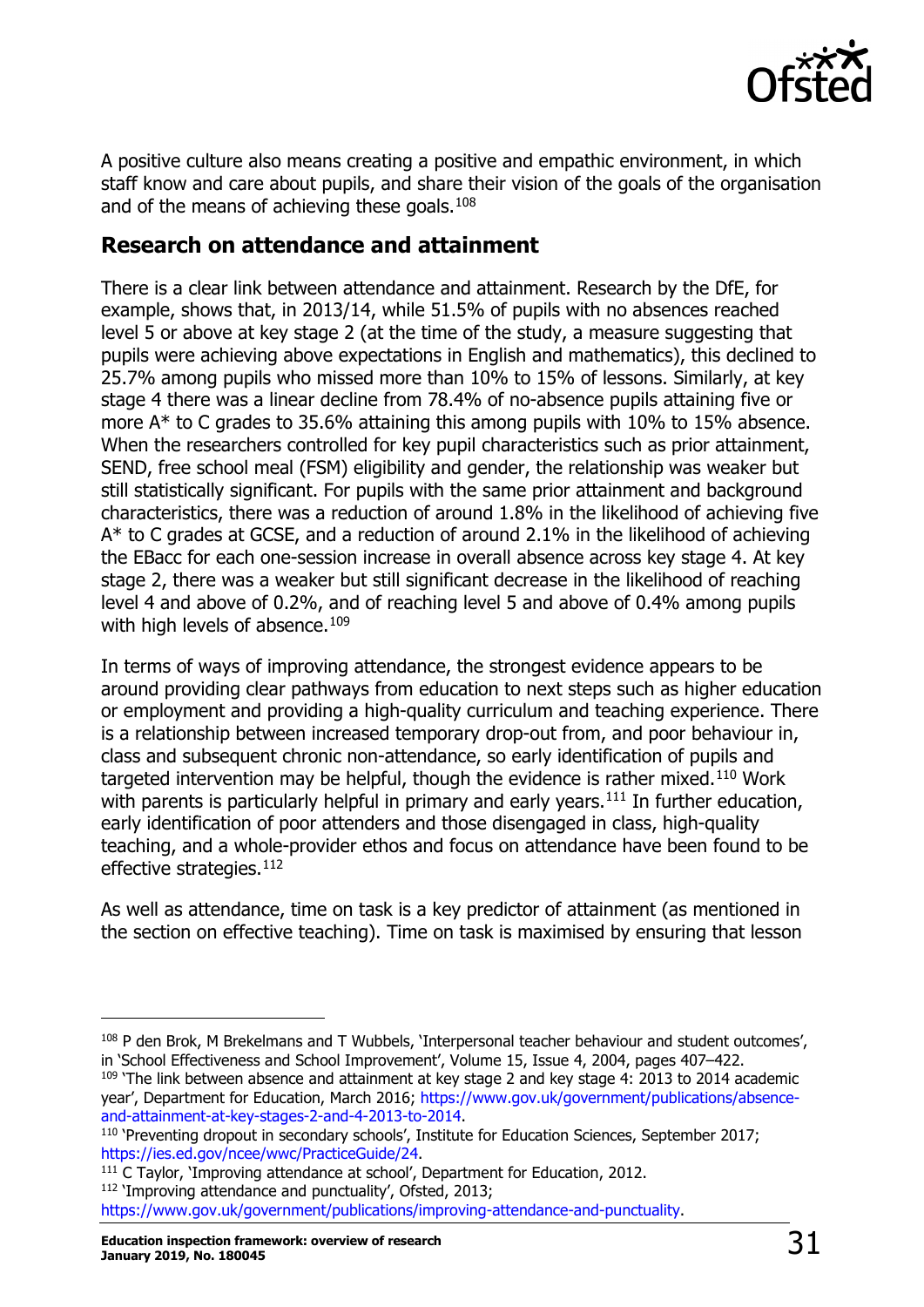

time is fully used for teaching, and that during that time pupils are on task. $113$  To ensure the former, punctuality is important. While little data exists, one methodologically strong study using a longitudinal dataset for primary school pupils in Philadelphia shows not only that tardiness has a negative impact on the attainment of the tardy pupil, but also that there is an overall effect of peer tardiness on the attainment of pupils in the class. $114$ 

# <span id="page-31-0"></span>**Research on behaviour and attainment**

Behaviour is obviously crucial to maximising time on task, and to minimising bullying and violent behaviour outside as well as inside the classroom. Creating a sufficiently disciplined environment in **school** and classroom is a prerequisite to any learning taking place. This is not primarily an individual classroom issue, however, but a wholeschool one, as consistency and ensuring that the school supports teachers who follow its policies are crucial to effective behaviour management. Behaviour policies need to be set for all aspects of school life, not just classroom practice, and increasingly need to cover certain types of behaviours outside of school, such as interaction on social media[115](#page-31-3) as this often spills over into school life. Good whole-school behaviour management policies provide a clear framework of policies and procedures that need to be rigorously applied; they include attention to school culture, leadership, and pupil and teacher behaviours.<sup>[116](#page-31-4)</sup> Implementation that includes clear leadership support for teachers and buy-in from key stakeholders is essential to making whole-school behaviour policies work.<sup>[117](#page-31-5)</sup>

#### **The importance of consistency**

For behaviour management, as much as for effective teaching, consistency is vital. Consistency across practices is important for pupils, who benefit from clear expectations of what is typically going to happen in lessons and of what is expected of them behaviourally. One of the reasons for this is that young people, in particular

in 'Scandinavian Journal of Educational Research', Volume 58, Issue 4, 2014, pages 453–478.

<span id="page-31-1"></span> $113$  D Muijs, L Kyriakides, G van der Werf, B Creemers, H Timperley and L Earl, 'State of the art – teacher effectiveness and professional learning', in 'School Effectiveness and School Improvement', Volume 25, Issue 2, 2014, pages 231–256.

<span id="page-31-2"></span><sup>&</sup>lt;sup>114</sup> M Gottfried, 'The achievement effects of tardy classmates: evidence in urban elementary schools', in 'School Effectiveness and School Improvement', Volume 25, Issue 1, 2014, pages 3–28.

<span id="page-31-3"></span><sup>&</sup>lt;sup>115</sup> D Reynolds, C Teddlie and C Chapman, 'School improvement and system reform', in 'Routledge international handbook of educational effectiveness and improvement research', edited by C Chapman, D Muijs, D Reynolds, P Sammons and C Teddlie, Routledge, 2015; W Doyle, 'Classroom organization and management', in 'Handbook of research on teaching', 3rd edition, edited by M C Wittrock, Macmillan, 1986; L Kyriakides, B P M Creemers, D Papastylianou and M Papadatou-Pastou, 'Improving the school learning environment to reduce bullying: an experimental study',

<span id="page-31-4"></span><sup>&</sup>lt;sup>116</sup> J D Nobile, T London and M E Baba, 'Whole school behaviour management and perceptions of behaviour problems in Australian primary schools', in 'Management in Education', Volume 29, Issue 4, 2015, pages 164–171.

<span id="page-31-5"></span><sup>117</sup> G Sugai, H Horner, G Dunlap, M Hieneman, T J Lewis, C M Nelson and T Scott, 'Applying positive behavior support and functional behavioral assessment in schools', in 'Journal of Positive Behavior Interventions', Volume 2, Issue 3, 2000, pages 131–143.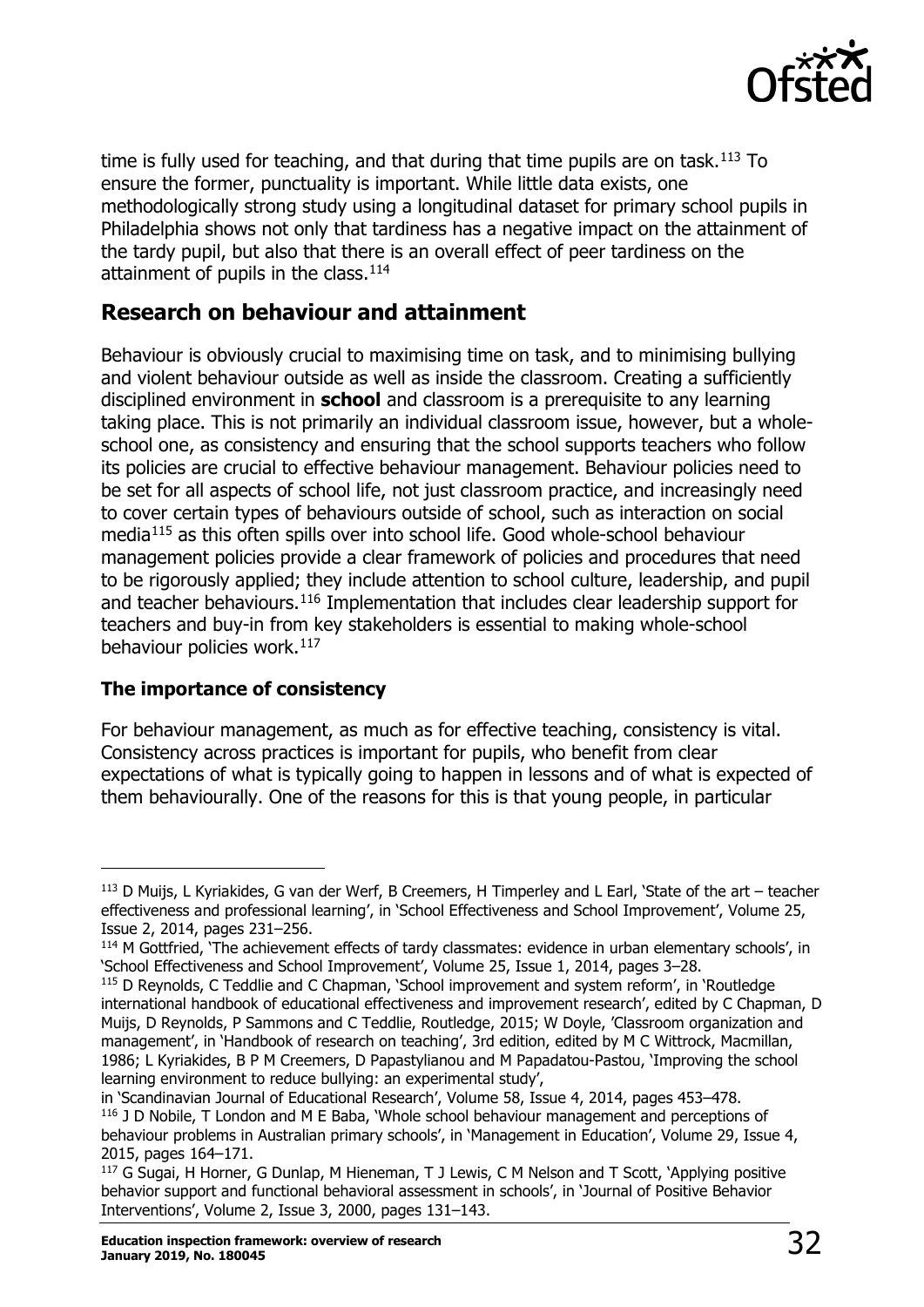

adolescents, are developmentally attuned to concepts of fairness that may be challenged by differential treatment by different teachers or of different pupils.<sup>[118](#page-32-0)</sup>

Behaviour norms need to be set at the start of school attendance and reinforced frequently. Some secondary schools are using intensive programmes that aim to instil behaviour expectations in pupils before they start school. While more evaluations of such approaches would be valuable, there is evidence that confusion about standards is likely to lead to worse behaviour.<sup>[119](#page-32-1)</sup> Involving pupils in setting rules can enhance ownership and thus buy-in, and typically does not result in less stringency as sometimes feared.<sup>[120](#page-32-2)</sup>

Consistency in terms of behavioural expectations is also important in **early years** settings. Young children benefit from a warm and empathic but also rule-based environment. Developing self-regulation and the ability to follow direction are important elements of early child development and are assisted by an environment in which clear rules are consistently enforced. There is evidence that clear discipline and behaviour policies that prioritise talking through conflicts characterises effective behaviour management in early years settings.<sup>[121](#page-32-3)</sup> In their study of effective pedagogy in early years, Siraj-Blatchford and others found that in less effective settings there was often no follow up on children's misbehaviour.

Children were instead 'distracted' from interfering with other children, or simply instructed to stop.

#### **Different approaches to managing behaviour**

A range of different behaviour management models exist, from 'no excuses'/'zero tolerance' systems in which all behaviour transgressions are immediately dealt with, on the principle that not doing so may lead to escalation and a culture of uncertainty and freedom from consequences, to systems that recommend ignoring minor misdemeanours, as constantly dealing with misbehaviour may reduce effective learning time.[122](#page-32-4) Evidence of the relative effectiveness of these different approaches is currently inconclusive, and likely to depend on context, although there is some, albeit limited,

<span id="page-32-4"></span>122 R I Arends, 'Learning to teach', McGraw-Hill, 1998.

<span id="page-32-0"></span><sup>118</sup> E A Crone, 'Considerations of fairness in the adolescent brain', in 'Child Development Perspectives', Volume 7, Issue 2, 2013, pages 97–103; B Güroğlu, W van den Bos and E Crone, 'Fairness considerations: increasing understanding of intentionality during adolescence', in 'Journal of Experimental Child Psychology', Volume 104, Issue 4, 2009, pages 398–409.

<span id="page-32-1"></span><sup>119</sup> J K Luiselli, R F Putnam, R W Handler and A B Feinberg, 'Whole-school positive behaviour support: effects on student discipline problems and academic performance', in 'Educational Psychology: An International Journal of Experimental Educational Psychology', Volume 25, Issues 2–3, 2005, pages 183– 198.

<span id="page-32-2"></span><sup>&</sup>lt;sup>120</sup> J Rudduck and J Flutter, 'How to improve your school', Continuum, 2003; R Coe, C Aloisi, S Higgins and L Elliott-Major, 'What makes great teaching. Review of the underpinning research', CEM Centre, 2014.

<span id="page-32-3"></span><sup>&</sup>lt;sup>121</sup> I Siraj-Blatchford, K Sylva, S Muttock, R Gilden and D Bell, 'Researching effective pedagogy in the early years', Department for Education and Skills, 2002.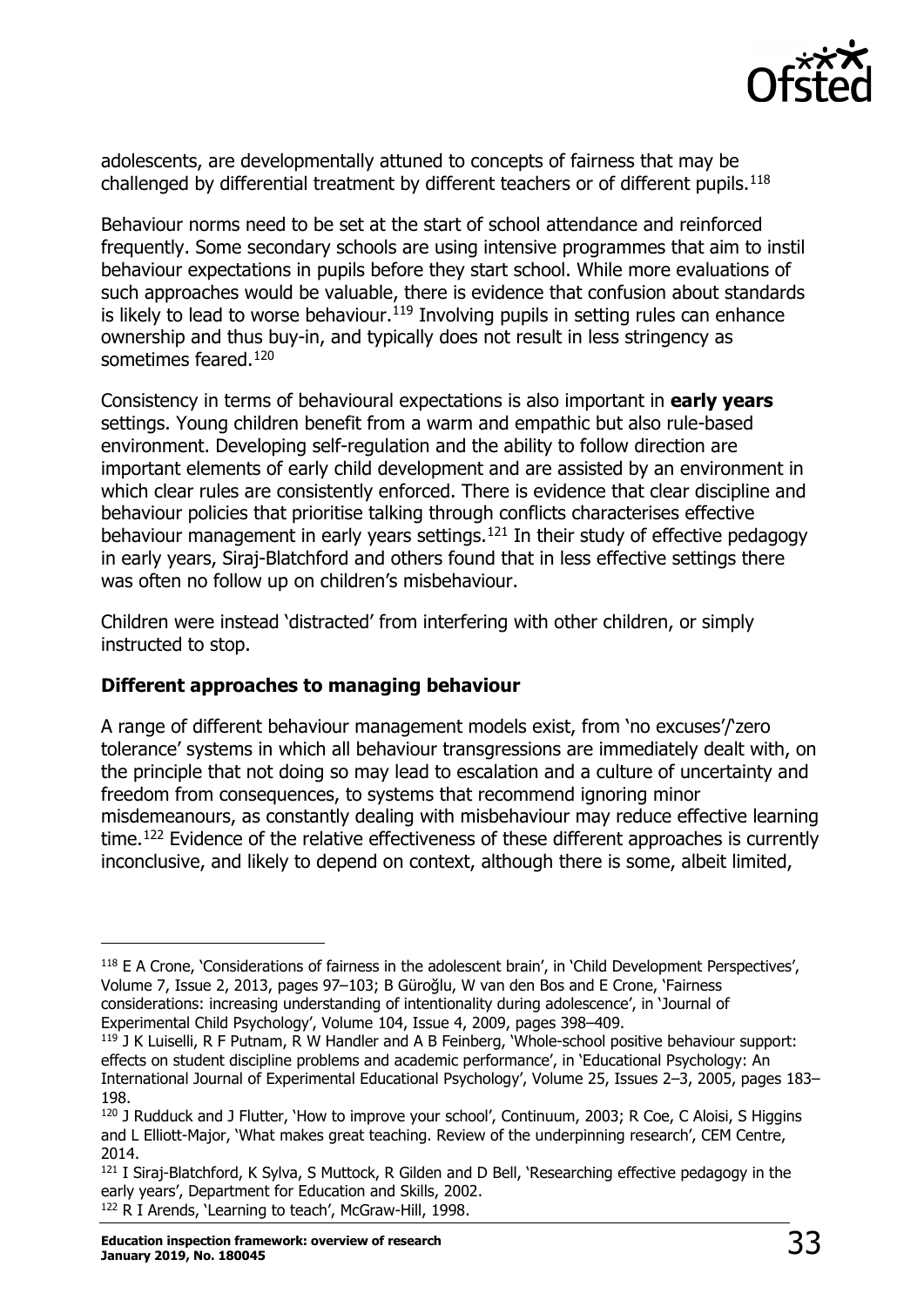

evidence of a positive relationship between zero tolerance approaches and attainment.<sup>123</sup>

For a 2017 DfE study, a number of English schools were visited, which were identified as having very effective behaviour management or had shown rapidly improving pupil behaviour[.124](#page-33-1) The study involved interviews with practitioners, advisory panel roundtable discussions with experts and 20 independent case studies. This study identified the following features as contributors towards effective behaviour management in schools:

- committed, highly visible school leaders, with ambitious goals, supported by a strong leadership team
- effectively communicated, realistic and detailed expectations understood clearly by all members of the school
- highly consistent working practices throughout the school
- $\blacksquare$  a clear understanding of what the school culture is and what values the school holds
- high levels of staff and parental commitment to the school's vision and strategies
- high levels of support between leadership and staff, for example in staff training
- attention to detail and thoroughness in the execution of school policies and strategies
- high expectations of all students and staff, and a belief that all students matter equally.<sup>[125](#page-33-2)</sup>

In light of the relatively limited evidence base on managing behaviour in England, Ofsted has carried out a research study on this topic, the findings of which will be reported in early 2019.

Use of exclusions is an essential part of behaviour management systems, used as a last resort when behaviour becomes unmanageable, misbehaviour is persistent, or behaviour is threatening the safety of other pupils or adults in the school. While exclusions in England have been rising over recent years, they are historically still relatively low compared to rates from the mid-1990s up to the mid-2000s.<sup>[126](#page-33-3)</sup> They are,

<span id="page-33-0"></span><sup>&</sup>lt;sup>123</sup> S Krowka, A Hadd and R Marx, "'No excuses" charter schools for increasing math and literacy achievement in primary and secondary education', Campbell Collaboration, 2017.

<span id="page-33-1"></span> $124$  T Bennett, 'Creating a culture: how school leaders can optimise behaviour: independent review of behaviour in schools', Department for Education, 2017.

<span id="page-33-2"></span><sup>&</sup>lt;sup>125</sup> T Bennett, 'Creating a culture: how school leaders can optimise behaviour: independent review of behaviour in schools', Department for Education, 2017, page 7.

<span id="page-33-3"></span><sup>&</sup>lt;sup>126</sup> 'A profile of pupil exclusions in England', Department for Education, February 2012; [https://www.gov.uk/government/publications/a-profile-of-pupil-exclusions-in-england;](https://www.gov.uk/government/publications/a-profile-of-pupil-exclusions-in-england) 'Permanent and fixed-period exclusions in England: 2015 to 2016', Department for Education, 2017;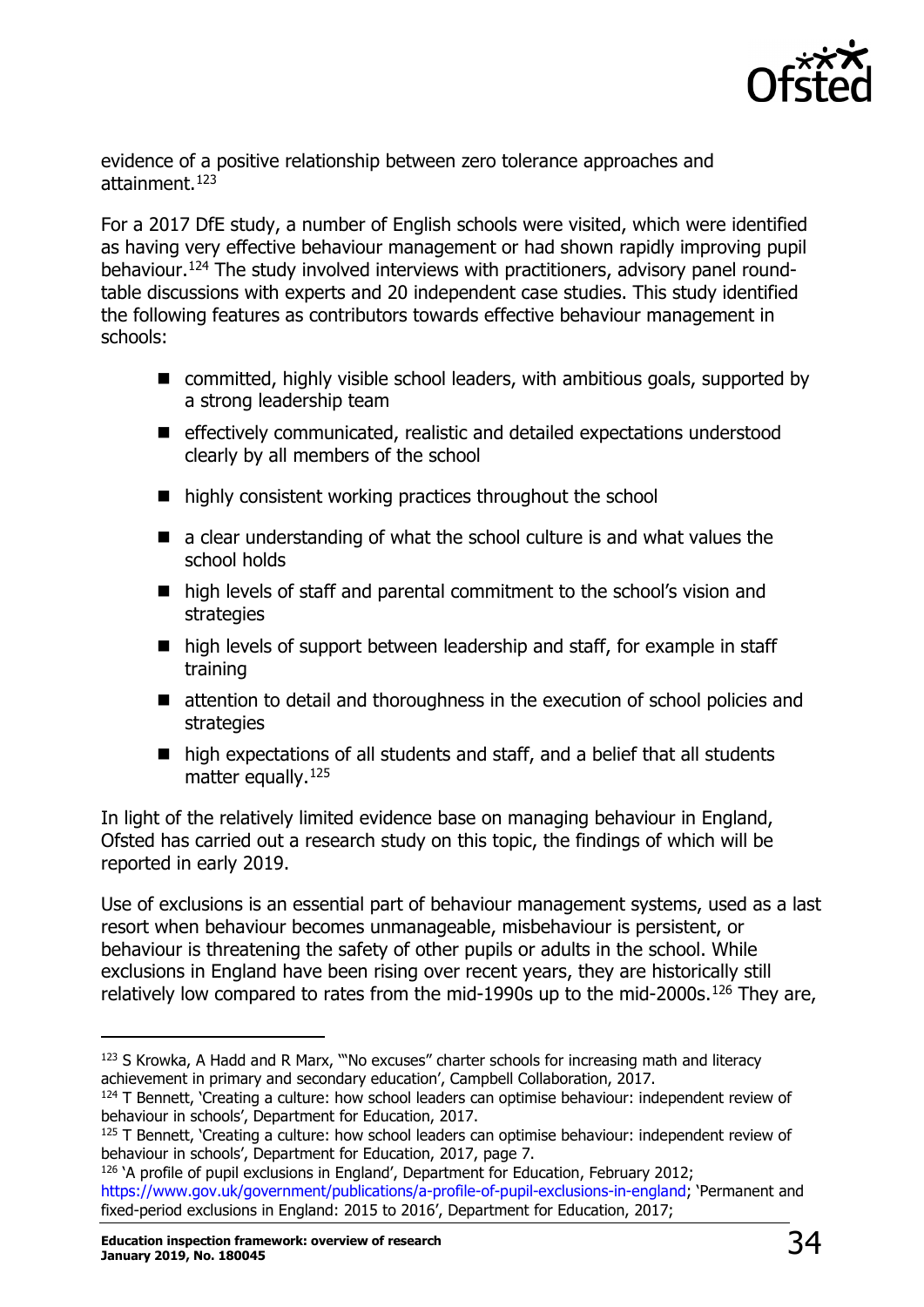

however, significantly higher than in the rest of the UK nations.<sup>[127](#page-34-1)</sup> The impact of exclusions on the excluded pupil can be negative, and some studies report correlations with mental health issues, lower rates of future involvement in education, employment and training, and offending.<sup>[128](#page-34-2)</sup> Excluded pupils are more likely to be boys, eligible for FSM and with SEND.[129](#page-34-3)

# <span id="page-34-0"></span>**Research on bullying and discrimination**

Bullying and discrimination remain persistent and worrying phenomena in and outside of schools. While there is no convincing evidence that the overall prevalence of bullying is increasing, there is also little evidence of a decrease, notwithstanding the range of initiatives that have sought to address it.[130](#page-34-4) Bullying can target 'protected characteristics', such as race, religion or sexual orientation, and has been found to particularly affect pupils with protected characteristics.<sup>[131](#page-34-5)</sup>

While obviously a major issue in itself, there is also evidence that bullying can have a negative impact on pupil attainment, and that reducing bullying can be associated with improved attainment.[132](#page-34-6) There is increasing evidence that **schools** can and do have an impact on the prevalence of bullying. Although the number of studies is still limited, international evidence suggests that schools may explain at least some of the variance in prevalence rates of bullying.<sup>[133](#page-34-7)</sup> In a recent study of primary schools in England, 17%

[https://www.gov.uk/government/statistics/permanent-and-fixed-period-exclusions-in-england-2015-to-](https://www.gov.uk/government/statistics/permanent-and-fixed-period-exclusions-in-england-2015-to-2016)[2016.](https://www.gov.uk/government/statistics/permanent-and-fixed-period-exclusions-in-england-2015-to-2016)

<span id="page-34-1"></span><sup>&</sup>lt;sup>127</sup> J Evans, 'Not present and not correct: understanding and preventing school exclusions', Barnardo's, 2010.

<span id="page-34-5"></span><span id="page-34-4"></span><span id="page-34-3"></span><span id="page-34-2"></span><sup>&</sup>lt;sup>128</sup> M T Ford, B A Heinen and K L Langkamer, 'Work and family satisfaction and conflict: a meta-analysis of cross-domain relations', in 'Journal of Applied Psychology', Volume 92, 2007, pages 57–80; H Daniels, 'Exclusion from school and its consequences', in 'Social Psychology and Society', Volume 9, Issue 3, 2018; J Sanders, L Liebenberg and R Munford, 'The impact of school exclusion on later justice system involvement: investigating the experiences of male and female students', in 'Educational Review', 2018; [https://www.tandfonline.com/doi/abs/10.1080/00131911.2018.1513909;](http://www.tandfonline.com/doi/abs/10.1080/00131911.2018.1513909) C Hayden, 'Responding to exclusion from school in England', in 'Journal of Educational Administration', 2003, pages 626–639.  $129$  'Mental health and behaviour in schools', Department for Education, November 2018; [https://www.gov.uk/government/publications/mental-health-and-behaviour-in-schools--2.](https://www.gov.uk/government/publications/mental-health-and-behaviour-in-schools--2) <sup>130</sup> P K Smith, 'Understanding school bullying. Its nature and prevention strategies', Sage, 2015. <sup>131</sup> E O'Malley Olsen, L Kann, A Vivolo-Kantor, S Kinchen and T Mcmanus, 'School violence and bullying among sexual minority high school students, 2009–2011', in 'Journal of Adolescent Health', Volume 55, Issue 3, 2014, pages 432–438; A Connell, D Farrington and J Ireland, 'Characteristics of bullies and victims among incarcerated male young offenders', in 'Journal of Aggression, Conflict and Peace Research', Volume 8, Issue 2, 2016, pages 114–123; T G Scherr and J Larson, 'Bullying dynamics associated with race, ethnicity, and immigration status', in 'Handbook of bullying in schools. An international perspective', edited by S R Jimerson, S M Swearer and D Espelage, Routledge, 2010, pages 223–234; S Brown and K Taylor, 'Bullying, education and earnings: evidence from the National Child Development Study', in 'Economics of Education Review', Volume 27, Issue 4, 2008, pages 387–401. <sup>132</sup> S Brown and K Taylor, 'Bullying, education and earnings: evidence from the National Child Development Study', in 'Economics of Education Review', Volume 27, Issue 4, 2008, pages 387–401; P Fonagy, S W Twemlow, E Vernberg, F C Sacco and T D Little, 'Creating a peaceful school learning environment: the impact of an antibullying program on educational attainment in elementary schools', in 'Medical Science Monitor', Volume 11, Issue 3, 2005, pages 317–325. <sup>133</sup> B Galand, V Hospel and N Baudoin, 'Prévenir le harcèlement via les pratiques de classe? Une étude

<span id="page-34-7"></span><span id="page-34-6"></span>multiniveaux' (trans: 'Bullying prevention through classroom practices? A multilevel analysis'), in 'Revue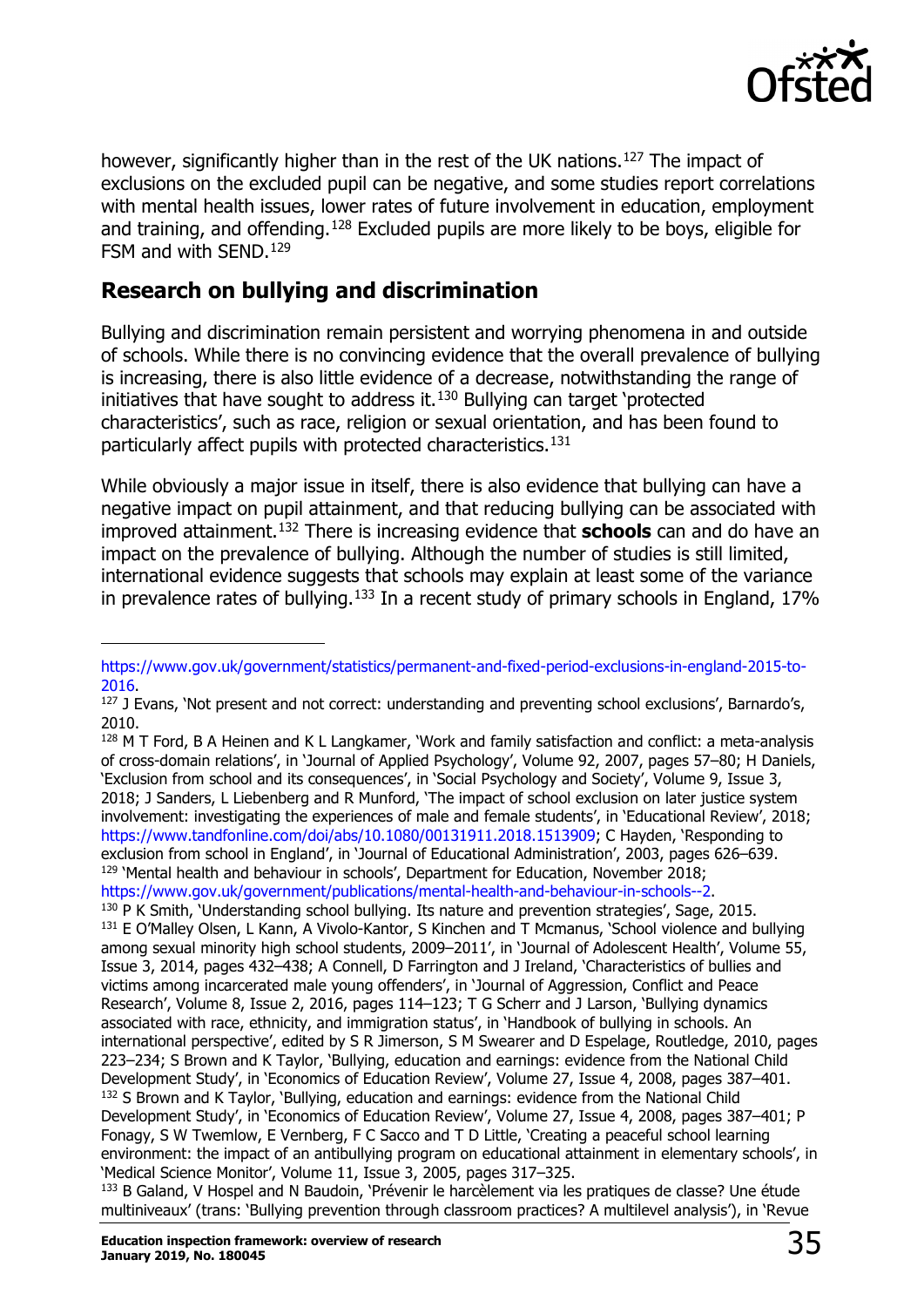

of the variance in bullying prevalence was explained by differences between schools.<sup>[134](#page-35-1)</sup> There is also significant evidence that some school-level interventions have had a significant impact on reducing the prevalence of bullying.<sup>[135](#page-35-2)</sup>

In terms of the school and classroom factors that contribute to differences in levels of bullying, research suggests that physical characteristics such as school and class size are less significant than is often suggested, while intake characteristics and attainment are significant in some, but not other, studies.<sup>[136](#page-35-3)</sup> The main factors related to prevalence of bullying appear to be associated with school and classroom culture. Cook and others, in their meta-analysis, suggest that bullying is more prevalent in 'schools with a negative atmosphere', while a recent large-scale study in Colorado found perceptions of a negative school climate measured at 'time 1' to be significantly related to self-reported bullying perpetration one year later ('time 2'), controlling for time 1 bullying.[137](#page-35-4) Kyriakides and Creemers found that teacher–student relationships, policies for behaviour outside the classroom (for example, fighting in the playground), partnerships between school and parents, and evaluation of the quality of the school learning environment are significantly related to lower levels of bullying.<sup>[138](#page-35-5)</sup> In a study of UK primary schools, levels of bullying were found to be lower in schools that have created an environment in which equality of opportunity and social cohesion (the willingness of pupils from different backgrounds to cooperate with each other) are strong. Consistent implementation, evaluation and adaptation of policies, and recording of incidents are also related to lower prevalence of bullying.[139](#page-35-6)

<span id="page-35-0"></span>Québécoise de Psychologie', Volume 35, Issue 3, 2014, pages 137–156; L Kyriakides and B P M Creemers, 'Characteristics of effective schools in facing and reducing bullying', in 'School Psychology International', Volume 34, Issue 4, 2013, pages 348–368.

<span id="page-35-1"></span><sup>&</sup>lt;sup>134</sup> D Muijs, 'Can schools reduce bullying? The relationship between school characteristics and the prevalence of bullying behaviours', 'British Journal of Educational Psychology', Volume 87, Issue 2, 2017, pages 255–272.

<span id="page-35-2"></span><sup>&</sup>lt;sup>135</sup> M Ttofi and D Farrington, 'Effectiveness of school-based programs to reduce bullying: a systematic and meta-analytic review', in 'Journal of Experimental Criminology', Volume 7, Issue 1, 2011, pages 27– 56.

<span id="page-35-3"></span><sup>136</sup> S M Swearer, S Y Song, P T Cary, J W Eagle and W T Mickelson, 'Psychosocial correlates in bullying and victimization: the relationship between depression, anxiety, and bully/victim status', in 'Bullying behavior: current issues, research, and interventions', edited by R A Geffner, M Loring and C Young, Haworth Press, 2010, pages 95–121; B Galand, V Hospel and N Baudoin, 'Prévenir le harcèlement via les pratiques de classe? Une étude multiniveaux' (trans: 'Bullying prevention through classroom practices? A multilevel analysis'), in 'Revue Québécoise de Psychologie', Volume 35, Issue 3, 2014, pages 137–156. <sup>137</sup> C R Cook, K R Williams, N G Guerra, T E Kim and S Sadek, 'Predictors of bullying and victimization in childhood and adolescence: a meta-analytic investigation', in 'School Psychology Quarterly', Volume 25, Issue 2, 2010, pages 65–83; B P Gendron, K R Williams and N G Guerra, 'An analysis of bullying among students within schools: estimating the effects of individual normative beliefs, self-esteem, and school climate', in 'Journal of School Violence', Volume 10, Issue 2, 2011, pages 150–164.

<span id="page-35-5"></span><span id="page-35-4"></span><sup>&</sup>lt;sup>138</sup> L Kyriakides and B P M Creemers, 'Characteristics of effective schools in facing and reducing bullying', in 'School Psychology International', Volume 34, Issue 4, 2013, pages 348–368.

<span id="page-35-6"></span><sup>&</sup>lt;sup>139</sup> D Muijs, 'Can schools reduce bullving? The relationship between school characteristics and the prevalence of bullying behaviours', 'British Journal of Educational Psychology', Volume 87, Issue 2, 2017, pages 255–272.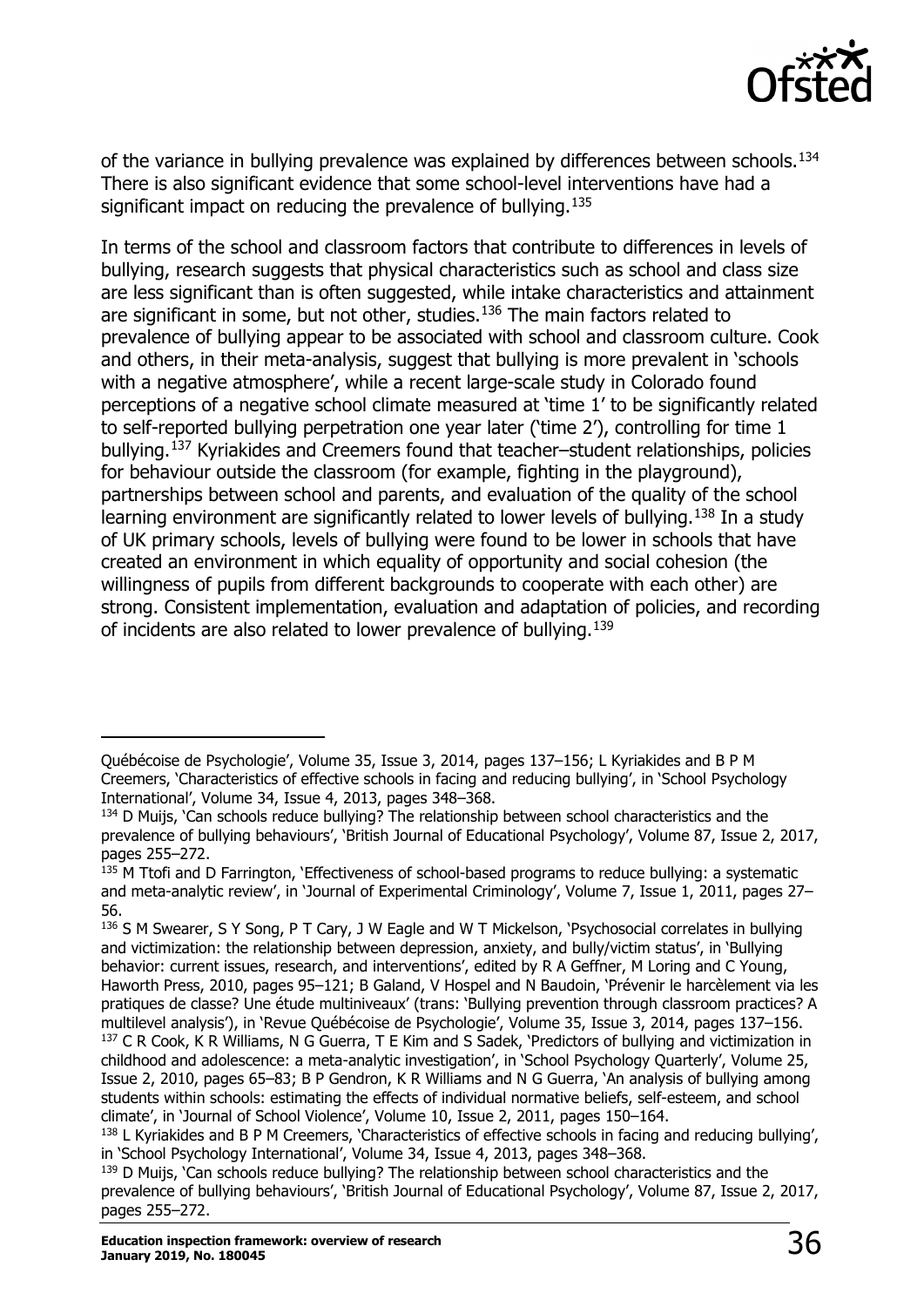

# **3. Personal development**

EIF grade criteria:

- The curriculum extends beyond the academic, technical or vocational and provides for learners' broader development, enabling them to develop and discover their interests and talents.
- $\blacksquare$  The curriculum and the provider's wider work support learners to develop their character – including their resilience, confidence and independence – and help them know how to keep physically and mentally healthy.
- At each stage of education, the provider prepares learners for future success in their next steps.
- The provider prepares learners for life in modern Britain by: equipping them to be responsible, respectful, active citizens who contribute positively to society; developing their understanding of fundamental British values; developing their understanding and appreciation of diversity; celebrating what we have in common and promoting respect for the different protected characteristics as defined in law.

Character, resilience and British values such as tolerance are important characteristics, which we want to develop in children and young people. Education should help prepare learners to lead ethical, productive and fulfilling lives and to contribute positively to society.

# <span id="page-36-0"></span>**Research on self-belief, resilience and character**

**Self-belief**, an overarching term for a set of often overlapping and highly correlated concepts such as self-confidence, self-concept and self-efficacy, has been found to be slightly but significantly related to subsequent attainment,  $140$  while, conversely, there is a significant effect of attainment on self-belief, and the latter effect is typically stronger than the former.[141](#page-36-2) There is also evidence of a significant if not particularly strong effect of school on self-belief.<sup>[142](#page-36-3)</sup> This raises the question of what educators can do to enhance learners' self-confidence and self-belief. There are, of course, a number of interventions in existence, supported by varying levels of evidence, but, in terms of

<span id="page-36-2"></span><span id="page-36-1"></span><sup>140</sup> J Valentine, D DuBois and H Cooper, 'The relation between self-beliefs and academic achievement: a meta-analytic review', in 'Educational Psychologist', Volume 39, Issue 2, 2004, pages 111–133. <sup>141</sup> H W Marsh and A J Martin, 'Academic self-concept and academic achievement: relations and causal ordering', in 'British Journal of Educational Psychology', Volume 81, 2011, pages 59–77; M Pinxten, B De Fraine, J Van Damme and E D'Haenens, 'Student achievement and academic self-concept among secondary students in Flanders: gender and changes over time', in 'Irish Educational Studies', Volume 32, Issue 2, 2013, pages 157–178; D Muijs, 'Predictors of academic achievement and academic selfconcept: a longitudinal perspective', in 'British Journal of Educational Psychology', Volume 67, 1997, pages 263–277.

<span id="page-36-3"></span><sup>&</sup>lt;sup>142</sup> For example, E Van de Gaer, B De Fraine, H Putjens, J Van Damme, A De Munter and P Onghena, 'School effects on the development of motivation toward learning tasks and the development of academic self-concept in secondary education: a multivariate latent growth curve approach', in 'School Effectiveness and School Improvement', Volume 20, Issue 2, 2009, pages 235–253.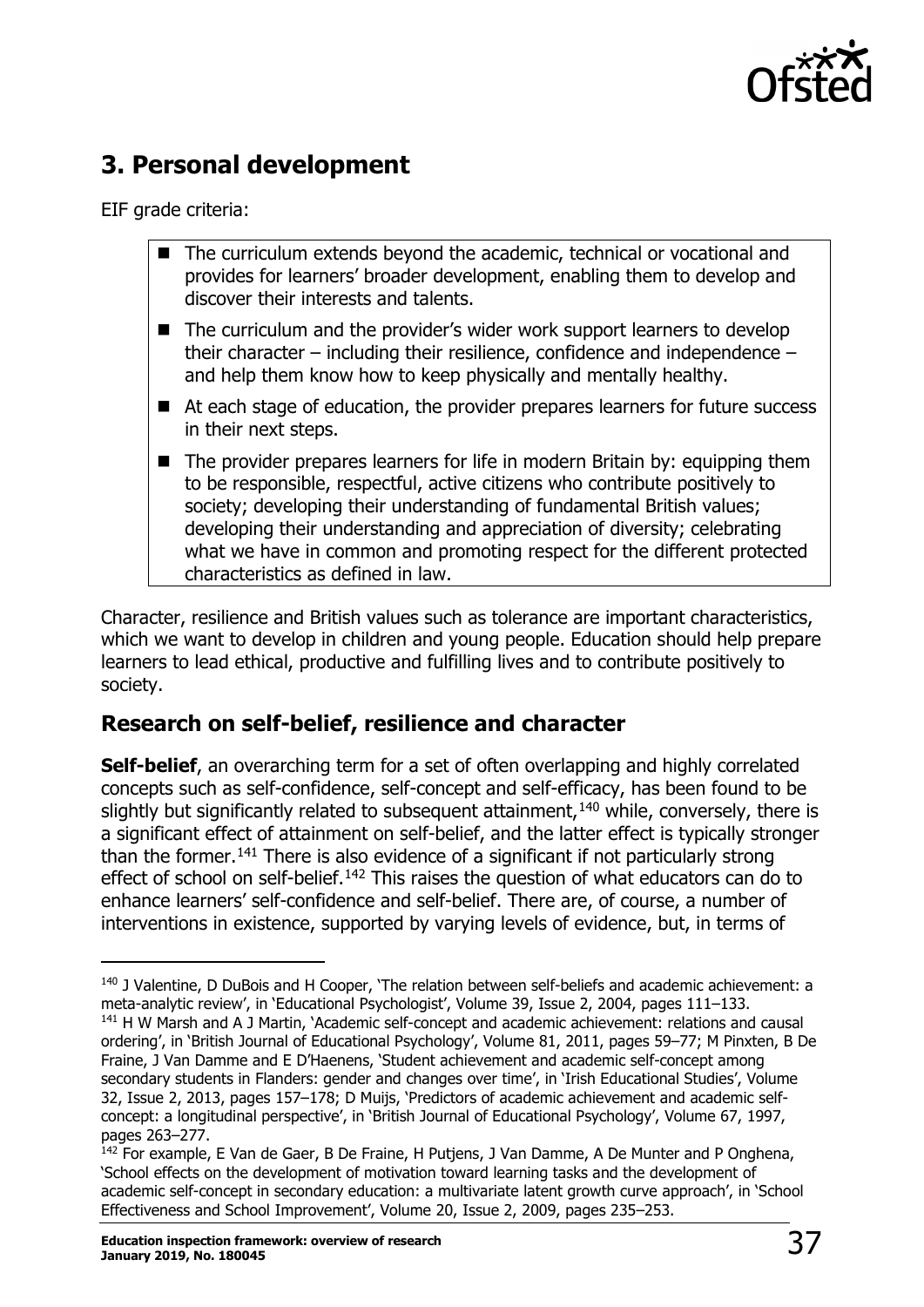

what factors in the day-to-day life of a provider can make a difference, it is again the case that the main factor seems to be climate. Creating a supportive environment with clear boundaries is particularly important. This means that, while supportive and caring, schools, for example, should also be disciplined, orderly environments with clear, though not stifling, rules and procedures.<sup>[143](#page-37-0)</sup> There are clear benefits to providing pupils with responsibilities and roles through which they can develop self-confidence. Expectations, as mentioned in the section on effective teaching, can also affect self-belief.<sup>[144](#page-37-1)</sup> However, as the impact of achievement on belief appears stronger than the reverse, the key to promoting positive self-belief is to ensure that pupils experience successful learning in school.

**Resilience**, alongside its related concept, 'grit', has become a popular concept in education over recent years. In general, resilience is about adjusting to adversity when it happens and bouncing back afterwards. It has been defined as: 'The process of effectively negotiating, adapting to sources of stress, or managing significant sources of stress or trauma'.[145](#page-37-2) There is general agreement that resilience is both a **trait**, such as a relatively stable aspect of personality, and a **dynamic process**, such as a personal behaviour that changes over time and therefore can be influenced by training and development.<sup>[146](#page-37-3)</sup> Resilience develops through interaction between the person and the environment.<sup>147</sup> It is closely related to a range of other concepts in mental health and well-being. In education, the term 'resilience' has been used in a number of ways. 'Academic resilience' is typically used to refer to the extent to which pupils recover from setbacks in attainment, or overcome disadvantages of low prior attainment or social background.<sup>[148](#page-37-5)</sup> 'Resilience' is also used in the broader sense defined above, however, either to refer to children who have overcome a non-school-related trauma, $149$  or more generally as a life disposition that can in part be developed through education.[150](#page-37-7) There is evidence that resilience, along with optimism and self-control,

<span id="page-37-0"></span><sup>&</sup>lt;sup>143</sup> D Muijs and D Reynolds, 'Effective teaching, evidence and practice', 4th edition, Sage, 2017.

<span id="page-37-1"></span><sup>&</sup>lt;sup>144</sup> C Podesta, 'Self-esteem and the 6-second secret', updated edition, Corwin Press, 2001.

<span id="page-37-2"></span><sup>&</sup>lt;sup>145</sup> C Rook, L Smith, J Johnstone, C Rossato, G Lopez Sanches, A Suarez and J Roberts,

<sup>&#</sup>x27;Reconceptualising workplace resilience – a cross-disciplinary perspective', in 'Anales de Psycologia', Volume 34, Issue 2, 2018, pages 332–339; G Windle, 'What is resilience? A review and concept analysis', in 'Review in Clinical Gerontology', Volume 21, 2011, pages 152–169.

<span id="page-37-3"></span><sup>146</sup> A Chmitorz, A Kunzler, I Helmreich, O Tüscher, R Kalisch, T Kubiak, M Wessa and K Lieb,

<sup>&#</sup>x27;Intervention studies to foster resilience – a systematic review and proposal for a resilience framework in future intervention studies', in 'Clinical Psychology Review', Volume 59, 2018, pages 78–100; G Windle, 'What is resilience? A review and concept analysis', in 'Review in Clinical Gerontology', Volume 21, 2011, pages 152–169.

<span id="page-37-4"></span><sup>&</sup>lt;sup>147</sup> S Beltman, C Mansfield and A Price, 'Thriving, not just surviving: a review of research on teacher resilience', in 'Educational Research Review', Volume 6, Issue 3, 2011, pages 185–207.

<span id="page-37-6"></span><span id="page-37-5"></span><sup>&</sup>lt;sup>148</sup> For example, G Borman and L Rachuba, `Academic success among poor and minority students: an analysis of competing models of school effects', Office of Educational Research and Improvement, 2001. <sup>149</sup> For example, A Masten, N Garmezy, A Tellegen, D Pellegrini, K Larkin and A Larsen, 'Competence and stress in school children: the moderating effects of individual and family qualities', in 'Journal of Child Psychology and Psychiatry', Volume 29, Issue 6, 1988, pages 745–764.

<span id="page-37-7"></span><sup>150</sup> For example, C Olsson, L Bond, J Burns, D Vella-Brodrick and S Sawyer, 'Adolescent resilience: a concept analysis', in 'Journal of Adolescence', Volume 26, Issue 1, 2003, pages 1–11.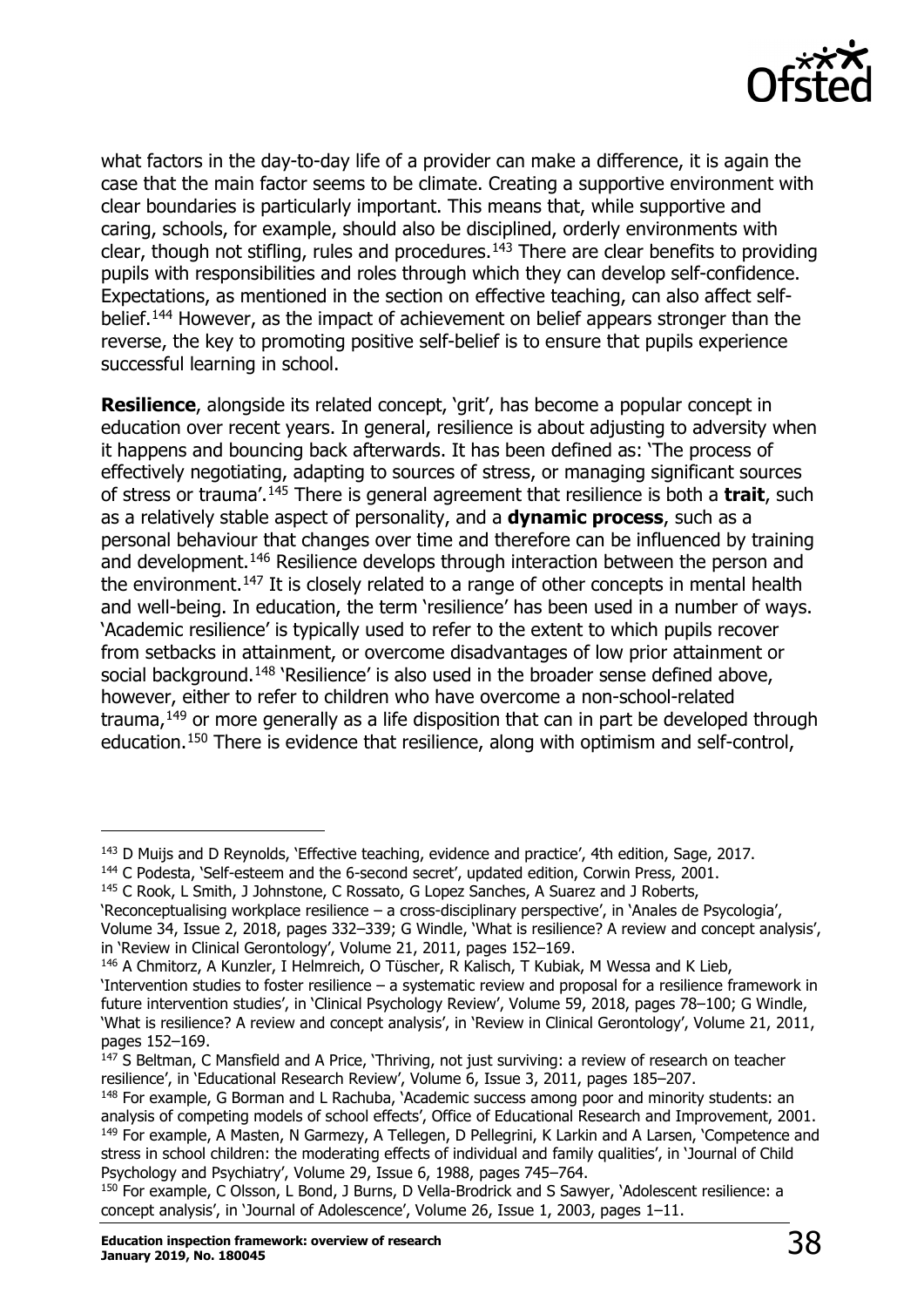

can help explain why some pupils from highly disadvantaged backgrounds do better in terms of educational and life outcomes than others from the same background.<sup>[151](#page-38-0)</sup>

Research on resilience as overcoming non-school-related trauma typically focuses on specific interventions in high-trauma contexts.<sup>[152](#page-38-1)</sup> In terms of academic resilience, evidence again supports climate-based models over the effect of peers or the more traditional school effectiveness factors. Caring and supportive teachers, a safe and orderly school environment, high expectations, opportunities for pupils to become involved in the life of the school, and good relationships between school and parents appear to be part of a 'community'-oriented climate that can foster academic resilience, in particular among disadvantaged pupils.<sup>[153](#page-38-2)</sup>

Most recent interest has been on the extent to which **schools** can foster resilience as a disposition. Here there is, however, relatively limited evidence of a school effect, with school factors explaining 3% of the variance in resilience between pupils in one of the few studies to have looked at this.[154](#page-38-3) The school factors that seem to make a difference within this limited amount of variance are ensuring that pupils achieve academically, or in areas such as sports or arts.<sup>[155](#page-38-4)</sup> A supportive climate, good relationships between school and parents and a whole-school approach to tackling physical and mental health (see below) have also been advocated as promoting resilience, although the evidence for this is modest.[156](#page-38-5)

In **early years**, resilience is often linked to competence and the development of positive relations with adults and peers. Parenting is seen as key, but early years settings can contribute to the development of resilience through creating opportunities for the development of positive relations with peers and the creation of a warm but rule-governed structure.<sup>[157](#page-38-6)</sup>

Resilience is sometimes discussed alongside the concept of character. As with resilience, there are definitional challenges with this term, and research in this area can explore a wide range of outcomes.<sup>[158](#page-38-7)</sup> The evidence base in this area is underdeveloped. However, intentionally investing in character education using a whole-

<span id="page-38-3"></span>Research on the Wider Benefits of Learning, 2008.

<span id="page-38-0"></span><sup>&</sup>lt;sup>151</sup> P Tough, 'How children succeed: grit, curiosity, and the hidden power of character', Houghton Mifflin Harcourt, 2012.

<span id="page-38-1"></span><sup>&</sup>lt;sup>152</sup> For example, in the context of schools experiencing high levels of AIDS/HIV, L Ebersöhn and R Ferreira, 'Coping in an HIV/AIDS-dominated context: teachers promoting resilience in schools', in 'Health Education Research', Volume 26, Issue 4, 2011, pages 596–613.

<span id="page-38-2"></span><sup>&</sup>lt;sup>153</sup> G Borman and L Rachuba, 'Academic success among poor and minority students: an analysis of competing models of school effects', Office of Educational Research and Improvement, 2001. <sup>154</sup> L Gutman and L Feinstein, 'Children's wellbeing in primary school: pupil and school effects', Centre for

<span id="page-38-4"></span><sup>155</sup> M Hill, A Stafford, P Seaman, N Ross and B Daniel, 'Parenting and resilience', Joseph Rowntree Foundation, 2007; [https://www.jrf.org.uk/sites/files/jrf/parenting-resilience-children.pdf.](http://www.jrf.org.uk/sites/files/jrf/parenting-resilience-children.pdf)

<span id="page-38-6"></span><span id="page-38-5"></span><sup>&</sup>lt;sup>156</sup> 'Building children and young people's resilience in schools', Public Health England, 2014. <sup>157</sup> A Masten and J D Coatsworth, 'The development of competence in favorable and unfavorable environments', in 'American Psychologist', Volume 53, Issue 2, 1998, pages 205–220.

<span id="page-38-7"></span><sup>158</sup> L Gutman and I Schoon, 'The impact of non-cognitive skills on the outcomes of young people', 2013; [https://educationendowmentfoundation.org.uk/public/files/Publications/EEF\\_Lit\\_Review\\_Non-](https://educationendowmentfoundation.org.uk/public/files/Publications/EEF_Lit_Review_Non-CognitiveSkills.pdf)[CognitiveSkills.pdf.](https://educationendowmentfoundation.org.uk/public/files/Publications/EEF_Lit_Review_Non-CognitiveSkills.pdf)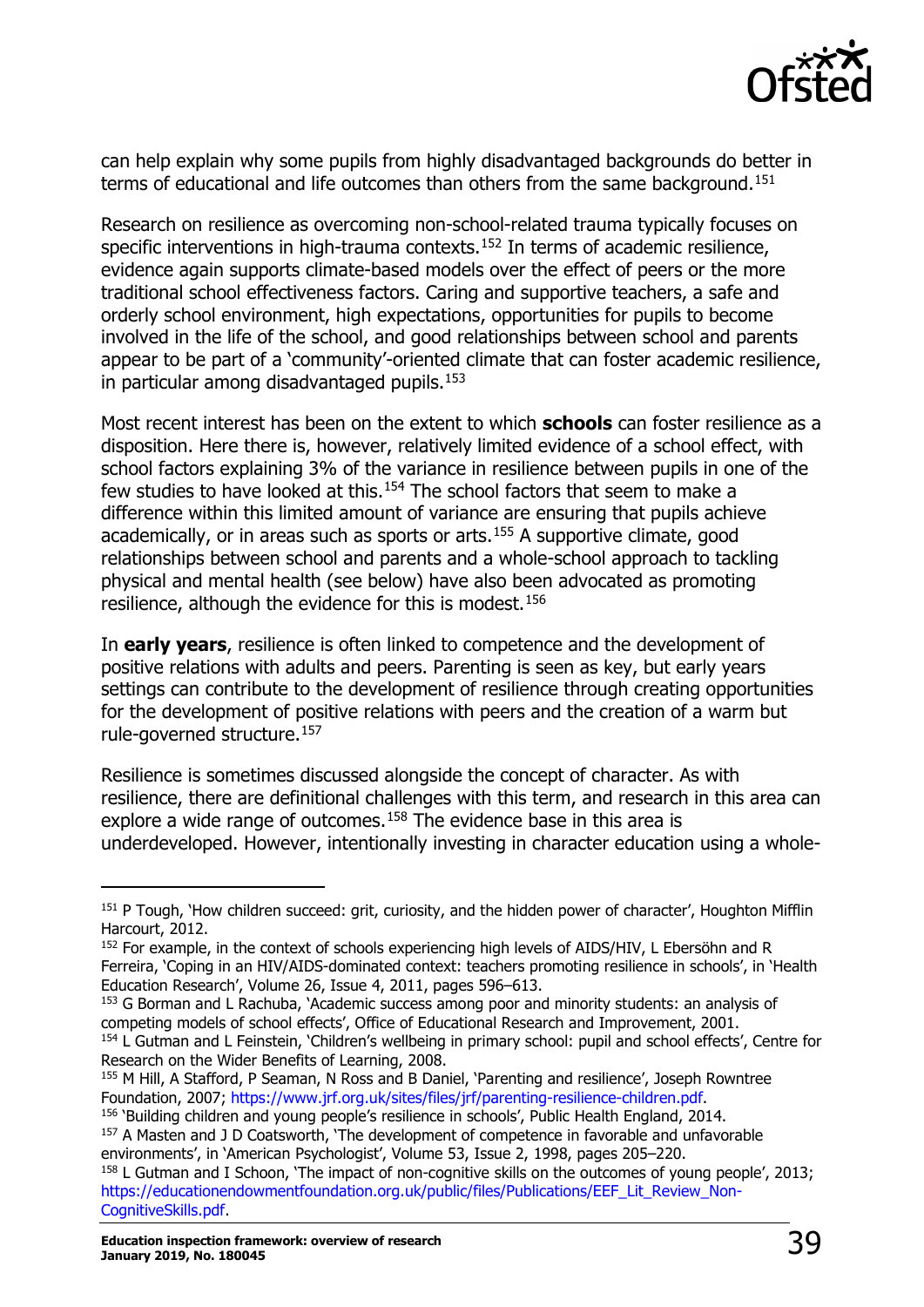

school approach, modelling desired behaviours at both school and teacher level, integrating character development with a strong curriculum rather than doing this as a standalone separate activity, developing pupils' intrinsic motivation, shared core values and positive relationships have been posited as key ways in which schools can develop pupils' character.[159](#page-39-1)

# <span id="page-39-0"></span>**Research on physical and mental health**

There is little research on the effects of schools or other settings on **physical health**, although there are a number of intervention studies. There is existing evidence that **schools** vary in their pupils' use of drugs and smoking. Differences between schools in this respect tend to be related to pupil intake characteristics and school culture.<sup>[160](#page-39-2)</sup> In a longitudinal study of Scottish pupils who were followed from the end of primary school (age 11) to age 16, West and others found that the school attended explains the difference between 2% (drugs in primary schools) and 7% (healthy diet in secondary schools) of the variance in four health outcomes (drug use, drinking, smoking, healthy diet).[161](#page-39-3) The main school-level predictors of health outcomes are pupils' levels of engagement with education and the perceived quality of pupil–parent relationships. In our own study on obesity in primary schools, we found a relative lack of variance in practices between primary schools, which results in limited differences between schools.[162](#page-39-4)

In terms of promoting healthy behaviours, holistic whole-school interventions focusing on including healthy behaviours in the curriculum, providing a healthy and safe environment, and involving health services and the community, are most likely to have a positive impact on health outcomes, although effects tend to be small.<sup>[163](#page-39-5)</sup> Ofsted's study on obesity in primary schools identified that individual schools can have little impact on children's levels of obesity. That said, it suggests that it is right for schools to focus on those things they do well, such as:

<span id="page-39-1"></span><sup>&</sup>lt;sup>159</sup> T Lickona, E Schaps and C Lewis, 'Eleven principles of effective character education', in 'Special Topics, General', 50, 2002; [https://digitalcommons.unomaha.edu/slcestgen/50;](https://digitalcommons.unomaha.edu/slcestgen/50) M W Berkowitz, M C Bier and B McCauley, 'Effective features and practices that support character development'. Paper presented at The National Academies of Sciences, Engineering, and Medicine Workshop on Approaches to the Development of Character, Washington DC, 2016.

<span id="page-39-2"></span><sup>160</sup> P Aveyard, W A Markham, E Lancashire, A Bullock, C MacArthur, K K Cheng and H Daniels, 'The influence of school culture on smoking among pupils', in 'Social Science and Medicine', Volume 58, Issue 9, 2004, pages 1767–1780.

<span id="page-39-3"></span><sup>161</sup> P West, H Sweeting and A Leyland, 'School effects on pupils' health behaviours: evidence in support of the health promoting school', in 'Research Papers in Education', Volume 19, Issue 3, 2004, pages 261–291.

<span id="page-39-4"></span><sup>&</sup>lt;sup>162</sup> 'Obesity, healthy eating and physical activity in primary schools. A thematic review into what actions schools are taking to reduce childhood obesity', Ofsted, July 2018;

[https://www.gov.uk/government/publications/obesity-healthy-eating-and-physical-activity-in-primary](https://www.gov.uk/government/publications/obesity-healthy-eating-and-physical-activity-in-primary-schools)[schools.](https://www.gov.uk/government/publications/obesity-healthy-eating-and-physical-activity-in-primary-schools)

<span id="page-39-5"></span><sup>&</sup>lt;sup>163</sup> R Langford, C Bonell, H Jones, T Pouliou, S Murphy, E Waters, K Komro, L Gibbs, D Magnus and R Campbell, 'The WHO health promoting school framework for improving the health and well-being of students and their academic achievement', in 'Cochrane Database of Systematic Reviews 2014', Volume 4, Article CD008958, 2014.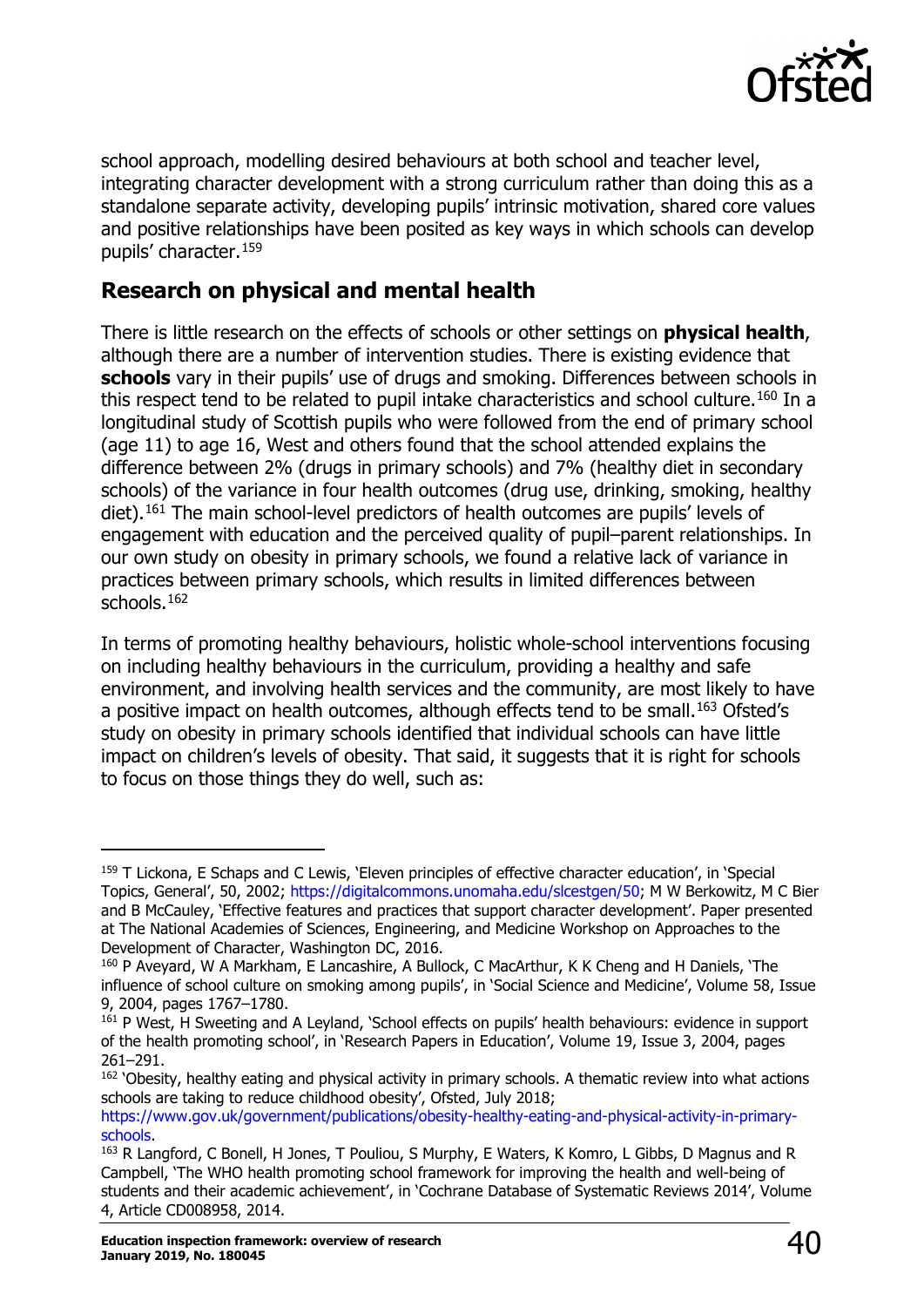

- planning a challenging and well-sequenced curriculum, including learning about the body in physical education (PE), and about healthy eating and cooking in science
- $\blacksquare$  providing opportunities for children to take physical exercise during the school day, including lots of opportunities to 'get out of breath'
- $\blacksquare$  teaching particular skills like how to cook or how to dance
- updating parents on their children's physical development, such as agility, balance and coordination.[164](#page-40-0)

School effects on **mental health** have been widely argued, but there is far less empirical research on whether the school attended makes a difference to the mental health of pupils. In their study of school and classroom effects on mental health in Sweden, Modin and Ostberg found that school and classroom explain around 2.5% of variance.[165](#page-40-1) The main factor that predicts different school-level effects is school climate, measured through variables such as pupils' opinions being taken seriously, pupils getting help from teachers, and teaching being interesting (as reported by pupils). Schochet and others meanwhile found a significant relationship between adolescents' feelings of belonging in school and their mental health.<sup>[166](#page-40-2)</sup> A recent study of adolescents in 40 secondary schools in England shows that, compared to schools with an excellent Ofsted rating, those rated requires improvement report lower wellbeing.[167](#page-40-3)

In terms of intervention, it would appear that the most effective approaches focus broadly on well-being and promote strengths rather than primarily focusing on poor mental health. A whole-school approach that incorporates these factors in the curriculum as well as targeted support, staff development, working with parents and developing a positive climate, has been found to have a positive effect on both physical and mental health.<sup>[168](#page-40-4)</sup> Again, school climate appears to be the predominant factor, with connectedness to the school, a respectful and warm climate, positive relationships between pupils and teachers and between pupils, consistency and use of routines, and low levels of disruption and conflict found to promote well-being.<sup>[169](#page-40-5)</sup> Early identification

<span id="page-40-0"></span><sup>&</sup>lt;sup>164</sup> 'Obesity, healthy eating and physical activity in primary schools. A thematic review into what actions schools are taking to reduce childhood obesity', Ofsted, July 2018;

[https://www.gov.uk/government/publications/obesity-healthy-eating-and-physical-activity-in-primary](https://www.gov.uk/government/publications/obesity-healthy-eating-and-physical-activity-in-primary-schools)[schools.](https://www.gov.uk/government/publications/obesity-healthy-eating-and-physical-activity-in-primary-schools)

<span id="page-40-1"></span><sup>&</sup>lt;sup>165</sup> B Modin and V Östberg, 'School climate and psychosomatic health: a multilevel analysis', in 'School Effectiveness and School Improvement', Volume 20, Issue 4, 2009, pages 433–455.

<span id="page-40-2"></span><sup>166</sup> I M Shochet, M R Dadds, D Ham and R Montague, 'School connectedness is an underemphazised parameter in adolescent mental health: results of a community prediction study', in 'Journal of Clinical Child and Adolescent Psychology', Volume 35, Issue 2, 2006, pages 170–179.

<span id="page-40-3"></span><sup>167</sup> J McGowan, C Bonell, C Allen, E Warren, A Kutty, L Bevilacqua, R Legood, M Wiggins, A Mathiot, A Fletcher, S Scott, D Elbourne, D Christie and R Viner, 'The relationship between school-level factors and adolescent student well-being: cross-sectional findings from the INCLUSIVE trial', in 'Journal of Adolescent Health', Volume 62, Issue 2, Supplement, 2018, pages 14–15.

<span id="page-40-5"></span><span id="page-40-4"></span><sup>168</sup> 'Promoting children and young people's emotional health and wellbeing', Public Health England, 2015. <sup>169</sup> K Weare and M Nind, 'Mental health promotion and problem prevention in schools: what does the evidence say?', in 'Health Promotion International', Volume 26, Issue 1, 2011, pages 26–69; K Weare, 'What works in promoting social and emotional well-being and responding to mental health problems in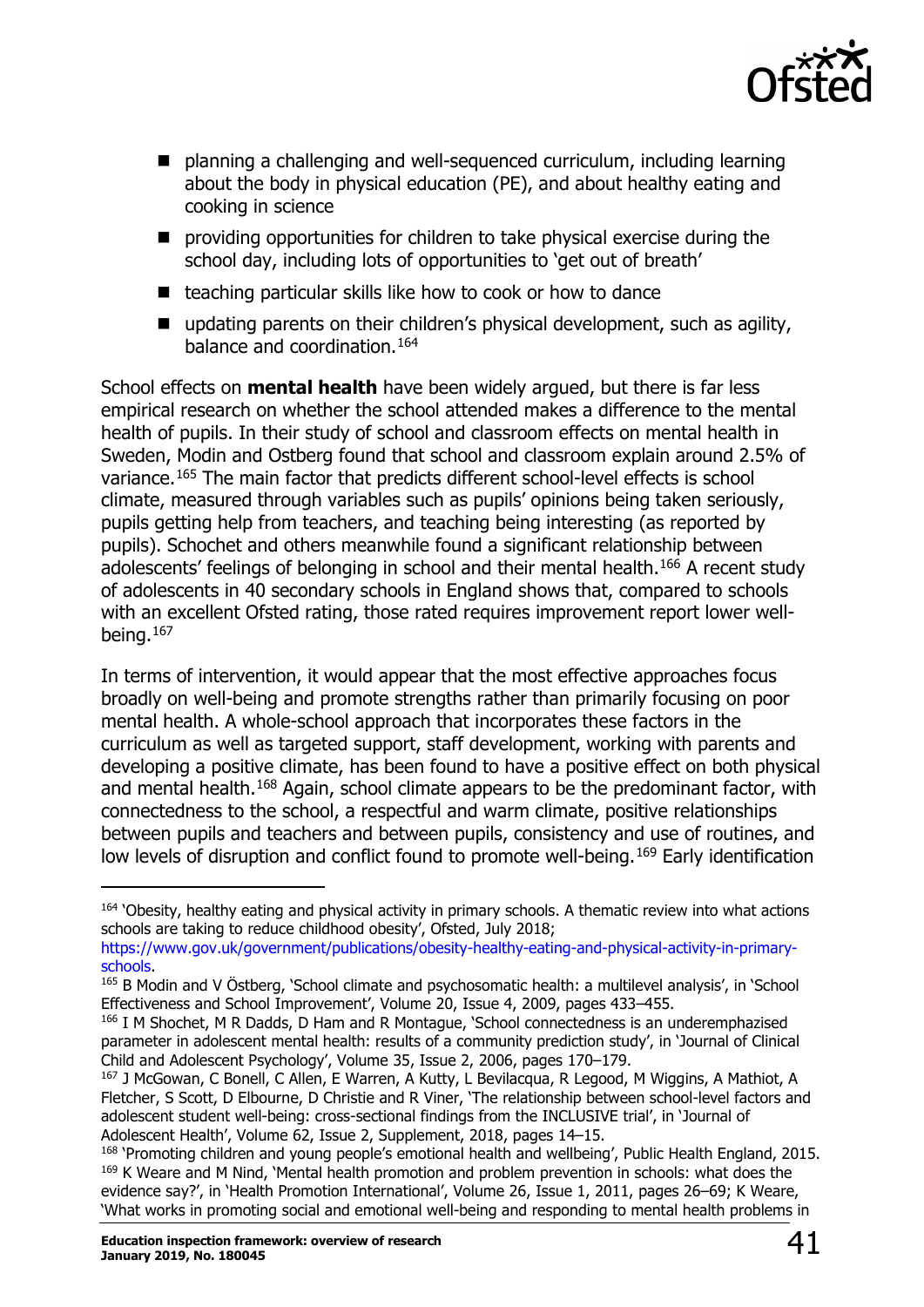

is often seen as crucial, $170$  although there is little evidence for the effectiveness of early screening programmes.<sup>[171](#page-41-2)</sup>

#### **No contradiction between a focus on learning and well-being**

There is often a tendency to see a focus on well-being as being in contradiction to a focus on the academic curriculum. There is, however, little evidence for this. Certainly, within Western education systems there is limited support of a negative correlation between measures of well-being and a focus on learning in most studies, with either no relationship or a weak positive relationship typically found.<sup>[172](#page-41-3)</sup> It is important in this respect to remember that academic achievement itself can lead to positive socioemotional outcomes for pupils, such as enhanced self-concept and attitudes to learning.[173](#page-41-4)

# <span id="page-41-0"></span>**Research on citizenship**

There is a longstanding tradition of research into the relationship between education and **citizenship** – being actively involved in society, and carrying out one's duties and responsibilities as a member of that society – including such factors as attitudes to democracy and tolerance. Generally, this research points to a clear correlation between education, typically defined by highest qualification achieved or number of years spent in education, and attitudes. This is both at the individual and societal levels.<sup>[174](#page-41-5)</sup> When it comes to the actions of individual schools, school and classroom climate appear important. An open school and classroom climate, in which there are opportunities for

<span id="page-41-2"></span><sup>171</sup> J Anderson, T Ford, E Soneson, J Coon, A Humphrey, M Rogers and E Howarth, `A systematic review of effectiveness and cost-effectiveness of school-based identification of children and young people at risk of, or currently experiencing, mental health difficulties', in 'Psychological Medicine', Volume 49, Issue 1, pages 9–19; [https://www.cambridge.org/core/journals/psychological-medicine/article/systematic-review](https://www.cambridge.org/core/journals/psychological-medicine/article/systematic-review-of-effectiveness-and-costeffectiveness-of-schoolbased-identification-of-children-and-young-people-at-risk-of-or-currently-experiencing-mental-health-difficulties/398772E886954AA3BEC222B972A7AFB5)[of-effectiveness-and-costeffectiveness-of-schoolbased-identification-of-children-and-young-people-at](https://www.cambridge.org/core/journals/psychological-medicine/article/systematic-review-of-effectiveness-and-costeffectiveness-of-schoolbased-identification-of-children-and-young-people-at-risk-of-or-currently-experiencing-mental-health-difficulties/398772E886954AA3BEC222B972A7AFB5)[risk-of-or-currently-experiencing-mental-health-difficulties/398772E886954AA3BEC222B972A7AFB5.](https://www.cambridge.org/core/journals/psychological-medicine/article/systematic-review-of-effectiveness-and-costeffectiveness-of-schoolbased-identification-of-children-and-young-people-at-risk-of-or-currently-experiencing-mental-health-difficulties/398772E886954AA3BEC222B972A7AFB5)

schools?', National Children's Bureau, 2015; M Greenberg and T Jennings, 'The prosocial classroom: teacher social and emotional competence in relation to student and classroom outcomes', in 'Review of Educational Research', Volume 79, Issue 1, 2009, pages 491–525; 'Building children and young people's resilience in schools', Public Health England, 2014.

<span id="page-41-1"></span><sup>&</sup>lt;sup>170</sup> K Weare and M Nind, 'Mental health promotion and problem prevention in schools: what does the evidence say?', in 'Health Promotion International', Volume 26, Issue 1, 2011, pages 26–69.

<span id="page-41-3"></span><sup>&</sup>lt;sup>172</sup> M C Opdenakker and J Van Damme, 'Effects of schools, teaching staff and classes on achievement and well-being in secondary education: similarities and differences between school outcomes', in 'School Effectiveness and School Improvement', Volume 11, Issue 2, 2000, pages 165–196; A Vignoles and E Meschi, 'The determinants of non-cognitive and cognitive schooling outcomes', 'CEE special report 4', report to the DCSF, 2010; K Van Petegem, A Aelterman, H Van Keer and Y Rosseel, 'The influence of student characteristics and interpersonal teacher behaviour in the classroom on student's wellbeing', in 'Social Indicators Research', Volume 85, Issue 2, 2008, pages 279–291.

<span id="page-41-4"></span><sup>&</sup>lt;sup>173</sup> D Muijs, 'Predictors of academic achievement and academic self-concept: a longitudinal perspective', in 'British Journal of Educational Psychology', Volume 67, 1997, pages 263–277; H W Marsh and A J Martin, 'Academic self-concept and academic achievement: relations and causal ordering', in 'British Journal of Educational Psychology', Volume 81, 2011, pages 59–77.

<span id="page-41-5"></span><sup>&</sup>lt;sup>174</sup> B Hoskins and M Mascherini, 'Measuring active citizenship through the development of a composite indicator', in 'Social Indicators Research', Volume 90, Issue 3, 2009, pages 459–488; B Hoskins, B D'Hombres and J Campbell, 'Does formal education have an impact on active citizenship behavior?', in 'European Educational Research Journal', Volume 7, Issue 3, 2008, pages 386–402.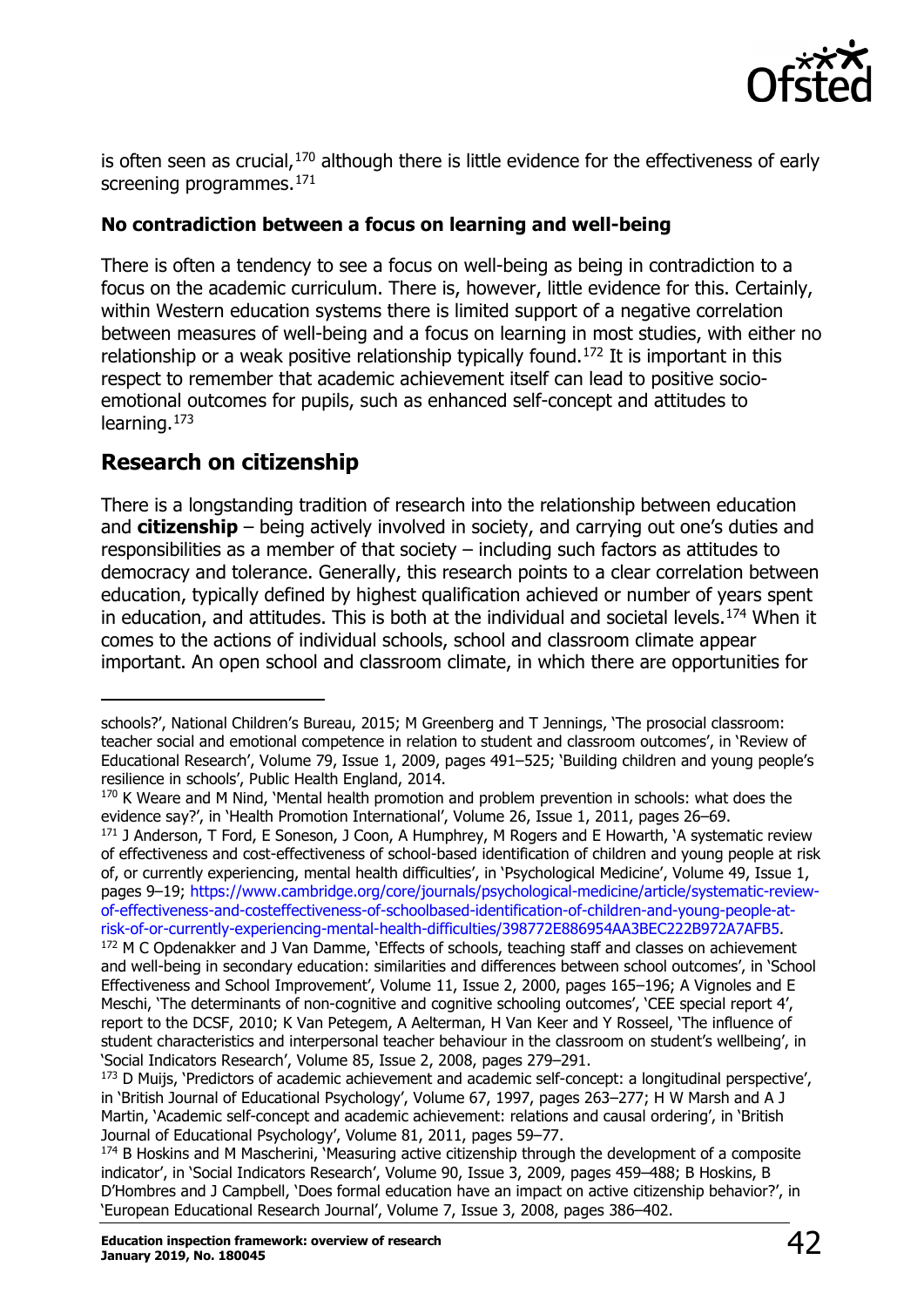

debate and discussion, matter as much as formal teaching of particular values or political knowledge.<sup>[175](#page-42-2)</sup> In addition, participation in activities (for example, debating societies) and organisations both inside and outside of school offers unique training in civic practices.<sup>[176](#page-42-3)</sup> If these activities and development are to have a positive effect, it is important that they are not limited to pupils studying politics or associated subjects, as sometimes appears to be the case.<sup>[177](#page-42-4)</sup>

#### <span id="page-42-0"></span>**In summary**

In drawing together research across these aspects of personal development, it appears that it is not so much individual actions of the school, but attention to climate and culture that matter. School climates that are supportive and nurturing, while also promoting discipline and boundaries, and that actively nurture belonging to school and pupil involvement, show widespread benefits. Where specific interventions are adopted, it is important to make sure that they fit the context of the school and are implemented thoroughly, consistently and with fidelity. Interventions most often work if they are implemented in full.<sup>178</sup> Evaluations typically show that well-coordinated whole-school approaches are most likely to have an impact, while uncoordinated small-scale interventions are not. Support from the senior leadership team is essential.<sup>[179](#page-42-6)</sup>

# <span id="page-42-1"></span>**4. Leadership and management**

Leadership is the most important school-level factor in most effectiveness studies.<sup>[180](#page-42-7)</sup> While this may seem obvious, for a long period effectiveness research showed a rather mixed picture, as not all studies found an effect of leadership on pupil outcomes. Primarily, this was because direct effect models were used, which suggested that what leaders do has a direct impact on pupil attainment. However, theoretically, leadership does not have this direct effect, but rather helps create the conditions under which

<span id="page-42-2"></span><sup>&</sup>lt;sup>175</sup> B Hoskins and M M C Mok, 'Understanding how young people learn political engagement: the relationship between political learning at home and political learning at school in Europe and Asia', at the Fifth Annual Conference on Citizenship Education: Political Participation: Enhancing Competences, 14–15 June 2017, Groningen, the Netherlands.

<span id="page-42-3"></span><sup>&</sup>lt;sup>176</sup> J Youniss, J A McLellan and M Yates, 'What we know about engendering civic identity', in 'American Behavioral Scientist', Volume 40, Issue 5, 1997, pages 620–631.

<span id="page-42-4"></span> $177$  L Liu, 'Exploring the relationship between education, economy and individual civic attitudes: a comparison between Western and East-Asian Regimes using multilevel analysis', PhD thesis, University of Southampton, 2017.

<span id="page-42-5"></span><sup>&</sup>lt;sup>178</sup> K Weare and M Nind, 'Mental health promotion and problem prevention in schools: what does the evidence say?', in 'Health Promotion International', Volume 26, Issue 1, 2011, pages 26–69.

<span id="page-42-6"></span><sup>&</sup>lt;sup>179</sup> K Weare, 'What works in promoting social and emotional well-being and responding to mental health problems in schools?', National Children's Bureau, 2015; R Banerjee, K Weare and W Farr, 'Working with "Social and Emotional Aspects of Learning", (SEAL): associations with school ethos, pupil social experiences, attendance, and attainment', in 'British Educational Research Journal', Volume 40, Issue 3, 2014, pages 718–742.

<span id="page-42-7"></span><sup>&</sup>lt;sup>180</sup> D Reynolds, S Sammons, B De Fraine, J Van Damme, T Townsend, C Teddlie and S Stringfield, 'Educational effectiveness research (EER): a state-of-the-art review', in 'School Effectiveness and School Improvement', Volume 25, Issue 2, 2014, pages 197–230; P Sammons, Q Gu, C Day and J Ko, 'Exploring the impact of school leadership on pupil outcomes: results from a study of academically improved and effective schools in England', in 'International Journal of Educational Management', Volume 25, Issue 1, 2011, pages 83–101.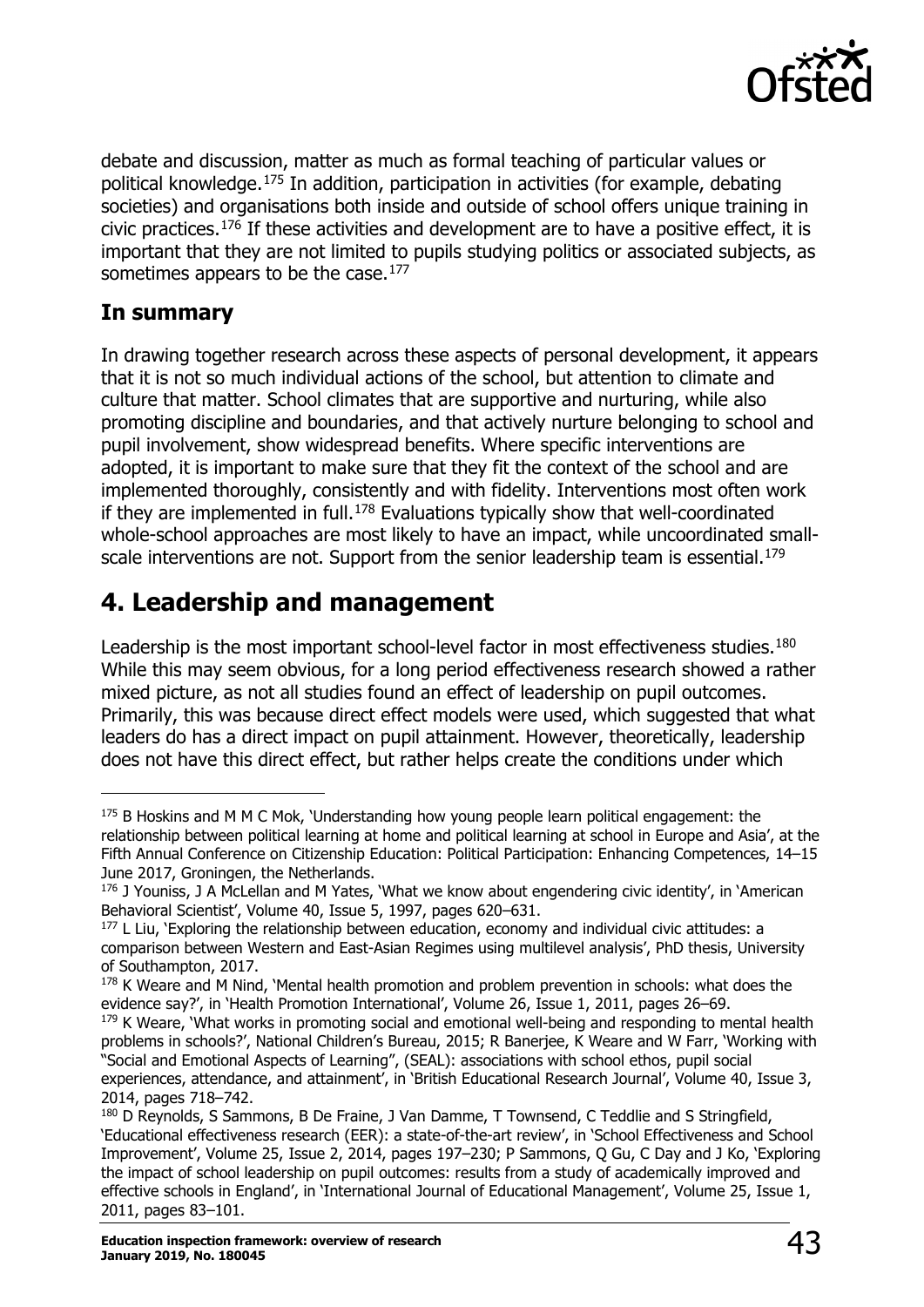

teachers can be optimally effective, which in turn should result in higher levels of pupil performance. This is indeed what most studies that have looked at more subtle and indirect ways of measuring the impact of leadership have found.<sup>[181](#page-43-1)</sup>

School leadership explains 5% to 7% of the variation in pupil attainment, but about one quarter of the variation explained by school factors in total.<sup>[182](#page-43-2)</sup> Leadership effects are primarily indirect, and they appear mainly to work through the organisational variable of school mission or goals and through variables related to curriculum and instruction.[183](#page-43-3)

There is no single appropriate way of leading a school. Effective leadership is dependent on school context and phase, and influenced by the current conditions of the school.[184](#page-43-4) Nevertheless, there are common features identified in the literature on effective school leadership.

EIF grade criteria:

- Leaders have a clear and ambitious vision for providing high-quality, inclusive education and training to all. This is realised through strong, shared values, policies and practice.
- Leaders focus on improving staff's subject, pedagogical and pedagogical content knowledge to enhance the teaching of the curriculum and the appropriate use of assessment. The practice and subject knowledge of staff are built up and improve over time.

# <span id="page-43-0"></span>**Research on vision and a focus on the quality of education**

Leadership starts with **vision**. School effectiveness research has long shown that a factor that distinguishes highly effective **schools** is that they are underpinned by a clear, shared vision, which is driven by (but does not have to solely originate from) the headteacher or principal.<sup>[185](#page-43-5)</sup> In their three-year study of effective school leaders, Day and others found that effective headteachers have 'a strong and clear vision and set of values for their school, which heavily influenced their actions and the actions of others, and established a clear sense of direction and purpose for the school. These were shared widely, clearly understood and supported by all staff. **They were a touchstone against which all new developments, policies or initiatives were** 

<span id="page-43-1"></span><sup>181</sup> D Muijs, 'Leadership and organisational performance: from research to prescription?', in 'International Journal of Educational Management', Volume 25, Issue 1, 2011, pages 45–60; P Hallinger, 'Leadership for learning: lessons from 40 years of empirical research', in 'Journal of Educational Administration', Volume 49, Issue 2, 2011, pages 125–142.

<span id="page-43-2"></span><sup>&</sup>lt;sup>182</sup> K Leithwood, C Day, P Sammons, A Harris and D Hopkins, 'Seven strong claims about successful school leadership', School Leadership and Management, 2006.

<span id="page-43-3"></span><sup>&</sup>lt;sup>183</sup> K Leithwood, S Patten and D Jantzi, 'Testing a conception of how school leadership influences student learning', in 'Educational Administration Quarterly', Volume 46, Issue 5, 2010, pages 671–706.

<span id="page-43-4"></span><sup>&</sup>lt;sup>184</sup> C Day, P Sammons, D Hopkins, A Harris, K Leithwood, Q Gu and E Brown, 10 strong claims about successful school leadership', National College for School Leadership, 2010.

<span id="page-43-5"></span><sup>&</sup>lt;sup>185</sup> C Teddlie and D Reynolds, 'The international handbook of school effectiveness research', Falmer Press, 1999.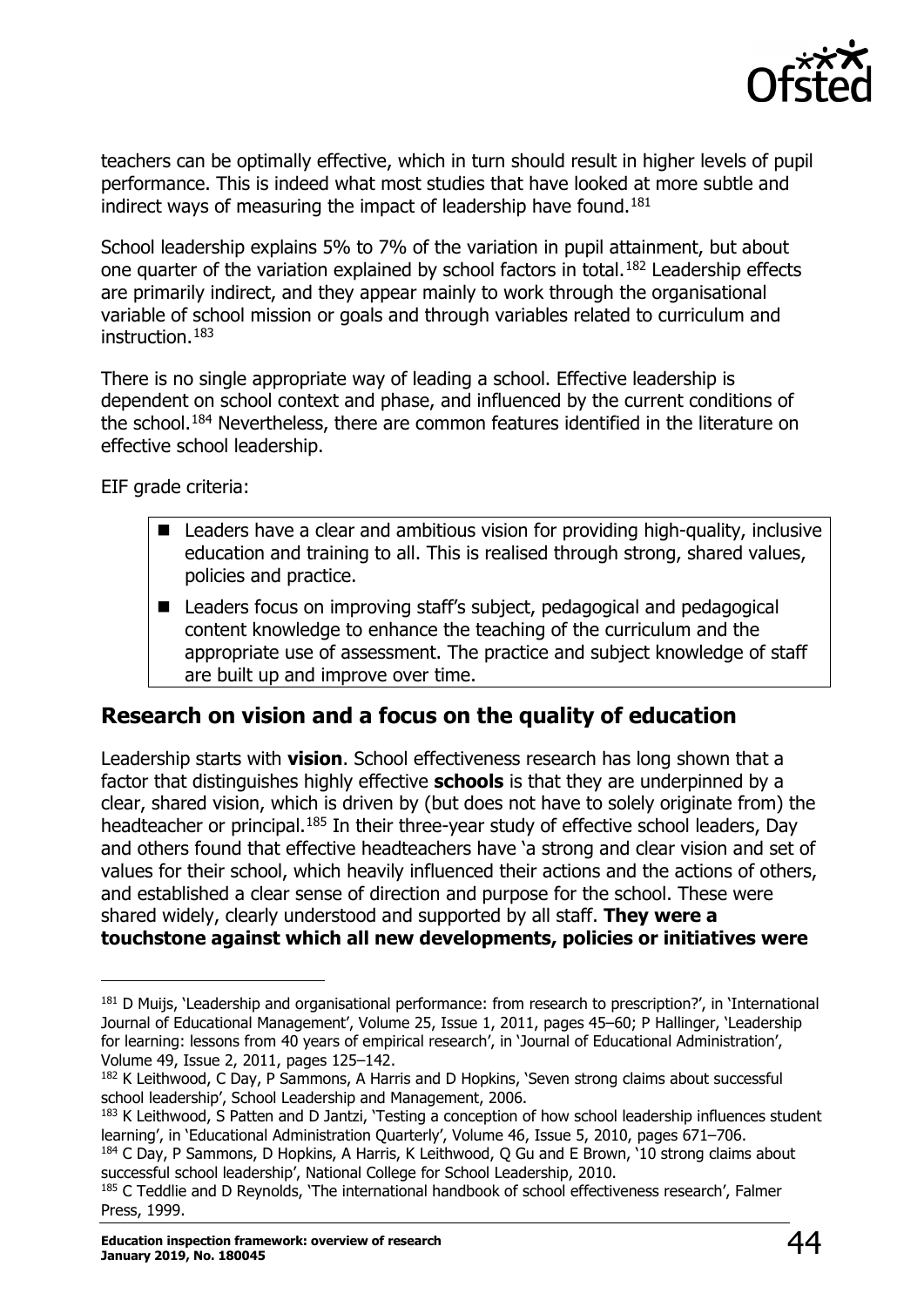

**tested**.'[186](#page-44-0) Building vision and setting direction are also identified as one of seven key leadership strategies in Leithwood and others' review, which also suggests that staff involvement in setting direction can aid ownership.<sup>[187](#page-44-1)</sup> However, in the early stages of school turnaround, a more directive approach may be required.

School effectiveness research has put a lot of emphasis on **instructional leadership** as a key driver in effective schools. Instructional leadership is characterised by handson involvement with teaching and learning processes, and by leaders leading on pedagogy, curriculum and instruction, rather than taking a more hands-off role and concentrating on administration. Instructional leadership has been described as 'those actions that a principal takes, or delegates to others, to promote growth in pupil learning, make instructional quality the top priority of the school, and bring that vision to realization'.[188](#page-44-2) Instructional leaders have a pedagogical and curricular vision and expertise. An instructional leader promotes common approaches to factors such as teaching and behaviour management in the school, monitors teaching, and makes sure that professional development focuses on teaching and learning. In many cases, instructional leaders start the process of school improvement by implementing a particular initiative promoting a particular curricular or pedagogical approach. Leaders focus on enhancing teaching and learning, which includes improving the physical conditions for learning. Teachers are supported in developing teaching approaches.<sup>[189](#page-44-3)</sup>

The importance of vision and instructional leadership can be found across phases. In the EPPE study of effective **early years** settings, for example, leadership was characterised by a clear vision, especially with regard to pedagogy and curriculum. This vision was shared by all staff in the provider. This is facilitated by having a trained teacher as leader or manager of the early years setting.[190](#page-44-4) What the content of the vision and focus of instructional leadership is will differ across phases. In early years, for example, there is a need for leaders to have a good understanding of the particular child development needs at this stage. Leaders in early years typically understand and emphasise the importance of both formal teaching and play, and make sure that early literacy and mathematics learning lie at the heart of practice and development, and that teachers have the knowledge and professional development to teach across these areas.<sup>[191](#page-44-5)</sup> They tend to have a strongly child-focused orientation, though in the most

<span id="page-44-5"></span><sup>191</sup> 'Teaching and play in the early years  $-$  a balancing act?', Ofsted, July 2015; [https://www.gov.uk/government/publications/teaching-and-play-in-the-early-years-a-balancing-act;](https://www.gov.uk/government/publications/teaching-and-play-in-the-early-years-a-balancing-act) 'Obesity, healthy eating and physical activity in primary schools. A thematic review into what actions schools are taking to reduce childhood obesity', Ofsted, July 2018;

<span id="page-44-0"></span><sup>186</sup> C Day, P Sammons, D Hopkins, A Harris, K Leithwood, O Gu and E Brown, '10 strong claims about successful school leadership', National College for School Leadership, 2010, quote at page 5. <sup>187</sup> K Leithwood, C Day, P Sammons, A Harris and D Hopkins, 'Seven strong claims about successful school leadership', School Leadership and Management, 2006.

<span id="page-44-2"></span><span id="page-44-1"></span><sup>188</sup> P Hallinger and R H Heck, 'Exploring the principal's contribution to school effectiveness: 1980-1995', in 'School Effectiveness and School Improvement', Volume 9, Issue 2, 1998, pages 157–191.

<span id="page-44-3"></span><sup>&</sup>lt;sup>189</sup> C Day, P Sammons, D Hopkins, A Harris, K Leithwood, Q Gu and E Brown, '10 strong claims about successful school leadership', National College for School Leadership, 2010.

<span id="page-44-4"></span><sup>190</sup> I Siraj-Blatchford and L Manni, 'Effective leadership in the early years sector (ELEYS) study', Institute of Education, 2006.

[https://www.gov.uk/government/publications/obesity-healthy-eating-and-physical-activity-in-primary](https://www.gov.uk/government/publications/obesity-healthy-eating-and-physical-activity-in-primary-schools)[schools.](https://www.gov.uk/government/publications/obesity-healthy-eating-and-physical-activity-in-primary-schools)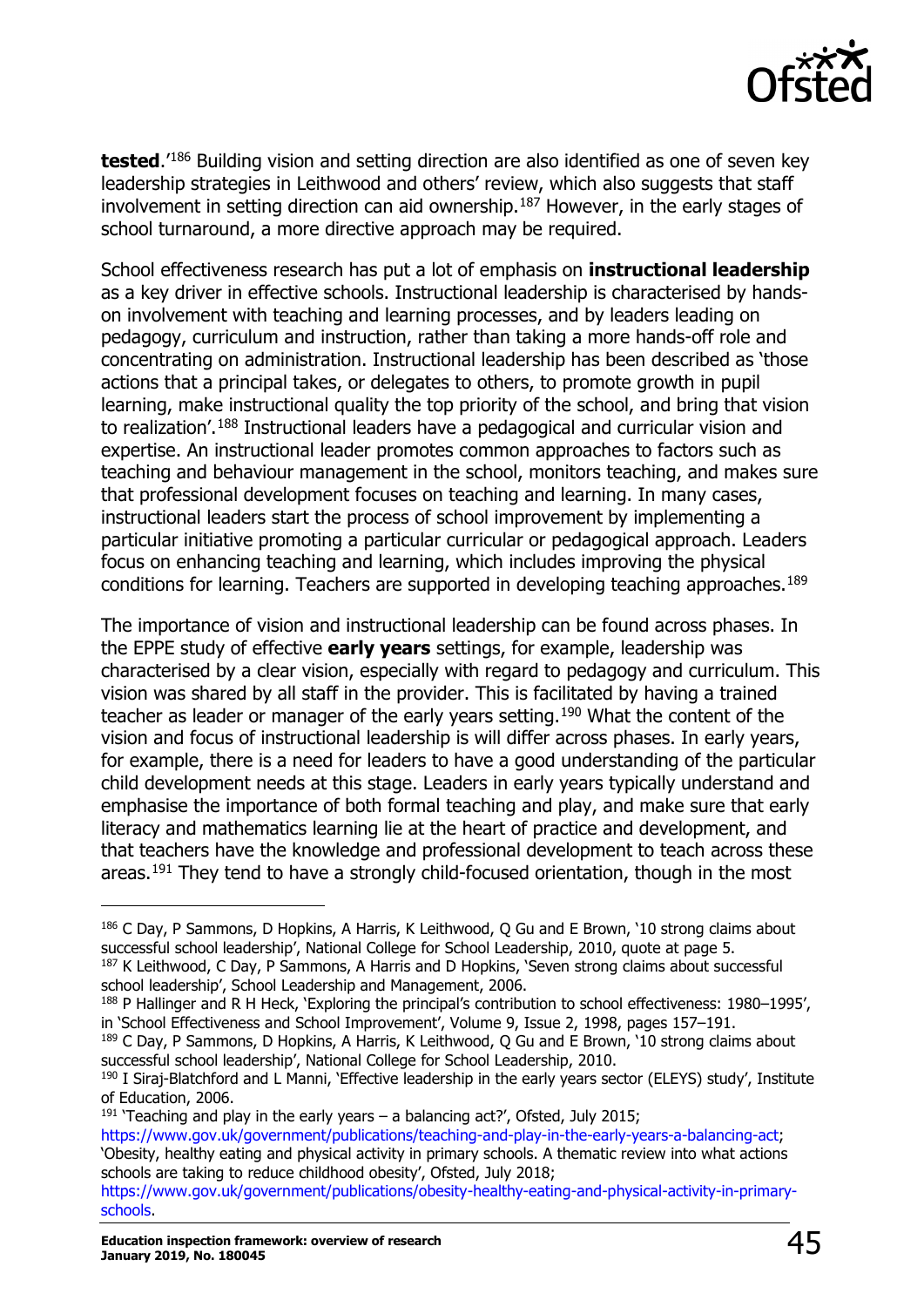

effective settings a focus on educational development predominates.<sup>[192](#page-45-0)</sup> In further education there is a particular emphasis on distributed leadership, with much of the instructional leadership residing at programme level in the large and dispersed providers in this phase.  $193$ 

The role of senior leaders is also clear in Ofsted's curriculum study. In curriculumengaged schools studied in phase 2, as well as in the most engaged schools studied in phase 3, senior leaders had a clear vision for the overall curriculum of the school, and ensured accountability for the curriculum. They cannot, of course, be expert in every aspect of curriculum, so they ensure that subject leaders are given autonomy to lead on subject curriculum within the shared vision and accountability framework of the school. This distribution of leadership is crucial to sustainability. Day and others likewise stress curriculum leadership in their review, finding that the heads in their study focus on redesigning and enriching the curriculum.<sup>[194](#page-45-2)</sup> Leaders in our curriculum study were also clear that access to a high-quality curriculum is a right for all pupils.

What can be unhelpful in current definitions of instructional leadership is the way they can suggest an opposition between instructional leadership and administrative and other management tasks, which are a key component of the leadership role.<sup>[195](#page-45-3)</sup> In fairness to authors in the field, instructional leadership is usually seen as a matter of degree rather than an absolute, and it is acknowledged that administrative functions remain an important component of leaders' work. There is significant empirical support for instructional leadership, and the relationship between instructional leadership and educational outcomes is quite well established.<sup>[196](#page-45-4)</sup>

#### **Professional development**

Essential to instructional leadership is professional development. There is clear evidence that both the quantity and quality of professional development are related to **school** effectiveness and improvement, and that in countries that are high performing

<span id="page-45-0"></span><sup>192</sup> I Siraj-Blatchford and L Manni, 'Effective leadership in the early years sector (ELEYS) study', Institute of Education, 2006.

<span id="page-45-1"></span> $193$  D Muijs, A Harris, C Chapman, L Stoll and J Russ, 'Improving schools in socio-economically disadvantaged areas: an overview of research', in 'School Effectiveness and School Improvement', Volume 15, Issue 2, 2004, pages 149–176.

<span id="page-45-2"></span><sup>&</sup>lt;sup>194</sup> C Day, P Sammons, D Hopkins, A Harris, K Leithwood, Q Gu and E Brown, '10 strong claims about successful school leadership', National College for School Leadership, 2010.

<span id="page-45-3"></span><sup>195</sup> P Hallinger, 'Leadership for learning: lessons from 40 years of empirical research', in 'Journal of Educational Administration', Volume 49, Issue 2, 2011, pages 125–142.

<span id="page-45-4"></span><sup>196</sup> C Day, Q Gu and P Sammons, 'The impact of leadership on student outcomes: how successful school leaders use transformational and instructional strategies to make a difference', in 'Educational Administration Quarterly', Volume 52, Issue 2, 2016, pages 221–258; C Teddlie and S Stringfield, 'Schools make a difference: lessons learned from a ten year study of school effects', Teachers College Press, 1993; P Hallinger, 'Leadership for learning: lessons from 40 years of empirical research', in 'Journal of Educational Administration', Volume 49, Issue 2, 2011, pages 125–142; E Horng and S Loeb, 'New thinking about instructional leadership', in 'Phi Delta Kappan', Volume 92, Issue 3, 2010, pages 66– 69; H M Marks and S M Printy, 'Principal leadership and school performance: integrating transformational and instructional leadership', in 'Educational Administration Quarterly', Volume 39, Issue 3, 2003, pages 370–397; P Hallinger and R H Heck, 'Exploring the principal's contribution to school effectiveness: 1980– 1995', in 'School Effectiveness and School Improvement', Volume 9, Issue 2, 1998, pages 157–191.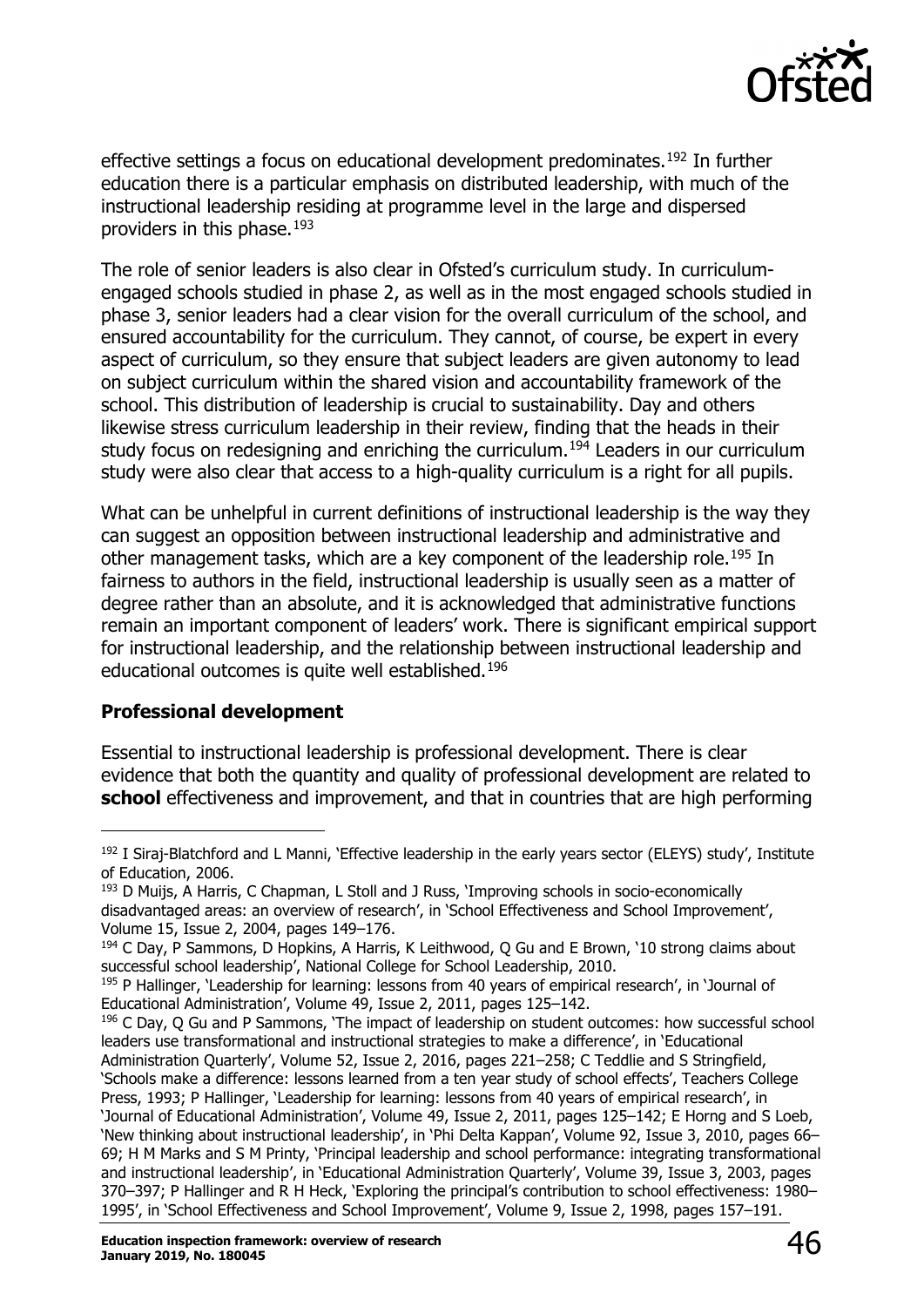

on international tests such as the Programme for International Student Assessment (PISA), teachers spend more time on professional development.[197](#page-46-0) The Teaching and Learning International Survey (TALIS) found that teachers who take part in curriculumfocused professional development are more likely to report using a variety of the instructional methods considered in this review.[198](#page-46-1) In the EPPE study of **early years** settings, staff members in the effective settings were encouraged to attend staff development, although what these looked like differed quite markedly.<sup>[199](#page-46-2)</sup> There is evidence that well-designed CPD programmes can have a positive impact on pupils' outcomes.<sup>[200](#page-46-3)</sup> However, we also know that a lot of professional development has no effect, or at least none that influences pupils' learning and attainment. There is a body of research on what constitutes effective professional development, and a number of major reviews have summarised these studies.

A major 'review of reviews' by Cordingley and others for the Teacher Development Trust in England found a number of factors that characterise effective CPD programmes:

- Longer programmes tend to be more effective than short-term interventions, and most effective CPD has to last at least two terms to have an impact. However, time in itself is not the most important factor; it is what is done within that time that really matters.
- **Effective CPD requires follow-up, practice and support. Just as with pupils,** you cannot just teach something and expect it to be remembered and implemented.
- CPD needs to be relevant to the everyday work of teachers for it to have impact.
- CPD needs to be differentiated by teachers' starting points, and should not just have a one-size-fits-all approach.<sup>[201](#page-46-4)</sup>
- CPD can allow teachers to engage in peer learning and collaboration.
- Subject knowledge and pedagogy (effective teaching) are equally important, although generic topics (for example, assessment for learning) are best embedded within a particular subject.
- CPD has to have clear goals and progression.

<span id="page-46-2"></span><span id="page-46-1"></span> $199$  I Siraj-Blatchford and L Manni, 'Effective leadership in the early years sector (ELEYS) study', Institute

<span id="page-46-0"></span><sup>&</sup>lt;sup>197</sup> S Higgins, P Cordingley, T Greany and R Coe, 'Developing great teaching: a review of international research', Teacher Development Trust, 2014; A Schleicher, 'Building a high-quality teaching profession. Lessons from around the world', Organisation for Economic Co-operation and Development, 2018.  $198$  'The teaching and learning international survey 2013', European Commission, 2014; [http://ec.europa.eu/assets/eac/education/library/reports/2014/talis\\_en.pdf.](http://ec.europa.eu/assets/eac/education/library/reports/2014/talis_en.pdf)

of Education, 2006.

<span id="page-46-3"></span><sup>200</sup> S Higgins, P Cordingley, T Greany and R Coe, 'Developing great teaching: a review of international research', Teacher Development Trust, 2014.

<span id="page-46-4"></span><sup>201</sup> P Cordingley, S Higgins, T Greany, N Buckler, D Coles-Jordan, B Crisp, R Coe, L Saunders and T Greany, 'Developing great teaching – lessons from the international reviews into effective professional development', Teacher Development Trust, 2015.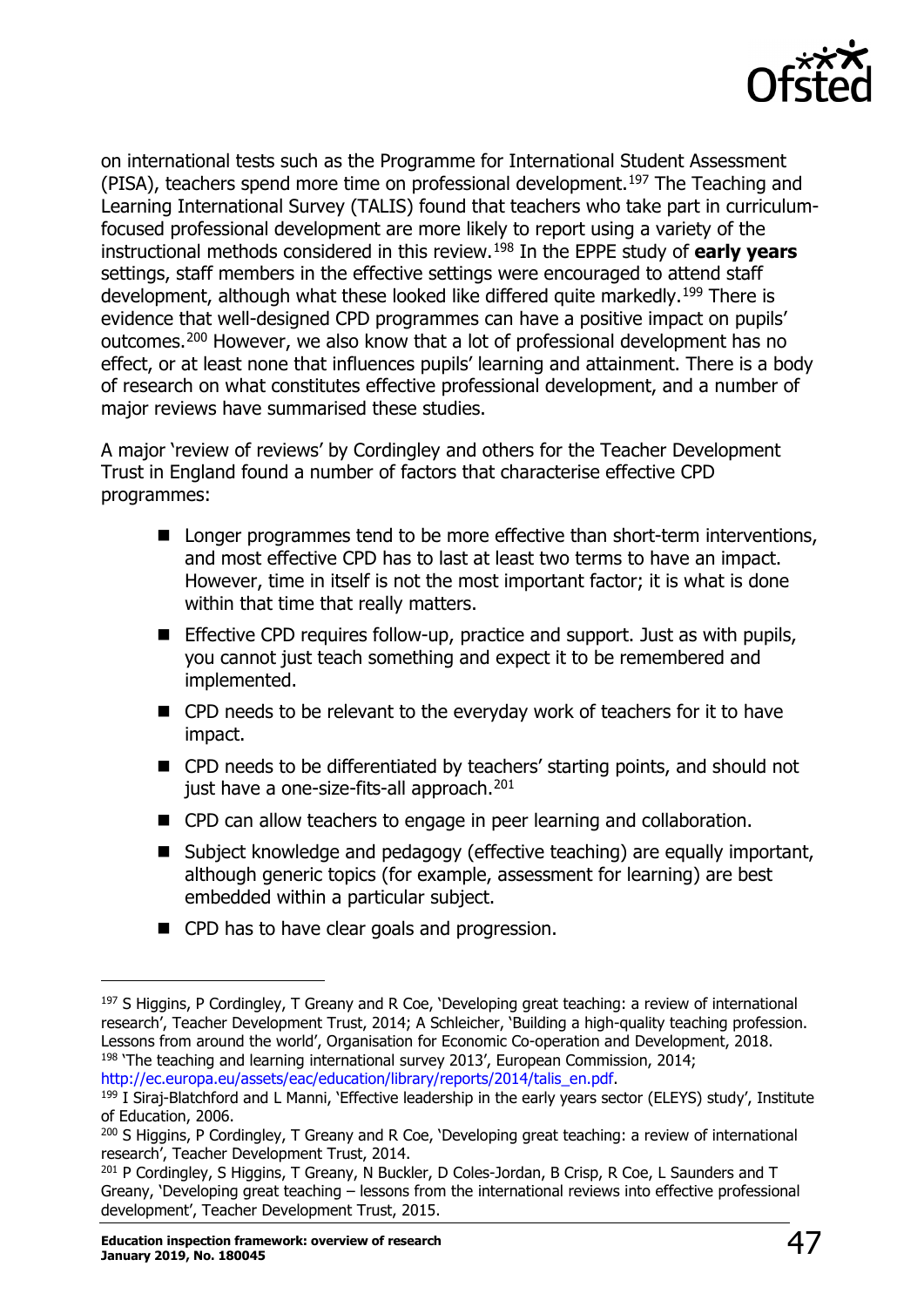

- The most effective CPD has some external input. External providers can:
	- − make the knowledge base in their field available to participants
	- − introduce participants to new knowledge and skills
	- − help teachers believe they can make a difference to pupil outcomes, even those of pupils in the most disadvantaged circumstances
	- − make links between professional learning and pupil learning explicit through discussion of pupil progression and analysis of assessment data
	- − act as mentors and facilitators, not just as teachers or lecturers.
- CPD activities can build in classroom practice and experimentation, to ensure that transfer of learning to the classroom occurs.
- Teachers need to understand the underlying theory of or rationale for what they are being taught.
- **Effective CPD fosters teachers' metacognitive skills.**

Teachers' professional development needs to be built on and into subject content and often develops both content knowledge and pedagogical content knowledge. Ideally, it should be curriculum aligned, be of substantial duration and actively involve the teachers in learning and reflection. The Organisation for Economic Co-operation and Development TALIS survey, which is a large-scale international survey of teachers and principals, found that teachers in England spend a lot of time on short courses and in workshops, but little time on more in-depth activities.<sup>[202](#page-47-0)</sup>

#### **Consistency**

Consistency is one of the key factors that distinguish more effective from less effective schools and is a central part of models of school effectiveness. It is, for example, not typically the case that schools that are ineffective do not have any effective teachers. Rather, they tend to show great variation in effectiveness, while highly effective schools have largely eliminated any ineffective practice and reduced variation.<sup>[203](#page-47-1)</sup>

Creating coherence means ensuring that practices at different levels are aligned, so, ideally, school-level policies should be mirrored in departmental policies and in classroom and school practices.<sup>[204](#page-47-2)</sup> Key ways of achieving this are through creating a strong, shared vision and ethos in the school, ensuring accountability within the school, and creating learning within the school, so best practice can quickly spread throughout

<span id="page-47-2"></span><span id="page-47-1"></span><span id="page-47-0"></span><sup>&</sup>lt;sup>202</sup> J Micklewright, J Jerrim, A Vignoles, A Jenkins, R Allen, S Ilie, E Bellarbre, F Barrera and C Hein, 'Teachers in England's secondary schools: evidence from TALIS 2013', Department for Education, 2014. <sup>203</sup> D Reynolds, 'Failure free education? The past, present and future of school effectiveness and school improvement', Routledge, 2010; B P M Creemers and L Kyriakides, 'Using the Dynamic Model to develop an evidence-based and theory-driven approach to school improvement', in 'Irish Educational Studies', Volume 29, Issue 1, 2010, pages 5–23; J Ko and P Sammons, 'Effective teaching: a review of research', report commissioned by CfBT, Department of Education at the University of Oxford, 2014. <sup>204</sup> B P M Creemers and L Kyriakides, 'The dynamics of educational effectiveness: a contribution to policy, practice and theory in contemporary schools', Routledge, 2008.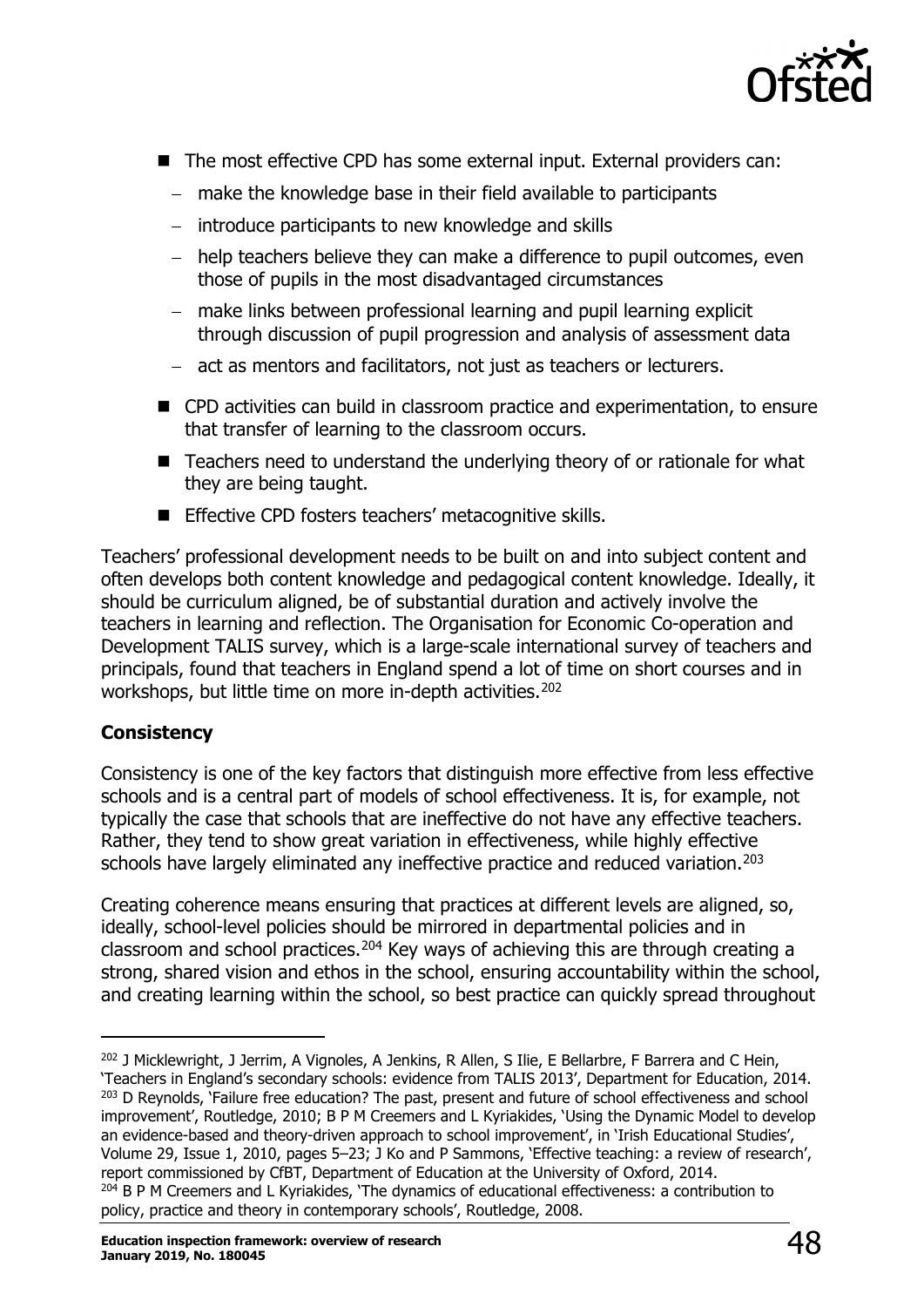

the organisation. In these ways, schools can **reduce within-school variation** (WSV). This necessitates focused leadership and an openness to learn within the organisation. Reducing WSV should not of course result in inflexibly uniform practice regardless of a school's culture, traditions and existing improvement plans. Rather, it is intended to ensure that practices that the school has identified as effective for improving learning and raising pupil achievement are adopted as widely as possible across all subjects. In short, reducing WSV can help to ensure that effective practice becomes everyday practice for all.[205](#page-48-1)

In part by creating coherence and consistency, leaders play a key role in ensuring that schools are able to introduce and implement change effectively. This also includes ensuring that implementation is a structured process, where leaders actively plan, resource, monitor and embed significant changes, such as the introduction of new curriculums or behaviour management systems.[206](#page-48-2)

School inspection handbook grade criterion:

■ Leaders aim to ensure that all pupils complete their programmes of study. They provide the support for staff to make this possible and do not allow offrolling.

### <span id="page-48-0"></span>**Research on off-rolling**

The practice of off-rolling, whereby pupils are removed from **school** rolls before they can take part in national examinations, is one that is causing increasing concern as evidence of the scale of the problem grows. Removing children purely for the purposes of boosting results is illegal. Of course, there may be a need for individual pupils to move to a more appropriate provider, but wholescale moves suggest that in some cases schools are using the process to 'game' accountability measures, with possible detrimental effects on pupils (see section on exclusions in 'Behaviour and attitudes') and on the validity of accountability measures. Research by Education Datalab shows clearly that there is a spike in the number of pupil moves in Year 10, the year before they usually take GCSEs.<sup>[207](#page-48-3)</sup> Its analyses also show that the problem appears to be increasing.

Ofsted conducted an analysis of pupil-level data from the DfE's school census and tracked pupils that were in Year 10 in 2016 and would be expected to be in Year 11 of the same school in 2017. More than 19,000 pupils did not progress from Year 10 to

<span id="page-48-3"></span>[https://educationendowmentfoundation.org.uk/tools/guidance-reports/.](https://educationendowmentfoundation.org.uk/tools/guidance-reports/) <sup>207</sup> Education Datalab, 'Who's left 2018', 2018; [https://ffteducationdatalab.org.uk/tag/off-rolling/.](https://ffteducationdatalab.org.uk/tag/off-rolling/)

<span id="page-48-1"></span><sup>&</sup>lt;sup>205</sup> D Reynolds, 'Schools learning from their best: the within school variation (WSV) project', National College for School Leadership, 2012.

<span id="page-48-2"></span><sup>&</sup>lt;sup>206</sup> C B Dyssegaard, N Egelund and B Sommersel, 'A systematic review of what enables or hinders the use of research-based knowledge in primary and lower secondary school', Aarhaus University, Danish Clearinghouse for Educational Research, 2017; 'Putting evidence to work: a schools guide to implementation', Education Endowment Foundation, 2018;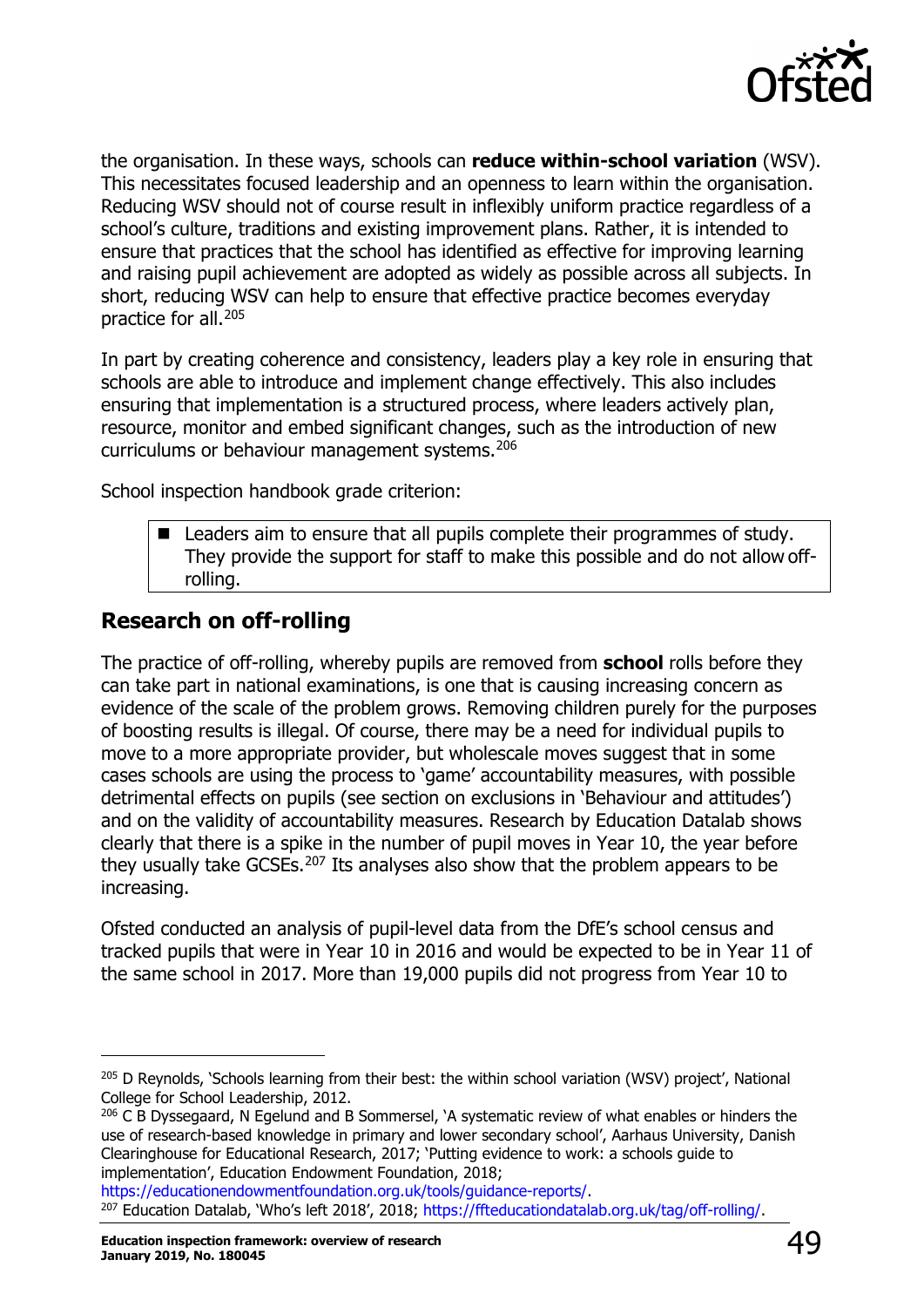

Year 11 of the same state-funded secondary school.<sup>[208](#page-49-1)</sup> Many of these 19,000 pupils moved to another state-funded school, but approximately half did not appear in the census of any state-funded school. We found that pupils with SEND, pupils eligible for FSM, children looked after and children from some ethic minority groups were more likely to be affected, which illustrates the equity issues involved with this practice.

Off-rolling is more likely to occur in London and is more prevalent in academies than local authority schools. Conversely, local authority schools seem to be taking on proportionately more pupils. We developed a statistical model that used pupil characteristics to predict 'typical' levels of off-rolling. This allowed us to then identify those schools that have significantly higher levels of off-rolling than would be statistically expected. We identified 300 schools with significantly higher than predicted rates of off-rolling over the past two years, which suggests that the problem is highly concentrated in a small number of schools.[209](#page-49-2)

School inspection handbook grade criterion:

 $\blacksquare$  Leaders engage effectively with learners and others in their community, including – where relevant – parents, carers, employers and local services.

#### <span id="page-49-0"></span>**Research on parental and community engagement**

That the extent to which parents care about and are involved in their children's education matters is undisputed. The clearest evidence is on the impact of the involvement of parents in their children's learning.<sup>[210](#page-49-3)</sup> In most studies, greater parental involvement is associated with better outcomes. In a meta-analysis of 37 studies, for example, Castro and others found a positive moderate relationship between parental involvement and pupil attainment. $211$  However, while the value of parental involvement is clear, less is known about how to effectively engage parents with their children's education, particularly for children from disadvantaged families. For example, engaging parents can be challenging if they feel they did not succeed at school. It tends to be easier to get parents involved at the earlier stages of their children's education (especially early years and primary) than later on.  $212$ 

<span id="page-49-3"></span><span id="page-49-2"></span>[https://educationinspection.blog.gov.uk/2018/06/26/off-rolling-using-data-to-see-a-fuller-picture/.](https://educationinspection.blog.gov.uk/2018/06/26/off-rolling-using-data-to-see-a-fuller-picture/) <sup>210</sup> C Desforges, 'The impact of parental involvement, parental support and family education on pupil achievements and adjustment: a literature review', Department for Education and Skills, 2003; S Higgins and M Katsipataki, 'Evidence from meta-analysis about parental involvement in education which supports their children's learning', in 'Journal of Children's Services', Volume 10, Issue 3, 2015, pages 280–290. <sup>211</sup> M Castro, E Expósito-Casas, E López-Martín, L Lizasoain, E Navarro-Asencio and J L Gaviria, 'Parental involvement on student academic achievement: a meta-analysis', in 'Educational Research Review', Volume 14, Issue 1, 2015, pages 33–46.

<span id="page-49-1"></span><sup>&</sup>lt;sup>208</sup> J Bradbury, 'Off-rolling: using data to see a fuller picture', Ofsted, 2018; [https://educationinspection.blog.gov.uk/2018/06/26/off-rolling-using-data-to-see-a-fuller-picture/.](https://educationinspection.blog.gov.uk/2018/06/26/off-rolling-using-data-to-see-a-fuller-picture/) <sup>209</sup> J Bradbury, 'Off-rolling: using data to see a fuller picture', Ofsted, 2018;

<span id="page-49-5"></span><span id="page-49-4"></span><sup>&</sup>lt;sup>212</sup> C Desforges, 'The impact of parental involvement, parental support and family education on pupil achievements and adjustment: a literature review', Department for Education and Skills, 2003; S Higgins and M Katsipataki, 'Evidence from meta-analysis about parental involvement in education which supports their children's learning', in 'Journal of Children's Services', Volume 10, Issue 3, 2015, pages 280–290.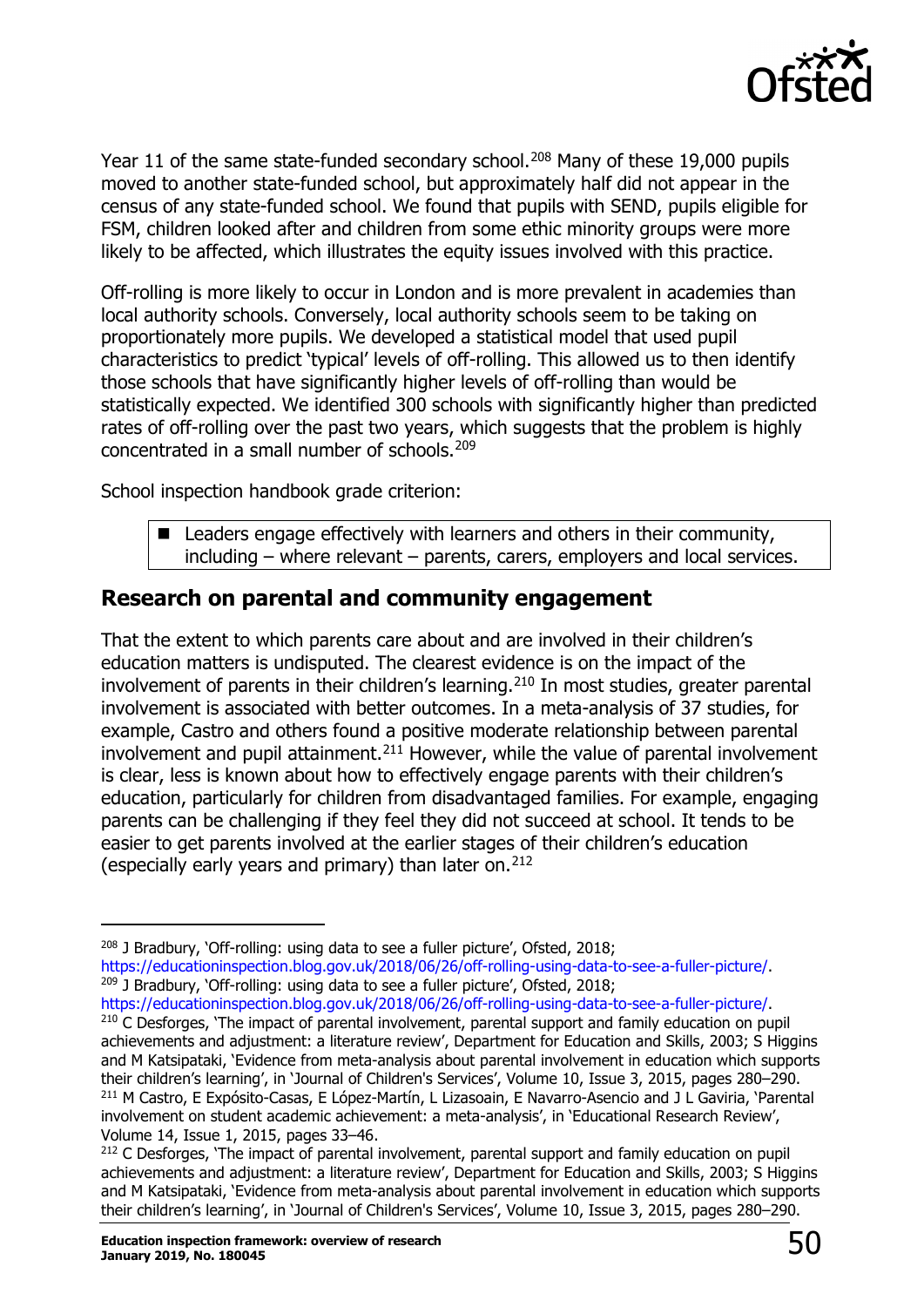

There is some evidence that providing practical advice on how parents can support learning at home can be effective. For example, for younger children schools might promote shared book reading, while for older children an emphasis might be placed on developing homework routines and effective study habits. $213$  In addition, some schools have successfully improved parental involvement by focusing on the way they communicate with parents. For example, there is some evidence that tailored weekly text messages can be effective in improving attendance and attainment.<sup>[214](#page-50-1)</sup> In some cases, targeted work with parents may be productive, but care needs to be taken not to engage in overly time-consuming activities where pay-off may be limited.<sup>[215](#page-50-2)</sup>

The EPPE study of **early years** settings showed that home educational provision and consistency across home and early years setting (and between parents and early years staff) promotes achievement for young children,  $2^{16}$  a finding also reported in a number of other studies.[217](#page-50-4) In the EPPE study, the most effective settings provided parents with regular information through records of achievement and monthly meetings with key workers. They focus on what they are teaching the children and report regularly on the children's achievements. This allows parents to complement the learning done in the setting and enhances consistency between home and provider.<sup>[218](#page-50-5)</sup>

The leaders in Day and others' study clearly recognise the importance of relationships with the local community.<sup>[219](#page-50-6)</sup> They see building and improving the reputation of the school and engaging with the wider community as essential to achieving long-term success. They work to build strong links with local organisations and have links to key stakeholders in their communities.

EIF grade criterion:

■ Leaders engage with their staff and are aware and take account of the main pressures on them, including their workload. They are realistic and constructive in the way they manage.

<span id="page-50-0"></span> $213$  'Guidance report on parental engagement', Education Endowment Foundation, 2018; [https://educationendowmentfoundation.org.uk/school-themes/parental-engagement/.](https://educationendowmentfoundation.org.uk/school-themes/parental-engagement/)

<span id="page-50-1"></span> $214$  B N York, S Loeb and C Doss, 'One step at a time: the effects of an early literacy text messaging program for parents of preschoolers', Center for Education Policy Analysis, 2014; S Miller, J Davison, J Yohanis, S Sloan, A Gildea and A Thurston, 'Texting parents: evaluation report and executive summary', Education Endowment Foundation, 2016.

<span id="page-50-2"></span><sup>&</sup>lt;sup>215</sup> 'Guidance report on parental engagement', Education Endowment Foundation, 2018; [https://educationendowmentfoundation.org.uk/school-themes/parental-engagement/.](https://educationendowmentfoundation.org.uk/school-themes/parental-engagement/)

<span id="page-50-3"></span><sup>&</sup>lt;sup>216</sup> K Sylva, E Melhuish, P Sammons, I Siraj-Blatchford and B Taggart, 'Early childhood matters', Routledge, 2010.

<span id="page-50-4"></span><sup>&</sup>lt;sup>217</sup> For example, S Arvizu, 'Family, community, and school collaboration', in 'Handbook of research on teacher education', edited by J Sikula, Simon and Schuster Macmillan, 1996, pages 814–819; J Epstein, 'Family structures and student motivation: a developmental perspective', in 'Research on motivation in education, v.3: goals and cognitions', edited by C Ames and R Ames, Academic Press, 1989. <sup>218</sup> K Sylva, E Melhuish, P Sammons, I Siraj-Blatchford and B Taggart, 'Early childhood matters',

<span id="page-50-5"></span>Routledge, 2010; I Siraj-Blatchford and L Manni, 'Effective leadership in the early years sector (ELEYS) study', Institute of Education, 2006.

<span id="page-50-6"></span><sup>&</sup>lt;sup>219</sup> C Day, P Sammons, D Hopkins, A Harris, K Leithwood, Q Gu and E Brown, '10 strong claims about successful school leadership', National College for School Leadership, 2010.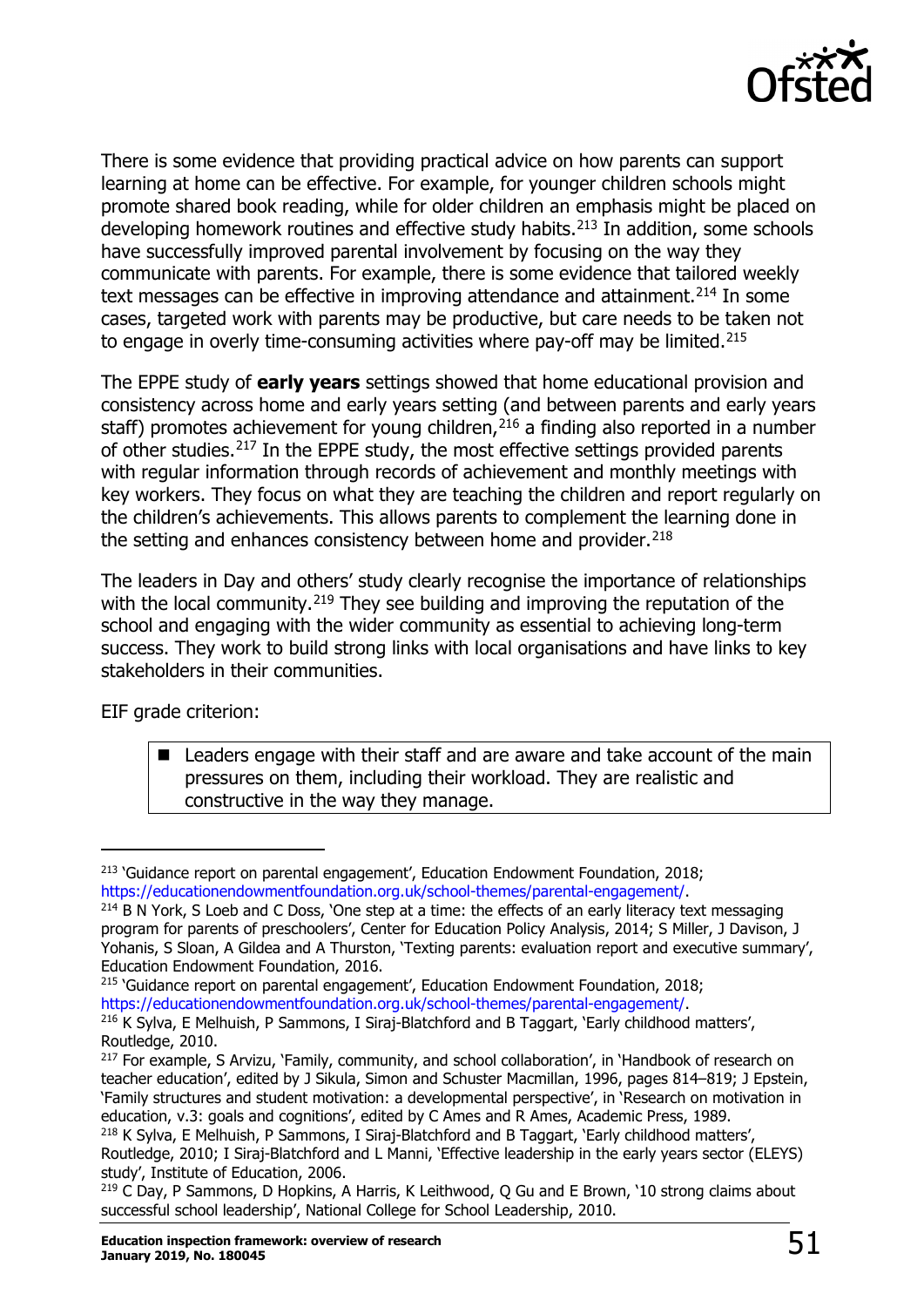

# <span id="page-51-0"></span>**Research on staff well-being**

Staff well-being and workload are central concerns in the education sector. According to the 'Labour force survey' (LFS), teaching is one of the three professions with the highest reports of stress and depression, at a rate of 2.64 cases per 100 professionals compared with 1.23 cases for all occupational groups.[220](#page-51-1) A National Audit Office report revealed that, in 2016, 35,000 teachers left their jobs for reasons other than retirement.[221](#page-51-2) Sixty-seven per cent of **school** leaders reported that workload is a barrier to teacher retention. Similarly, in a study commissioned by the DfE, classroom teachers and middle leaders reported that they worked, on average, 54.4 hours during the reference week in March 2016, including the weekend.<sup>[222](#page-51-3)</sup> Research suggests that teachers in England work longer hours than those in other countries, and there is evidence that occupational well-being can be low.[223](#page-51-4) In a large-scale survey by the National Association of Schoolmasters Union of Women Teachers (NASUWT), 79% of teachers reported that their job had impacted negatively on their well-being, and 60% stated that they felt that their well-being was not considered important by their school.<sup>[224](#page-51-5)</sup> More than half (55%) of teachers stated that the job had adversely affected their mental health in the last 12 months, and half said that the job had adversely affected their physical health.

These issues led Ofsted to conduct a research project on occupational well-being in **schools and colleges**. This project consisted of three main parts: a literature review on occupational and teacher well-being, a survey and a series of case study visits to schools and colleges.

The survey took place in two phases: it was run in June/July 2018 and again in November 2018. The survey measured overall occupational well-being as well as specific aspects thereof and contained questions on key predictors of teacher wellbeing. The survey was sent out to a random sample of schools and colleges to be distributed to leaders, teachers and teaching assistants.

In June/July, we received responses from 499 teachers, 94 members of SLTs and 88 classroom assistants. The findings from the first phase of the survey confirm the picture that has emerged from other studies. Fifty-nine per cent of teachers, 35% of senior leaders and 47% of classroom assistants reported low to medium levels of overall occupational well-being. Over 50% of teachers and senior leaders disagree or strongly disagree that they have an acceptable workload (the percentage for classroom assistants was 13%), and 70% of leaders and 48% of teachers work out of hours

<span id="page-51-2"></span> $221$  'Retaining and developing the teaching workforce', National Audit Office, 2017; [https://www.nao.org.uk/report/supporting-and-improving-the-teaching-workforce/.](http://www.nao.org.uk/report/supporting-and-improving-the-teaching-workforce/)

<span id="page-51-1"></span><sup>&</sup>lt;sup>220</sup> UK Health and Safety Executive, 'LFS - Labour Force Survey - Self-reported work-related ill health and workplace injuries', 2017; [https://www.hse.gov.uk/statistics/lfs/index.htm.](http://www.hse.gov.uk/statistics/lfs/index.htm)

<span id="page-51-3"></span><sup>&</sup>lt;sup>222</sup> J Higton, S Leonardi, N Richards, A Choudoury, N Sofroniou and D Owen, 'Teacher workload survey 2016', Department for Education, 2017.

<span id="page-51-4"></span><sup>&</sup>lt;sup>223</sup> P Sellen, 'Teacher workload and professional development in England's secondary schools: insights from TALIS'. Education Policy Institute, 2016.

<span id="page-51-5"></span><sup>&</sup>lt;sup>224</sup> 'The big question 2017', National Association of Schoolmasters Union of Women Teachers, 2017; [https://www.nasuwt.org.uk/article-listing/big-question-survey-report-2017.html.](http://www.nasuwt.org.uk/article-listing/big-question-survey-report-2017.html)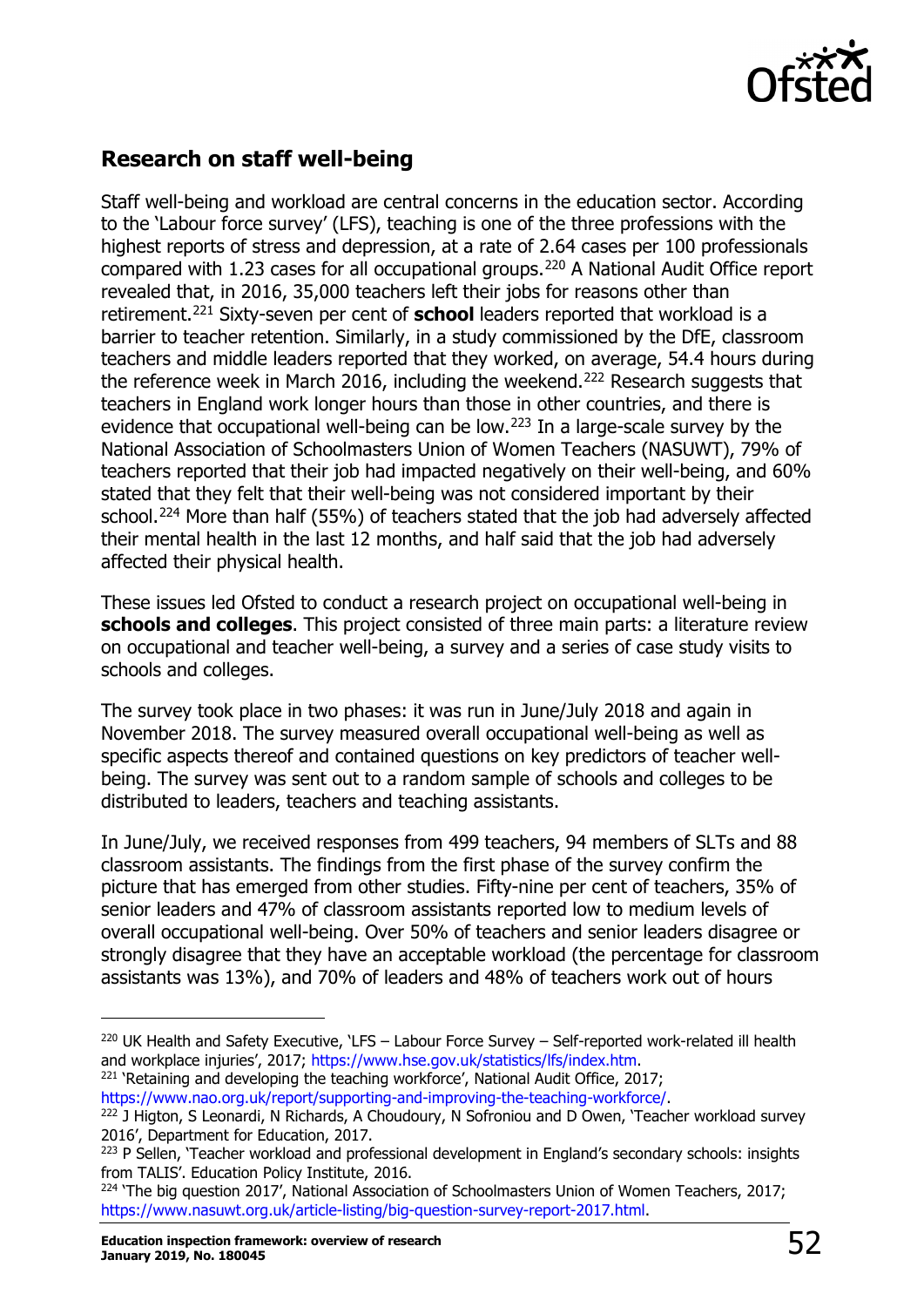

every day. This points to a lack of work–life balance and confirms findings from the NASUWT survey, in which over 80% of teachers said that they felt too tired to enjoy doing the things they like to do and only 10% said that they had enough time and energy for hobbies.<sup>[225](#page-52-0)</sup> However, 50% of teachers and 65% of leaders agree or strongly agree that their workload is suitable for their skills set.

There are also some more positive findings: 78% of teachers, 89% of classroom assistants and 85% of school leaders agree or strongly agree that overall they are satisfied with their job, and over 80% of teachers and leaders agree that their job gives them a feeling of work well done.

When asked what factors have a negative impact on their well-being, respondents pointed to a lack of support (from senior leaders), pupils' behaviour, workload and marking pupils' work as key factors.

Respondents were also asked what things have the most positive impact on their wellbeing in school. The responses highlight the importance of relationships, in particular those with colleagues and pupils.

Similarly, in the NASUWT survey, when teachers were asked which aspects of their job they enjoyed most, they highlighted interacting with pupils (90%), seeing young children progress (86%), teaching (83%), making a positive difference (77%), and support from colleagues (40%). In Day and others' study, effective school leaders were found to strive to develop positive relationships with staff and ensure that relationships between members of staff were positive.<sup>[226](#page-52-1)</sup> They developed close working relationships with their SLT and showed a genuine concern for staff well-being.

Research on teacher well-being shows that relationships with pupils and pupil behaviours matter greatly. Student misbehaviour and a disruptive classroom can lead to emotional exhaustion for teachers.<sup>[227](#page-52-2)</sup> This can result in a vicious circle, since teachers tend to express negative emotions in response to student misbehaviour, which then leads to a detrimental classroom climate.<sup>[228](#page-52-3)</sup>

Overly high **workload** has been associated with aspects of teacher burnout such as exhaustion and the coping mechanism of distancing oneself emotionally and cognitively.[229](#page-52-4) Furthermore, workload has been linked to teacher drop-out. Workload is

<span id="page-52-0"></span><sup>225</sup> 'The big question 2017', National Association of Schoolmasters Union of Women Teachers, 2017; [https://www.nasuwt.org.uk/article-listing/big-question-survey-report-2017.html.](http://www.nasuwt.org.uk/article-listing/big-question-survey-report-2017.html)

<span id="page-52-1"></span><sup>226</sup> C Day, P Sammons, D Hopkins, A Harris, K Leithwood, Q Gu and E Brown, '10 strong claims about successful school leadership', National College for School Leadership, 2010.

<span id="page-52-2"></span> $227$  D Osher, J Sprague, R P Weissberg, J Axelrod, S Keenan and K Kendziora, 'A comprehensive approach to promoting social, emotional, and academic growth in contemporary schools', in 'Best practices in school psychology', edited by A Thomas and J Grimes, Volume 5, 5th edition, National Association of School Psychologist, 2007, pages 1263–1278.

<span id="page-52-3"></span><sup>&</sup>lt;sup>228</sup> R Pianta, C Howes, D Early, R Clifford, D Bryant and M Burchinal, 'Observations of quality and practices in pre-k classrooms: associations with child outcomes and teacher attributes', paper presented at the biennial Meeting of the Society for Research in Child Development, 2003.

<span id="page-52-4"></span> $229$  C Maslach, W B Schaufeli and M P Leiter, 'Job burnout', in 'Annual Review of Psychology', Volume 52, 2001, pages 397–422.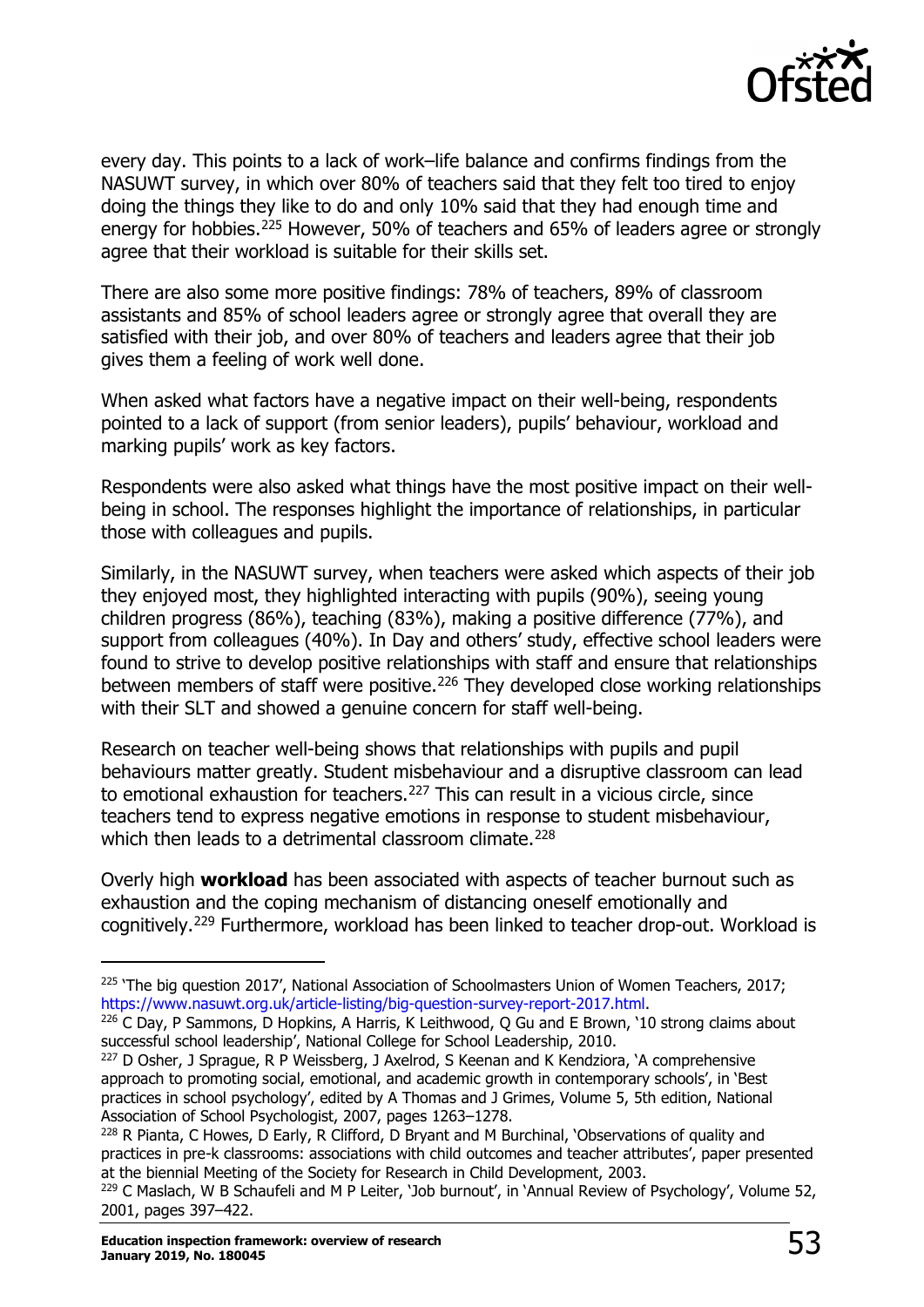

related to **work–life balance**, which has been highlighted as an important predictor of well-being in a number of studies.<sup>[230](#page-53-0)</sup>

**Autonomy and agency**, including control by a professional of their own working environment, are positively associated with professional well-being. Control can be conceptualised as both an environmental condition (for example, the authority to take actions) and as a perception of those conditions.[231](#page-53-1) There is evidence suggesting that perceived control is a better predictor of well-being than actual control. In relation to autonomy, a form of control, a distinction has been made between control over how the work is done ('method autonomy'), the working hours ('schedule autonomy') and about what should be done ('criteria autonomy').[232](#page-53-2) Positively, evidence from the international comparative TALIS study suggests that most teachers in England either disagree (56%) or strongly disagree (15%) with the statement that they lack the autonomy they need to do a good job as a teacher.<sup>[233](#page-53-3)</sup> This, however, will always need to be balanced with the need for whole-school consistency as discussed above.

**Self-efficacy** is an individual's belief in their capability to exercise control over challenging demands.[234](#page-53-4) There are a number of studies showing that low self-efficacy is related to teacher stress and a higher likelihood of leaving the profession.<sup>[235](#page-53-5)</sup> The TALIS study suggests that UK teachers have relatively high levels of self-efficacy.<sup>[236](#page-53-6)</sup>

<span id="page-53-0"></span><sup>&</sup>lt;sup>230</sup> M T Ford, B A Heinen and K L Langkamer, 'Work and family satisfaction and conflict: a meta-analysis of cross-domain relations', in 'Journal of Applied Psychology', Volume 92, 2007, pages 57–80; M R Frone, 'Work–family conflict and employee psychiatric disorders: the National Comorbidity Survey', in 'Journal of Applied Psychology', Volume 85, 2000, pages 888–895; T A Judge and J A Colquitt, 'Organizational justice and stress: the mediating role of work–family conflict', in 'Journal of Applied Psychology', Volume 89, 2004, pages 395–404.

<span id="page-53-1"></span> $^{231}$  E M Eatough and P E Spector, 'The role of workplace control in positive health and wellbeing', in 'Work and Wellbeing', Volume 3, 2014, pages 21–32, page 92.

<span id="page-53-2"></span> $232$  Breaugh 1999, as cited in E M Eatough and P E Spector, 'The role of workplace control in positive health and wellbeing', in 'Work and Wellbeing', Volume 3, 2014, pages 21–32, page 93.

<span id="page-53-4"></span><span id="page-53-3"></span><sup>&</sup>lt;sup>233</sup> J Micklewright, J Jerrim, A Vignoles, A Jenkins, R Allen, S Ilie, E Bellarbre, F Barrera and C Hein, 'Teachers in England's secondary schools: evidence from TALIS 2013', Department for Education, 2014. <sup>234</sup> A Bandura, 'Self-efficacy: the exercise of control', W H Freeman/Times Books/Henry Holt and Co, 1997.

<span id="page-53-5"></span><sup>&</sup>lt;sup>235</sup> Such as E M Skaalvik and S Skaalvik, 'Dimensions of teacher self-efficacy and relations with strain factors, perceived collective teacher efficacy, and teacher burnout', in 'Journal of Educational Psychology', Volume 99, 2007, pages 611–625; R M Klassen and M M Chiu, 'The occupational commitment and intention to quit of practicing and pre-service teachers: influence of self-efficacy, job stress, and teaching context', in 'Contemporary Educational Psychology', Volume 36, Issue 2, 2011, pages 114–129.

<span id="page-53-6"></span><sup>&</sup>lt;sup>236</sup> J Micklewright, J Jerrim, A Vignoles, A Jenkins, R Allen, S Ilie, E Bellarbre, F Barrera and C Hein, 'Teachers in England's secondary schools: evidence from TALIS 2013', Department for Education, 2014.